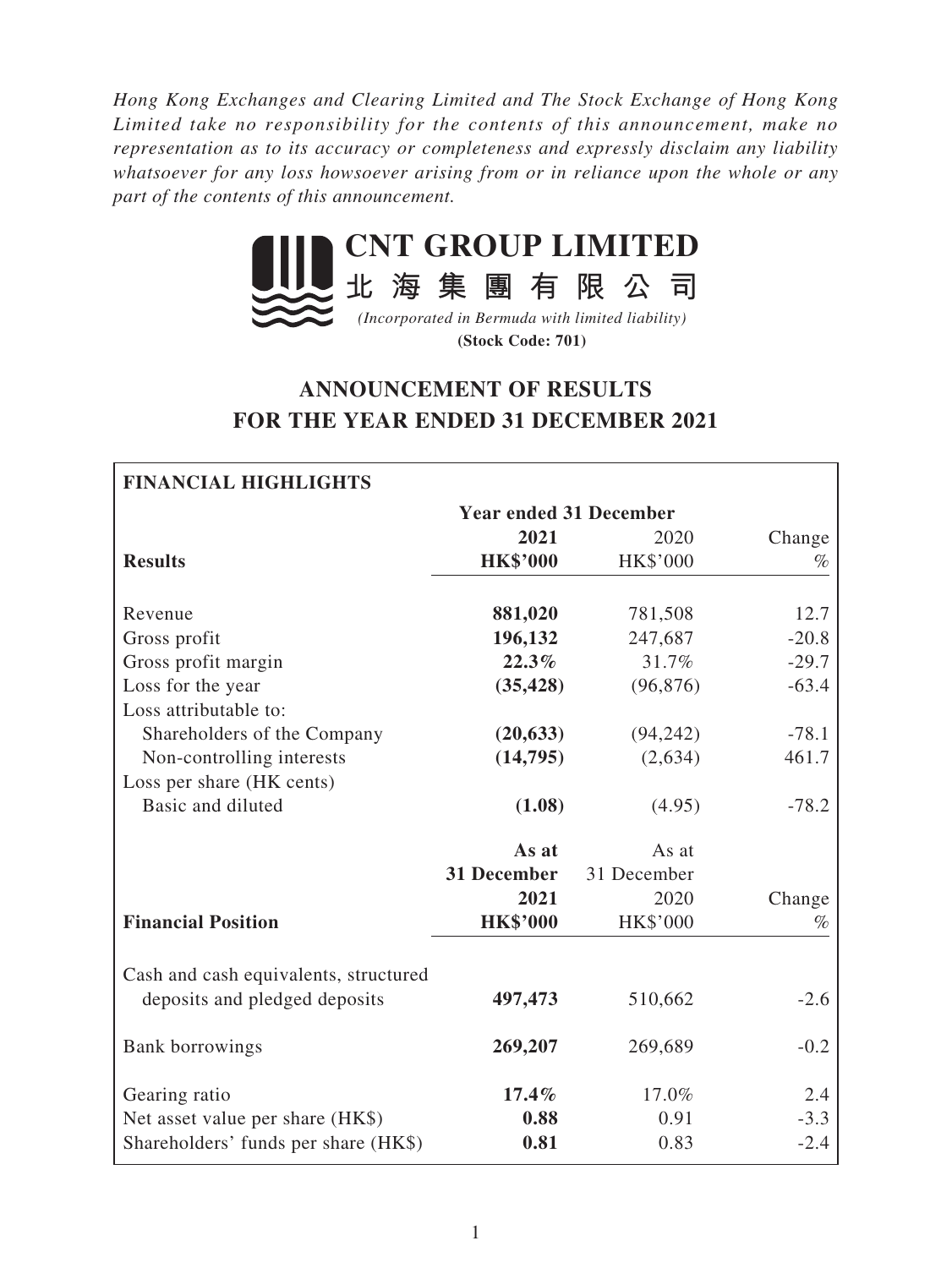The board of directors (the "Board") of CNT Group Limited (the "Company") announces the consolidated annual results of the Company and its subsidiaries (the "Group") for the year ended 31 December 2021 together with comparative amounts for the corresponding year in 2020 as follows:

#### **CONSOLIDATED STATEMENT OF PROFIT OR LOSS**

Year ended 31 December 2021

|                                                                                                        | <b>Notes</b>   | 2021<br><b>HK\$'000</b> | 2020<br>HK\$'000 |
|--------------------------------------------------------------------------------------------------------|----------------|-------------------------|------------------|
| <b>REVENUE</b>                                                                                         | $\overline{4}$ | 881,020                 | 781,508          |
| Cost of sales                                                                                          |                | (684, 888)              | (533, 821)       |
| Gross profit                                                                                           |                | 196,132                 | 247,687          |
| Other income and gains, net                                                                            | 4              | 18,671                  | 29,032           |
| Selling and distribution expenses                                                                      |                | (106, 376)              | (97, 286)        |
| Administrative expenses                                                                                |                | (132, 469)              | (136, 571)       |
| Other expenses, net                                                                                    |                | (21, 915)               | (37, 190)        |
| Fair value gains/(losses) on investment                                                                |                |                         |                  |
| properties, net                                                                                        | 11             | 15,378                  | (93, 876)        |
| Finance costs                                                                                          | 5              | (5,692)                 | (6,719)          |
| Share of profits and losses of associates, net                                                         |                | 1,745                   | 1,275            |
| <b>LOSS BEFORE TAX</b>                                                                                 | 6              | (34, 526)               | (93, 648)        |
| Income tax expense                                                                                     | 7              | (902)                   | (3,228)          |
| <b>LOSS FOR THE YEAR</b>                                                                               |                | (35, 428)               | (96, 876)        |
| <b>ATTRIBUTABLE TO:</b>                                                                                |                |                         |                  |
| Owners of the parent                                                                                   |                | (20, 633)               | (94, 242)        |
| Non-controlling interests                                                                              |                | (14, 795)               | (2,634)          |
|                                                                                                        |                | (35, 428)               | (96, 876)        |
| <b>LOSS PER SHARE ATTRIBUTABLE</b><br>TO ORDINARY EQUITY HOLDERS<br>OF THE PARENT<br>Basic and diluted | 8              | $HK(1.08)$ cents        | $HK(4.95)$ cents |
|                                                                                                        |                |                         |                  |

Details of the proposed dividend for the year are disclosed in note 9.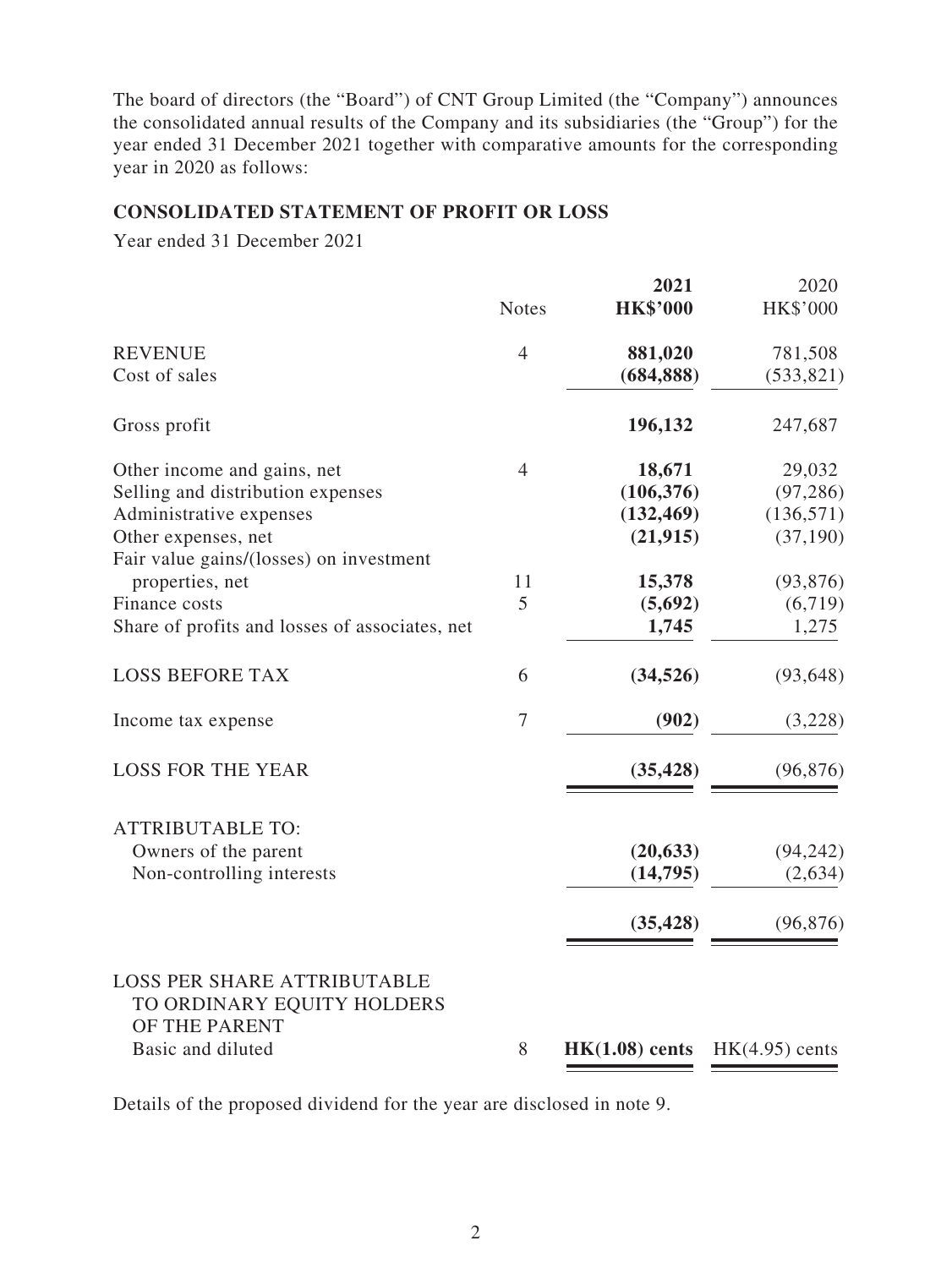# **CONSOLIDATED STATEMENT OF COMPREHENSIVE INCOME**

Year ended 31 December 2021

|                                                                                                                                                                                                                          | 2021<br><b>HK\$'000</b> | 2020<br><b>HK\$'000</b> |
|--------------------------------------------------------------------------------------------------------------------------------------------------------------------------------------------------------------------------|-------------------------|-------------------------|
| <b>LOSS FOR THE YEAR</b>                                                                                                                                                                                                 | (35, 428)               | (96, 876)               |
| OTHER COMPREHENSIVE INCOME                                                                                                                                                                                               |                         |                         |
| Other comprehensive income that may be<br>reclassified to profit or loss in subsequent periods:<br>Exchange differences on translation of                                                                                |                         |                         |
| foreign operations                                                                                                                                                                                                       | 24,661                  | 62,411                  |
| Reclassification adjustment on disposal of                                                                                                                                                                               |                         |                         |
| an associate<br>Share of other comprehensive income of an associate                                                                                                                                                      |                         | 434<br>48               |
| Net other comprehensive income that may be                                                                                                                                                                               |                         |                         |
| reclassified to profit or loss in subsequent periods                                                                                                                                                                     | 24,661                  | 62,893                  |
| Other comprehensive income/(loss) that will not be<br>reclassified to profit or loss in subsequent periods:<br>Change in fair value of equity investments designated<br>at fair value through other comprehensive income | 11                      | (1,355)                 |
| Gain on property revaluation                                                                                                                                                                                             |                         | 28,624                  |
| Income tax effect                                                                                                                                                                                                        |                         | (7,156)                 |
|                                                                                                                                                                                                                          |                         | 21,468                  |
| Remeasurement of net pension scheme assets                                                                                                                                                                               | 132                     | 773                     |
| Net other comprehensive income that will not be                                                                                                                                                                          |                         |                         |
| reclassified to profit or loss in subsequent periods                                                                                                                                                                     | 143                     | 20,886                  |
| OTHER COMPREHENSIVE INCOME                                                                                                                                                                                               |                         |                         |
| FOR THE YEAR                                                                                                                                                                                                             | 24,804                  | 83,779                  |
| TOTAL COMPREHENSIVE LOSS                                                                                                                                                                                                 |                         |                         |
| FOR THE YEAR                                                                                                                                                                                                             | (10, 624)               | (13,097)                |
| <b>ATTRIBUTABLE TO:</b>                                                                                                                                                                                                  |                         |                         |
| Owners of the parent                                                                                                                                                                                                     | (601)                   | (28, 322)               |
| Non-controlling interests                                                                                                                                                                                                | (10, 023)               | 15,225                  |
|                                                                                                                                                                                                                          | (10, 624)               | (13,097)                |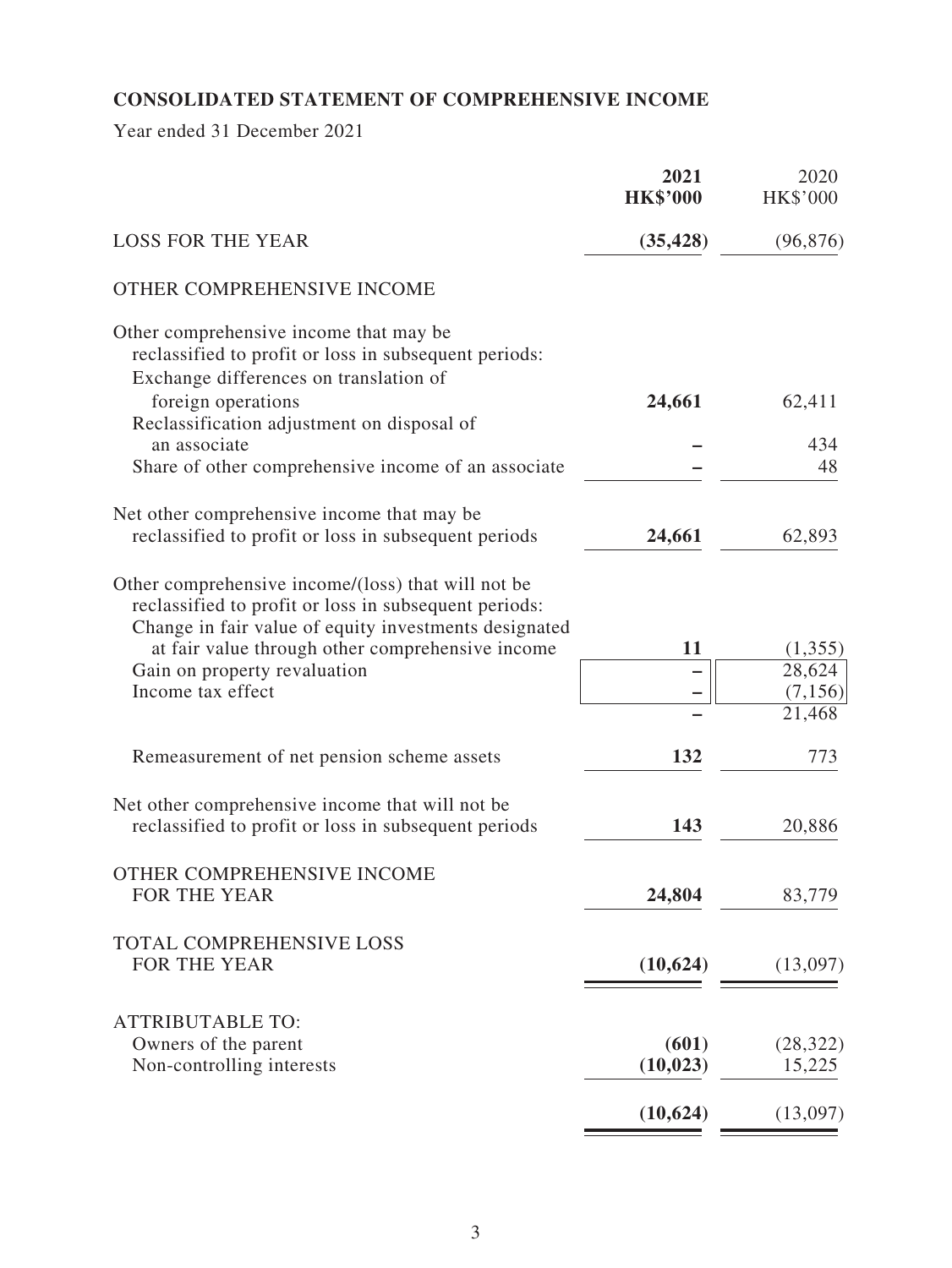# **CONSOLIDATED STATEMENT OF FINANCIAL POSITION**

As at 31 December 2021

|                                             |              | 2021            | 2020      |
|---------------------------------------------|--------------|-----------------|-----------|
|                                             | <b>Notes</b> | <b>HK\$'000</b> | HK\$'000  |
| NON-CURRENT ASSETS                          |              |                 |           |
| Property, plant and equipment               | 10           | 514,808         | 261,071   |
| Investment properties                       | 11           | 601,378         | 840,182   |
| Property under development                  |              | 28,000          | 28,000    |
| Deposits                                    |              | 282             |           |
| Right-of-use assets                         |              | 97,770          | 100,506   |
| Interest in an associate                    |              | 2,722           | 2,666     |
| Equity investments designated at fair value |              |                 |           |
| through other comprehensive income          |              | 47,987          | 47,976    |
| Deposits for purchases of property, plant   |              |                 |           |
| and equipment                               |              | 4,850           | 815       |
| Net pension scheme assets                   |              | 5,548           | 5,464     |
| Deferred tax assets                         |              | 18,503          | 18,737    |
| Total non-current assets                    |              | 1,321,848       | 1,305,417 |
|                                             |              |                 |           |
| <b>CURRENT ASSETS</b>                       |              |                 |           |
| Inventories                                 |              | 82,082          | 78,749    |
| Trade and bills receivables                 | 12           | 452,113         | 392,550   |
| Prepayments, deposits and other receivables |              | 81,280          | 108,829   |
| Financial assets at fair value through      |              |                 |           |
| profit or loss                              |              | 6,418           |           |
| Structured deposits                         |              |                 | 5,958     |
| Pledged deposits                            |              | 42,308          | 2,580     |
| Cash and cash equivalents                   |              | 455,165         | 502,124   |
| Total current assets                        |              | 1,119,366       | 1,090,790 |
| <b>CURRENT LIABILITIES</b>                  |              |                 |           |
| Trade and bills payables                    | 13           | 352,404         | 234,067   |
| Other payables and accruals                 |              | 85,232          | 100,944   |
| Due to an associate                         |              | 2,800           | 2,800     |
| Interest-bearing bank borrowings            |              | 269,207         | 269,689   |
| Lease liabilities                           |              | 2,781           | 2,950     |
| Tax payable                                 |              | 11,741          | 12,180    |
|                                             |              |                 |           |
| Total current liabilities                   |              | 724,165         | 622,630   |
| NET CURRENT ASSETS                          |              | 395,201         | 468,160   |
| TOTAL ASSETS LESS CURRENT                   |              |                 |           |
| <b>LIABILITIES</b>                          |              | 1,717,049       | 1,773,577 |
|                                             |              |                 |           |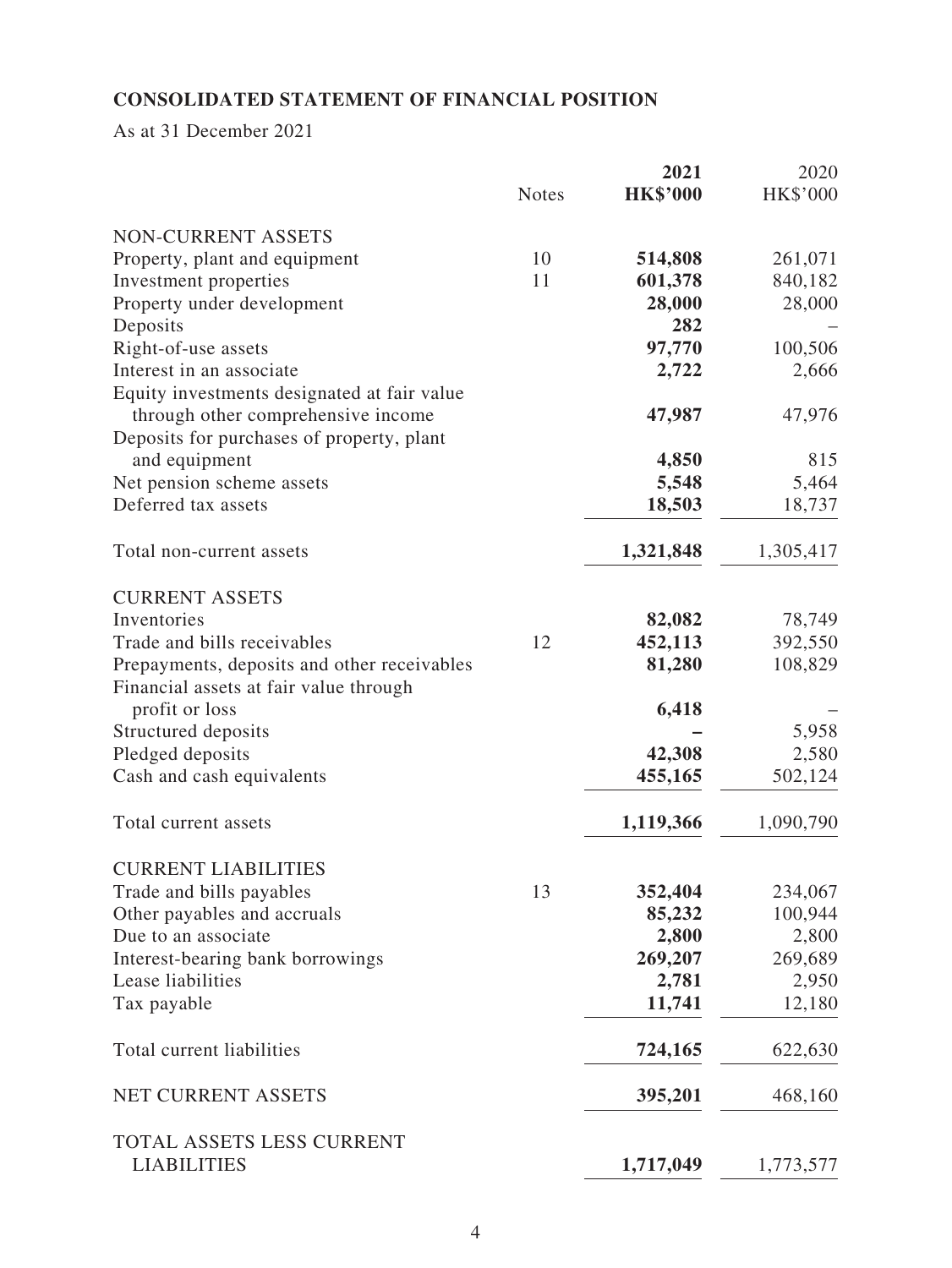|                                             | 2021            | 2020            |
|---------------------------------------------|-----------------|-----------------|
|                                             | <b>HK\$'000</b> | <b>HK\$'000</b> |
| <b>NON-CURRENT LIABILITIES</b>              |                 |                 |
| Lease liabilities                           | 746             | 1,835           |
| Deferred tax liabilities                    | 33,369          | 33,332          |
| Deferred income                             | 1,002           | 1,281           |
| Deposits received                           |                 | 4,000           |
| Total non-current liabilities               | 35,117          | 40,448          |
| Net assets                                  | 1,681,932       | 1,733,129       |
| <b>EQUITY</b>                               |                 |                 |
| Equity attributable to owners of the parent |                 |                 |
| Issued capital                              | 190,369         | 190,369         |
| Reserves                                    | 1,355,629       | 1,394,303       |
|                                             | 1,545,998       | 1,584,672       |
| <b>Non-controlling interests</b>            | 135,934         | 148,457         |
| Total equity                                | 1,681,932       | 1,733,129       |
|                                             |                 |                 |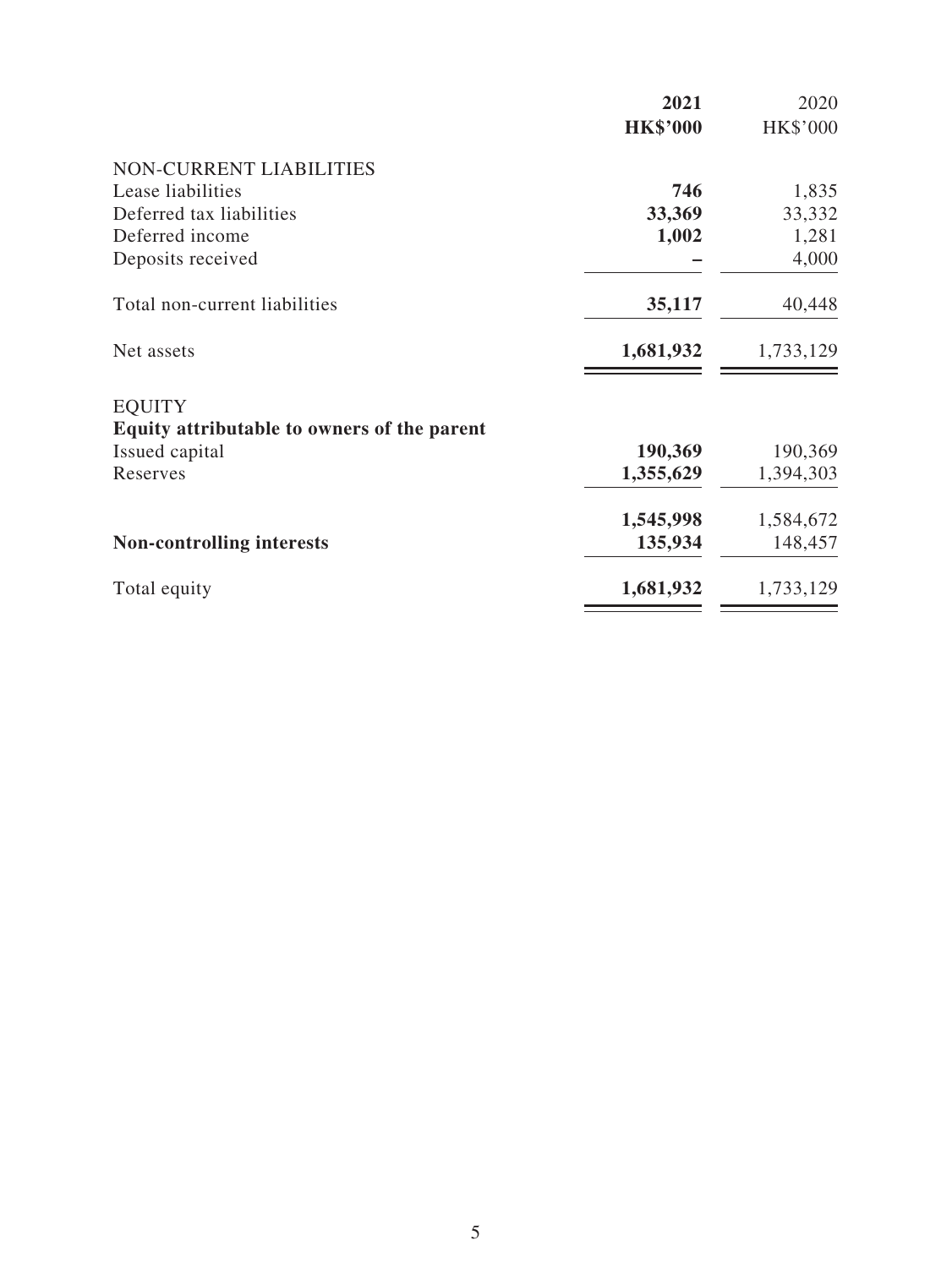#### **NOTES TO FINANCIAL STATEMENTS**

#### **1. BASIS OF PREPARATION**

These financial statements have been prepared in accordance with Hong Kong Financial Reporting Standards ("HKFRSs") (which include all HKFRSs, Hong Kong Accounting Standards ("HKASs") and Interpretations) issued by the Hong Kong Institute of Certified Public Accountants, accounting principles generally accepted in Hong Kong and the disclosure requirements of the Hong Kong Companies Ordinance. They have been prepared under the historical cost convention, except for investment properties, equity investments, structured deposits and net pension scheme assets, which have been measured at fair value. These financial statements are presented in Hong Kong dollars ("HK\$") and all values are rounded to the nearest thousand ("HK\$'000") except when otherwise indicated.

#### **2. CHANGES IN ACCOUNTING POLICIES AND DISCLOSURES**

The Group has adopted the following revised HKFRSs for the first time for the current year's financial statements.

| Amendments to HKFRS 9. | Interest Rate Benchmark Reform – Phase 2 |
|------------------------|------------------------------------------|
| HKAS 39, HKFRS 7,      |                                          |
| HKFRS 4 and HKFRS 16   |                                          |
| Amendment to HKFRS 16  | Covid-19-Related Rent Concessions beyond |
|                        | 30 June 2021 (early adopted)             |

The nature of the revised HKFRSs are described below:

(a) Amendments to HKFRS 9, HKAS 39, HKFRS 7, HKFRS 4 and HKFRS 16 address issues not dealt with in the previous amendments which affect financial reporting when an existing interest rate benchmark is replaced with an alternative risk-free rate ("RFR"). The amendments provide a practical expedient to allow the effective interest rate to be updated without adjusting the carrying amount of financial assets and liabilities when accounting for changes in the basis for determining the contractual cash flows of financial assets and liabilities, if the change is a direct consequence of the interest rate benchmark reform and the new basis for determining the contractual cash flows is economically equivalent to the previous basis immediately preceding the change. In addition, the amendments permit changes required by the interest rate benchmark reform to be made to hedge designations and hedge documentation without the hedging relationship being discontinued. Any gains or losses that could arise on transition are dealt with through the normal requirements of HKFRS 9 to measure and recognise hedge ineffectiveness. The amendments also provide a temporary relief to entities from having to meet the separately identifiable requirement when an RFR is designated as a risk component. The relief allows an entity, upon designation of the hedge, to assume that the separately identifiable requirement is met, provided the entity reasonably expects the RFR risk component to become separately identifiable within the next 24 months. Furthermore, the amendments require an entity to disclose additional information to enable users of financial statements to understand the effect of interest rate benchmark reform on an entity's financial instruments and risk management strategy.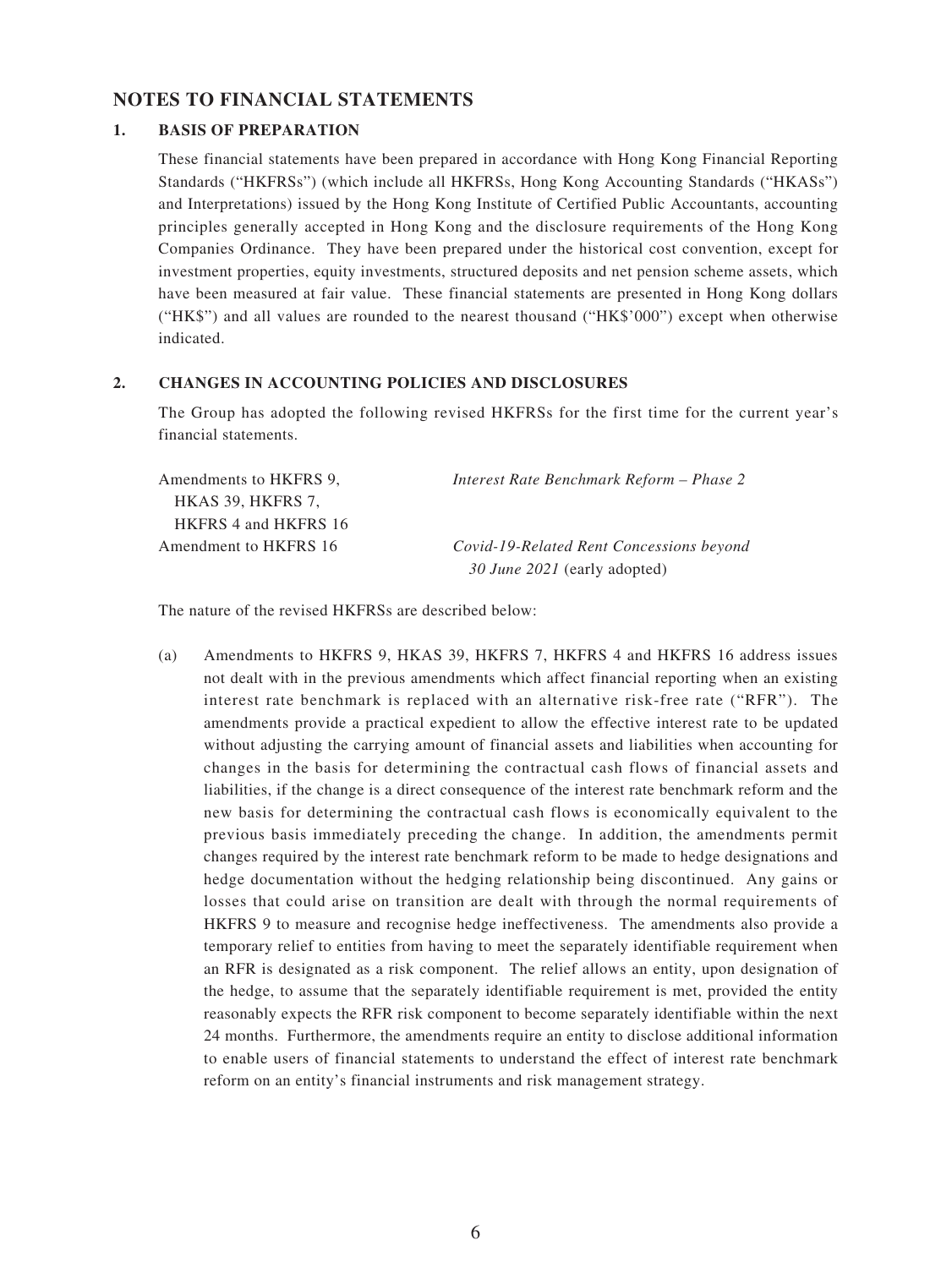The Group had certain interest-bearing bank borrowings denominated in Hong Kong dollars based on the Hong Kong Interbank Offered Rate ("HIBOR") as at 31 December 2021. The Group expects that HIBOR will continue to exist and the interest rate benchmark reform has not had an impact on the Group's HIBOR-based borrowings. If the interest rates of these borrowings are replaced by RFRs in a future period, the Group will apply the above-mentioned practical expedient upon the modification of these instruments provided that the "economically equivalent" criterion is met.

(b) Amendment to HKFRS 16 issued in April 2021 extends the availability of the practical expedient for lessees to elect not to apply lease modification accounting for rent concessions arising as a direct consequence of the coronavirus disease 2019 (the "COVID-19") pandemic by 12 months. Accordingly, the practical expedient applies to rent concessions for which any reduction in lease payments affects only payments originally due on or before 30 June 2022, provided the other conditions for applying the practical expedient are met. The amendment is effective retrospectively for annual periods beginning on or after 1 April 2021 with any cumulative effect of initially applying the amendment recognised as an adjustment to the opening balance of retained profits at the beginning of the current accounting period. Earlier application is permitted.

The Group has early adopted the amendment on 1 January 2021. However, the Group has not received the COVID-19-related rent concessions and plans to apply the practical expedient when it becomes applicable within the allowed period of application.

#### **3. OPERATING SEGMENT INFORMATION**

For management purposes, the Group is organised into business units based on their products and services and has five reportable operating segments as follows:

- (a) the paint products segment engages in the manufacture and sale of paint and coating products;
- (b) the property investment segment comprises:
	- (i) the investments in residential, commercial, serviced apartment and industrial properties for their rental income potential; and
	- (ii) the development and sale of properties;
- (c) the iron and steel trading segment comprises the trading of iron and steel products;
- (d) the hotel business; and
- (e) the others segment comprises, principally, investment holding and securities trading.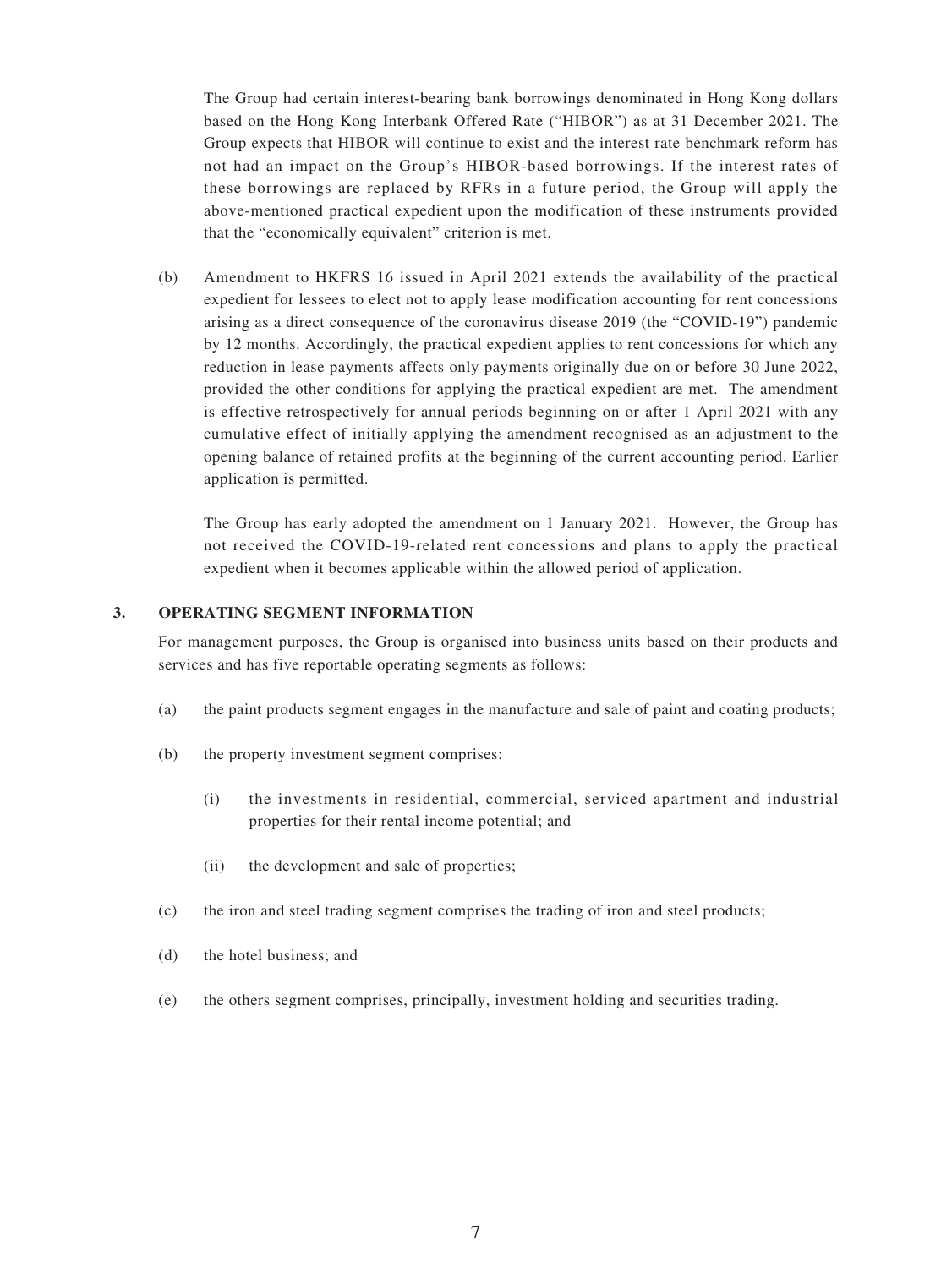The chief operating decision-maker regularly reviews the operating results of the Group's operating segments separately for the purpose of resource allocation and performance assessment. Segment performance is evaluated based on reportable segment profit/loss, which is a measure of adjusted profit/loss before tax. The adjusted profit/loss before tax is measured consistently with the Group's profit/loss before tax except that interest income, finance costs, as well as head office and corporate expenses are excluded from such measurement.

Segment assets exclude unallocated head office and corporate assets as these assets are managed on a group basis.

Segment liabilities exclude unallocated head office and corporate liabilities as these liabilities are managed on a group basis.

Intersegment sales and transfers are transacted on mutually agreed terms.

| Year ended 31 December 2021               | Paint<br>products<br><b>HK\$'000</b> | <b>Property</b><br>investment<br><b>HK\$'000</b> | Iron and<br>steel<br>trading<br><b>HK\$'000</b> | Hotel<br>business<br><b>HK\$'000</b> | <b>Others</b><br><b>HK\$'000</b> | <b>Total</b><br><b>HK\$'000</b> |
|-------------------------------------------|--------------------------------------|--------------------------------------------------|-------------------------------------------------|--------------------------------------|----------------------------------|---------------------------------|
| Segment revenue:                          |                                      |                                                  |                                                 |                                      |                                  |                                 |
| Sales to external customers               | 838,066                              | 29,552                                           | 13,402                                          |                                      |                                  | 881,020                         |
| Intersegment sales                        |                                      | 4,719                                            |                                                 |                                      |                                  | 4,719                           |
| Other revenue and gains                   | 10,029                               | 20,680                                           | 139                                             | 67                                   | 105                              | 31,020                          |
| Reconciliation:                           | 848,095                              | 54,951                                           | 13,541                                          | 67                                   | 105                              | 916,759                         |
| Elimination of intersegment sales         |                                      |                                                  |                                                 |                                      |                                  | (4,719)                         |
| Total                                     |                                      |                                                  |                                                 |                                      |                                  | 912,040                         |
| <b>Segment results</b><br>Reconciliation: | (57, 436)                            | 45,387                                           | 748                                             | (857)                                | (852)                            | (13,010)                        |
| Elimination of intersegment results       |                                      |                                                  |                                                 |                                      |                                  | (91)                            |
| Interest income                           |                                      |                                                  |                                                 |                                      |                                  | 3,029                           |
| Finance costs                             |                                      |                                                  |                                                 |                                      |                                  | (5,692)                         |
| Corporate and other unallocated expenses  |                                      |                                                  |                                                 |                                      |                                  | (18, 762)                       |
| Loss before tax                           |                                      |                                                  |                                                 |                                      |                                  | (34, 526)                       |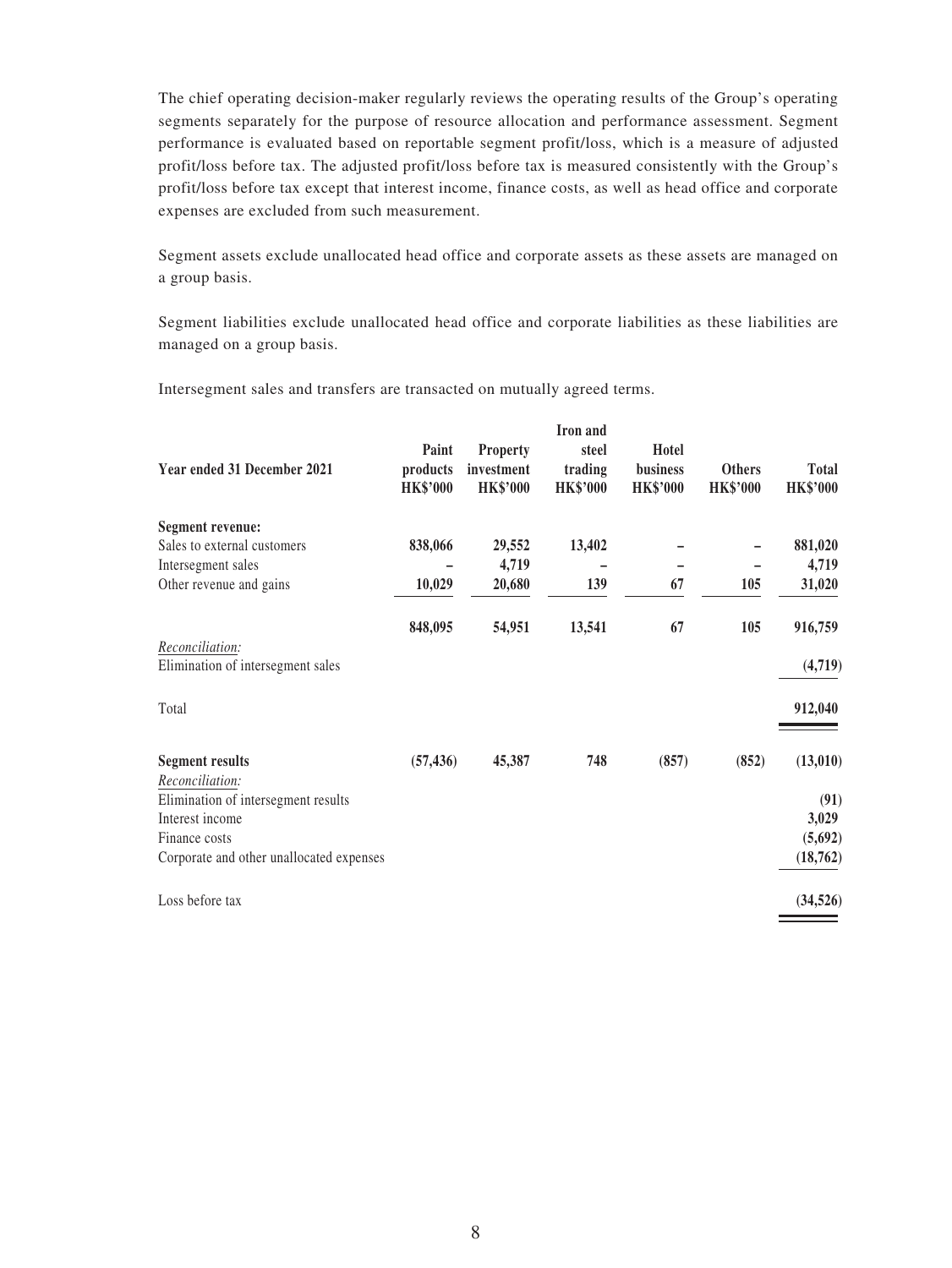| Year ended 31 December 2021                                                                            | Paint<br>products<br><b>HK\$'000</b> | Property<br>investment<br><b>HK\$'000</b> | Iron and<br>steel<br>trading<br><b>HK\$'000</b> | Hotel<br>business<br><b>HK\$'000</b> | <b>Others</b><br><b>HK\$'000</b> | <b>Total</b><br><b>HK\$'000</b> |
|--------------------------------------------------------------------------------------------------------|--------------------------------------|-------------------------------------------|-------------------------------------------------|--------------------------------------|----------------------------------|---------------------------------|
| <b>Segment assets</b>                                                                                  | 1,203,480                            | 642,928                                   | 17,495                                          | 287,037                              | 57,566                           | 2,208,506                       |
| Reconciliation:<br>Elimination of intersegment receivables<br>Corporate and other unallocated assets   |                                      |                                           |                                                 |                                      |                                  | (796)<br>233,504                |
| Total assets                                                                                           |                                      |                                           |                                                 |                                      |                                  | 2,441,214                       |
| <b>Segment liabilities</b>                                                                             | 670,366                              | 75,896                                    | 834                                             | 9,313                                | 389                              | 756,798                         |
| Reconciliation:<br>Elimination of intersegment payables<br>Corporate and other unallocated liabilities |                                      |                                           |                                                 |                                      |                                  | (796)<br>3,280                  |
| Total liabilities                                                                                      |                                      |                                           |                                                 |                                      |                                  | 759,282                         |
| Other segment information:                                                                             |                                      |                                           |                                                 |                                      |                                  |                                 |
| Share of profits and losses of an associate                                                            |                                      | (1,745)                                   |                                                 |                                      |                                  | (1,745)                         |
| Interest in an associate                                                                               |                                      | 2,722                                     |                                                 |                                      |                                  | 2,722                           |
| Depreciation on property, plant and<br>equipment<br>Corporate and other unallocated                    | 24,921                               | 2,153                                     | 19                                              | 144                                  |                                  | 27,237                          |
| depreciation                                                                                           |                                      |                                           |                                                 |                                      |                                  | 14                              |
|                                                                                                        |                                      |                                           |                                                 |                                      |                                  | 27,251                          |
| Depreciation on right-of-use assets<br>Corporate and other unallocated                                 | 6,745                                | 610                                       |                                                 |                                      |                                  | 7,355                           |
| depreciation                                                                                           |                                      |                                           |                                                 |                                      |                                  | 14                              |
| Capital expenditure                                                                                    | 18,228                               | 79                                        |                                                 |                                      |                                  | 7,369<br>18,307                 |
| Corporate and other unallocated capital<br>expenditure                                                 |                                      |                                           |                                                 |                                      |                                  | 9                               |
|                                                                                                        |                                      |                                           |                                                 |                                      |                                  | 18,316*                         |
| Fair value losses/(gains) on investment<br>properties, net                                             | 242                                  | (15, 620)                                 |                                                 |                                      |                                  | (15,378)                        |
| Provision for/(reversal of provision for)<br>impairment of trade receivables                           | 4,566                                | 1,198                                     | (1,201)                                         |                                      |                                  | 4,563                           |
| Write-down/(write back)<br>of inventories to net realisable                                            |                                      |                                           |                                                 |                                      |                                  |                                 |
| value, net                                                                                             | (244)                                |                                           | 55                                              |                                      |                                  | (189)                           |

\* Capital expenditure consists of additions to property, plant and equipment, and deposits for purchases of property, plant and equipment.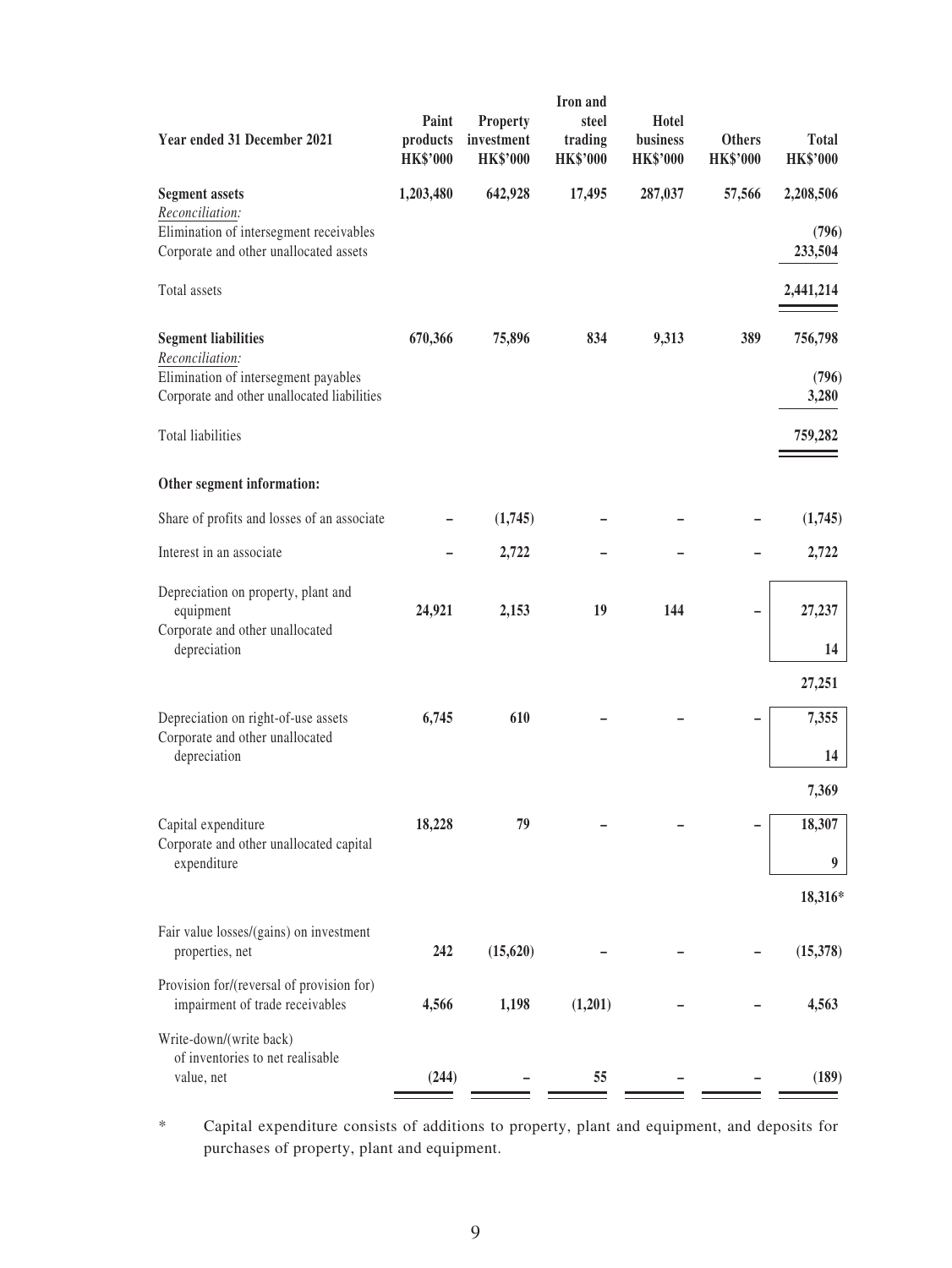|                                             |           |            | Iron and |          |          |           |
|---------------------------------------------|-----------|------------|----------|----------|----------|-----------|
|                                             | Paint     | Property   | steel    | Hotel    |          |           |
| Year ended 31 December 2020                 | products  | investment | trading  | business | Others   | Total     |
|                                             | HK\$'000  | HK\$'000   | HK\$'000 | HK\$'000 | HK\$'000 | HK\$'000  |
| Segment revenue:                            |           |            |          |          |          |           |
| Sales to external customers                 | 712,886   | 31,573     | 37,049   |          |          | 781,508   |
| Intersegment sales                          |           | 4,907      |          |          |          | 4,907     |
| Other revenue and gains                     | 21,084    | 56         | 2,668    |          | 1,306    | 25,114    |
|                                             | 733,970   | 36,536     | 39,717   |          | 1,306    | 811,529   |
| Reconciliation:                             |           |            |          |          |          |           |
| Elimination of intersegment sales           |           |            |          |          |          | (4,907)   |
| Total                                       |           |            |          |          |          | 806,622   |
| <b>Segment results</b>                      | (6,720)   | (63,368)   | 340      |          | 1,195    | (68, 553) |
| Reconciliation:                             |           |            |          |          |          |           |
| Elimination of intersegment results         |           |            |          |          |          | (114)     |
| Interest income                             |           |            |          |          |          | 3,918     |
| Finance costs                               |           |            |          |          |          | (6,719)   |
| Corporate and other unallocated expenses    |           |            |          |          |          | (22, 180) |
| Loss before tax                             |           |            |          |          |          | (93, 648) |
| <b>Segment assets</b>                       | 1,145,383 | 902,385    | 48,707   |          | 48,638   | 2,145,113 |
| Reconciliation:                             |           |            |          |          |          |           |
| Elimination of intersegment receivables     |           |            |          |          |          | (898)     |
| Corporate and other unallocated assets      |           |            |          |          |          | 251,992   |
| Total assets                                |           |            |          |          |          | 2,396,207 |
| <b>Segment liabilities</b>                  | 561,630   | 87,202     | 11,317   |          | 423      | 660,572   |
| Reconciliation:                             |           |            |          |          |          |           |
| Elimination of intersegment payables        |           |            |          |          |          | (898)     |
| Corporate and other unallocated liabilities |           |            |          |          |          | 3,404     |
| Total liabilities                           |           |            |          |          |          | 663,078   |
|                                             |           |            |          |          |          |           |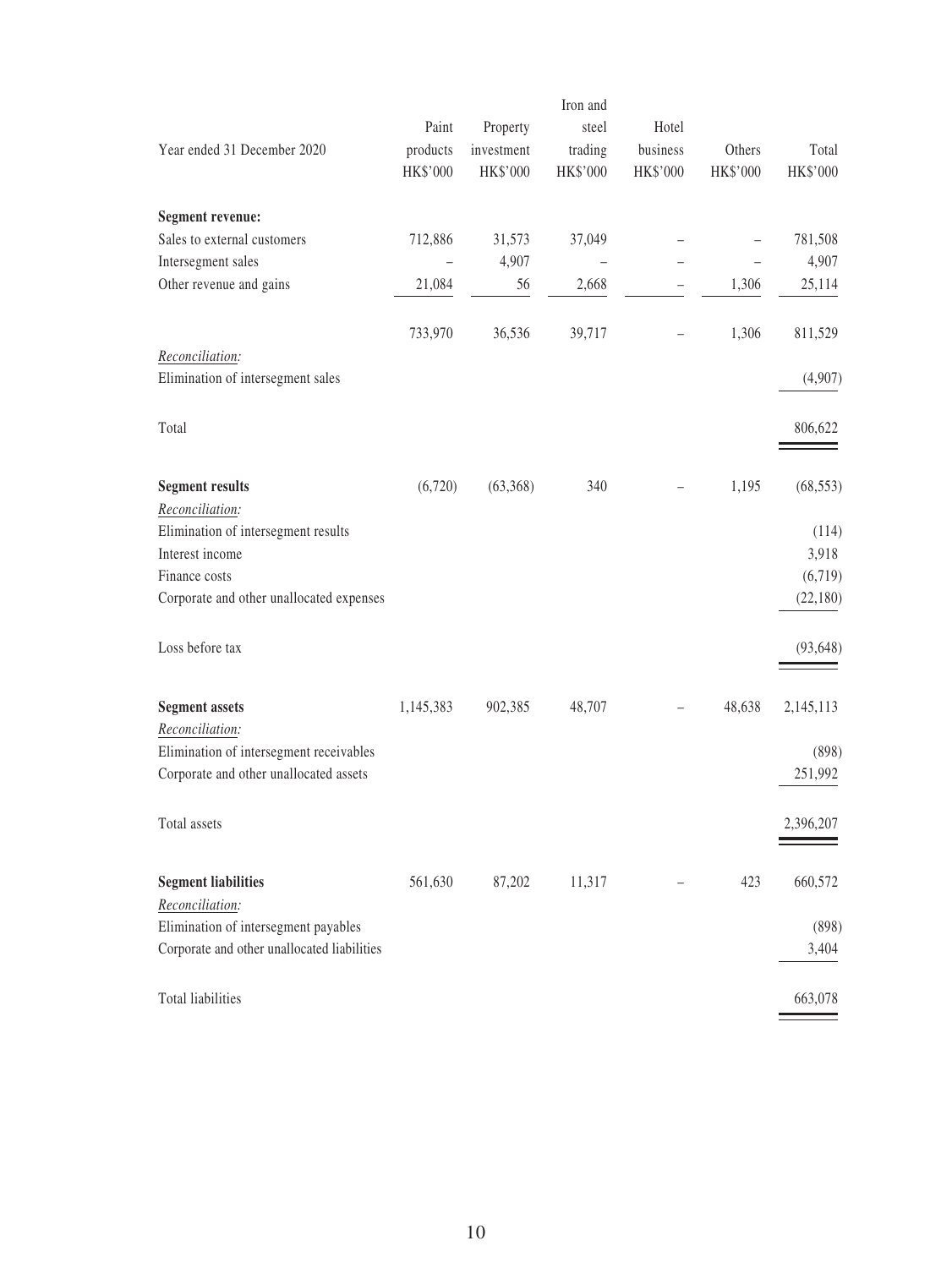| Year ended 31 December 2020                                                            | Paint<br>products<br>HK\$'000 | Property<br>investment<br>HK\$'000 | Iron and<br>steel<br>trading<br>HK\$'000 | Hotel<br>business<br>HK\$'000 | Others<br>HK\$'000 | Total<br>HK\$'000 |
|----------------------------------------------------------------------------------------|-------------------------------|------------------------------------|------------------------------------------|-------------------------------|--------------------|-------------------|
| Other segment information:                                                             |                               |                                    |                                          |                               |                    |                   |
| Share of profits and losses of associates                                              |                               | (1,694)                            | 419                                      |                               |                    | (1,275)           |
| Interest in an associate                                                               |                               | 2,666                              |                                          |                               |                    | 2,666             |
| Depreciation on property, plant<br>and equipment<br>Corporate and other unallocated    | 22,450                        | 2,136                              | 19                                       |                               |                    | 24,605            |
| depreciation                                                                           |                               |                                    |                                          |                               |                    | 21                |
|                                                                                        |                               |                                    |                                          |                               |                    | 24,626            |
| Depreciation on right-of-use assets<br>Corporate and other unallocated<br>depreciation | 6,274                         | 609                                |                                          |                               |                    | 6,883<br>14       |
|                                                                                        |                               |                                    |                                          |                               |                    | 6,897             |
| Capital expenditure<br>Corporate and other unallocated capital<br>expenditure          | 26,102                        | 4,256                              |                                          |                               |                    | 30,358<br>10      |
|                                                                                        |                               |                                    |                                          |                               |                    | 30,368*           |
| Fair value losses on investment properties,<br>net                                     | 1,468                         | 92,408                             |                                          |                               |                    | 93,876            |
| Provision for impairment of property,<br>plant and equipment                           | 5,011                         |                                    |                                          |                               |                    | 5,011             |
| Reversal of provision for impairment of<br>trade receivables                           | (462)                         |                                    | (902)                                    |                               |                    | (1,364)           |
| Write-down of inventories to                                                           |                               |                                    |                                          |                               |                    |                   |
| net realisable value, net                                                              | 595                           |                                    | 822                                      |                               |                    | 1,417             |

\* Capital expenditure consists of additions to property, plant and equipment, investment properties, and deposits for purchases of property, plant and equipment and investment properties.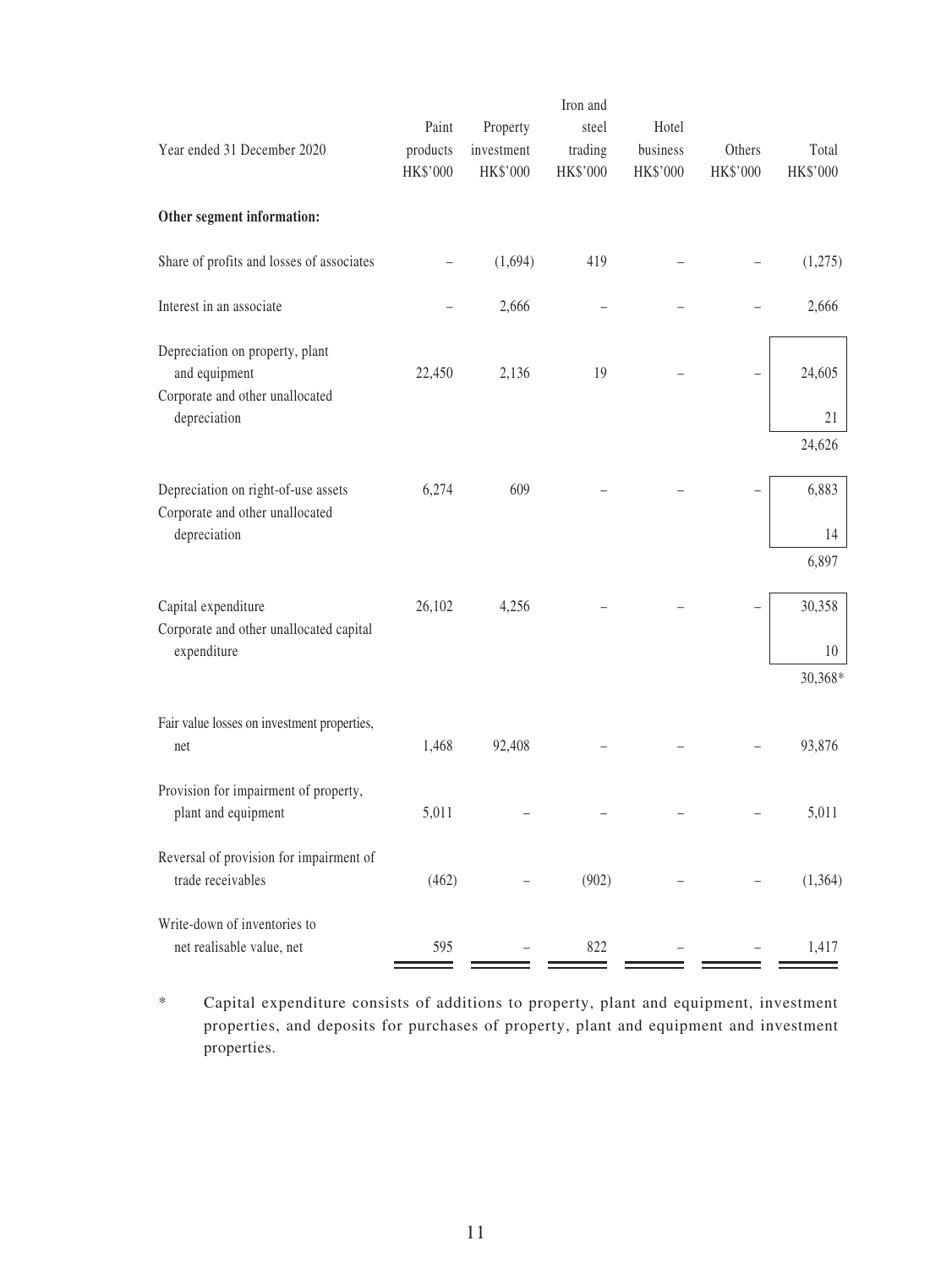#### **Geographical information:**

(a) Revenue from external customers

|                | 2021<br><b>HK\$'000</b> | 2020<br>HK\$'000 |
|----------------|-------------------------|------------------|
| Hong Kong      | 90,607                  | 94,363           |
| Mainland China | 790,413                 | 687,145          |
|                | 881,020                 | 781,508          |

The revenue information above is based on the locations of the customers.

#### (b) Non-current assets

|                             | 2021<br><b>HK\$'000</b> | 2020<br>HK\$'000   |
|-----------------------------|-------------------------|--------------------|
| Hong Kong<br>Mainland China | 679,765<br>569,763      | 664,785<br>568,455 |
|                             | 1,249,528               | 1,233,240          |

The non-current asset information above is based on the locations of the assets and excludes deferred tax assets, financial instruments and post-employment benefit assets.

#### **Information about a major customer:**

No revenue from any single customer accounted for 10% or more of the total revenue of the Group for the years ended 31 December 2021 and 31 December 2020.

#### **4. REVENUE, OTHER INCOME AND GAINS, NET**

An analysis of revenue, other income and gains, net is as follows:

|                                                                 | 2021            | 2020            |
|-----------------------------------------------------------------|-----------------|-----------------|
|                                                                 | <b>HK\$'000</b> | <b>HK\$'000</b> |
| Revenue from contracts with customers                           |                 |                 |
| Sale of paint products                                          | 838,066         | 712,886         |
| Sale of iron and steel products                                 | 13,402          | 37,049          |
| Revenue from other sources                                      |                 |                 |
| Gross rental income from investment properties operating leases | 29,552          | 31,573          |
|                                                                 | 881,020         | 781,508         |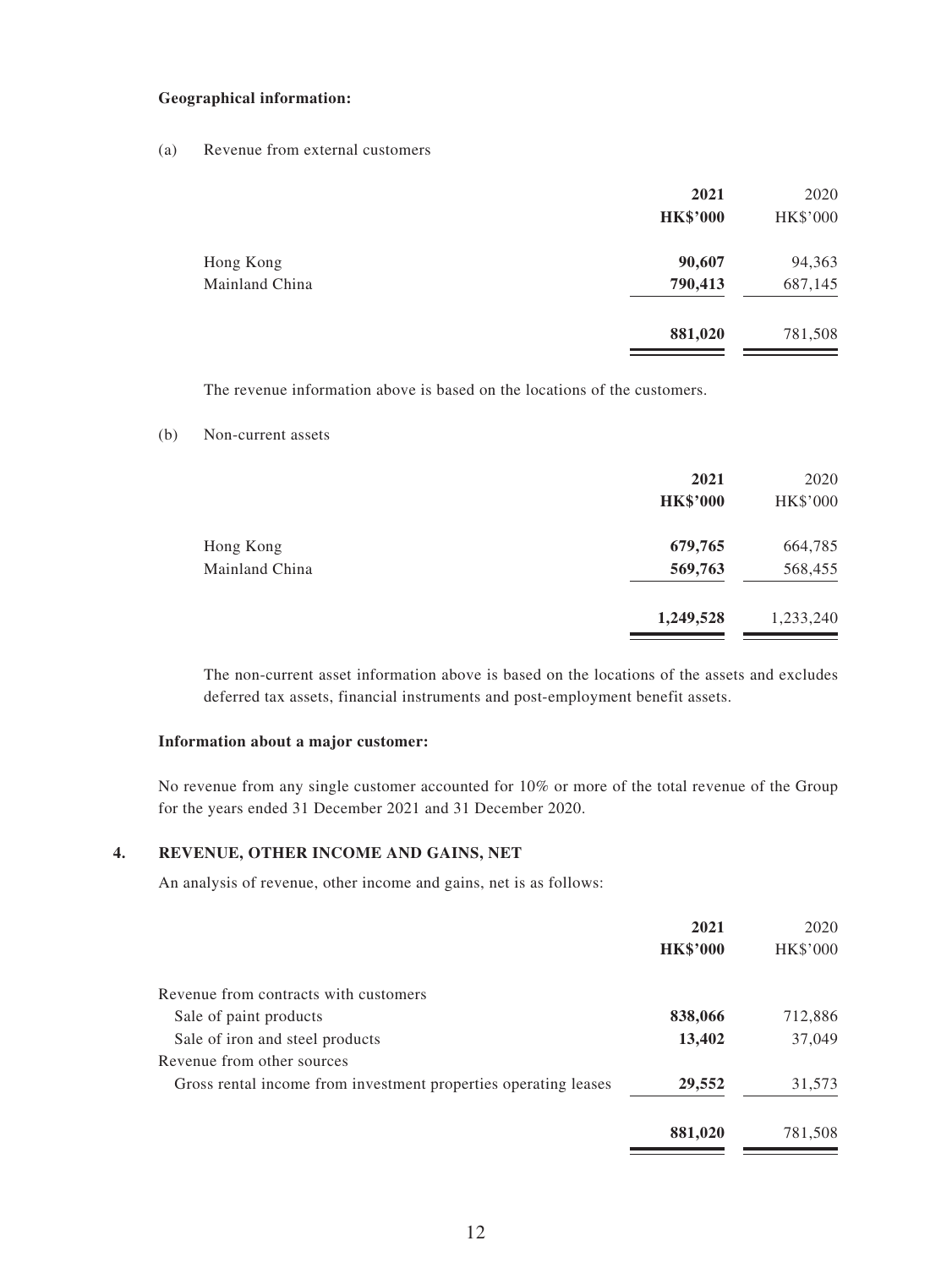|                                                                  | 2021            | 2020     |
|------------------------------------------------------------------|-----------------|----------|
|                                                                  | <b>HK\$'000</b> | HK\$'000 |
| Other income                                                     |                 |          |
| Interest income from structured deposits                         | 112             |          |
| Bank interest income                                             | 2,917           | 3,918    |
| Dividend income from an equity investment designated at          |                 |          |
| fair value through other comprehensive income                    | <b>120</b>      | 134      |
| Dividend income from financial assets at fair value through      |                 |          |
| profit or loss held for trading                                  | 83              |          |
| Government grants*                                               | 3,955           | 2,847    |
| Government subsidies <sup>^</sup>                                |                 | 4,042    |
| Recognition of deferred income                                   | 308             | 287      |
| Rental income                                                    | 4,959           | 3,983    |
| Surrender income for early termination of tenancy agreements     | 5,150           |          |
| Others                                                           | 1,331           | 1,849    |
|                                                                  | 18,935          | 17,060   |
| Gains, net                                                       |                 |          |
| Gain on disposal of an associate                                 |                 | 2,148    |
| Gain on disposal of items of property, plant and equipment, net  | 118             | 474      |
| Gain on deposits paid for purchases of property, plant           |                 |          |
| and equipment <sup>#</sup>                                       |                 | 9,350    |
| Foreign exchange differences, net                                | 246             |          |
| Fair value gains on financial assets at fair value through       |                 |          |
| profit or loss held for trading, net                             | 341             |          |
| Net losses on dealings in financial assets at fair value through |                 |          |
| profit or loss held for trading                                  | (969)           |          |
|                                                                  | (264)           | 11,972   |
| Total other income and gains, net                                | 18,671          | 29,032   |
|                                                                  |                 |          |

- Government grants have been received from certain government authorities of the People's Republic of China (the "PRC") in recognition of the Group's efforts in environmental awareness and protection and technological development. There are no unfulfilled conditions or contingencies relating to these grants.
- ^ Government subsidies were granted from the Employment Support Scheme under the Anti-epidemic Fund of the Hong Kong government. As a condition of receiving the subsidies from the Employment Support Scheme, the Group undertook not to make redundancies until 30 November 2020.
- # During the year ended 31 December 2020, a termination agreement was signed between the government of Xinfeng, Guangdong, the PRC and an indirectly owned subsidiary of the Company, to terminate the previous signed acquisition agreement (i.e. a parcel of land located in Xinfeng). The Xinfeng government paid a compensation of approximately Renminbi ("RMB")15,000,000 (equivalent to approximately HK\$16,813,000) for several initial payments made by the indirectly owned subsidiary of the Company. The aggregate carrying amount of such several initial payments was approximately RMB6,658,000 (equivalent to approximately HK\$7,463,000).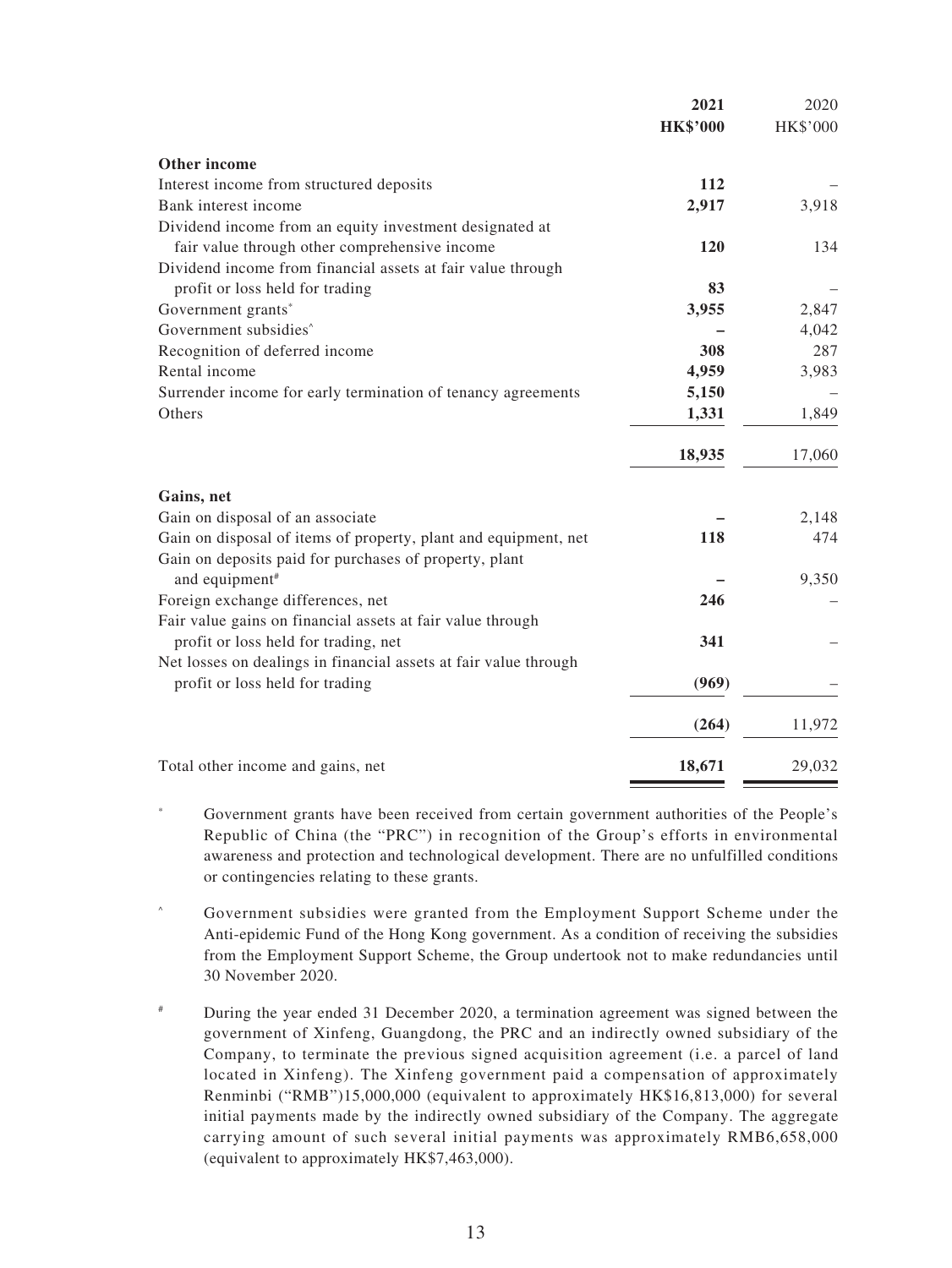#### **5. FINANCE COSTS**

An analysis of finance costs is as follows:

|                                                         | 2021<br><b>HK\$'000</b> | 2020<br>HK\$'000 |
|---------------------------------------------------------|-------------------------|------------------|
| Interest on bank loans<br>Interest on lease liabilities | 5,589<br>103            | 6,610<br>109     |
|                                                         | 5,692                   | 6,719            |

#### **6. LOSS BEFORE TAX**

The Group's loss before tax is arrived at after charging/(crediting):

|                                                                                  | 2021            | 2020     |
|----------------------------------------------------------------------------------|-----------------|----------|
|                                                                                  | <b>HK\$'000</b> | HK\$'000 |
| Cost of inventories sold                                                         | 684,888         | 533,821  |
| Depreciation on property, plant and equipment                                    | 27,251          | 24,626   |
| Depreciation on right-of-use assets                                              | 7,369           | 6,897    |
| Provision for impairment of property, plant and equipment*                       |                 | 5,011    |
| Write-down/(write back) of inventories to net realisable value, net <sup>®</sup> | (189)           | 1,417    |
| Provision for/(reversal of provision) for impairment of trade                    |                 |          |
| receivables*                                                                     | 4,563           | (1, 364) |
| Staff termination cost*                                                          | 2,702           | 18,926   |
| Fair value gains on financial assets at fair value through                       |                 |          |
| profit or loss held for trading, net                                             | (341)           |          |
| Net losses on dealings in financial assets at fair value through                 |                 |          |
| profit or loss held for trading                                                  | 969             |          |
| Dividend income from financial assets at fair value                              |                 |          |
| through profit or loss held for trading                                          | (83)            |          |
| Gain on deposits paid for purchases of property, plant                           |                 |          |
| and equipment <sup>*</sup>                                                       |                 | (9,350)  |
| Gain on disposal of items of property, plant and equipment, net*                 | (118)           | (474)    |
| Write-off of items of property, plant and equipment <sup>*</sup>                 | 295             | 274      |
| Foreign exchange differences, net*                                               | (246)           | 425      |

\* These balances are included in "Other income and gains, net" for gains and "Other expenses, net" for losses and reversal of provision for impairment of trade receivables in the consolidated statement of profit or loss.

@ The balance is included in "Cost of sales" in the consolidated statement of profit or loss.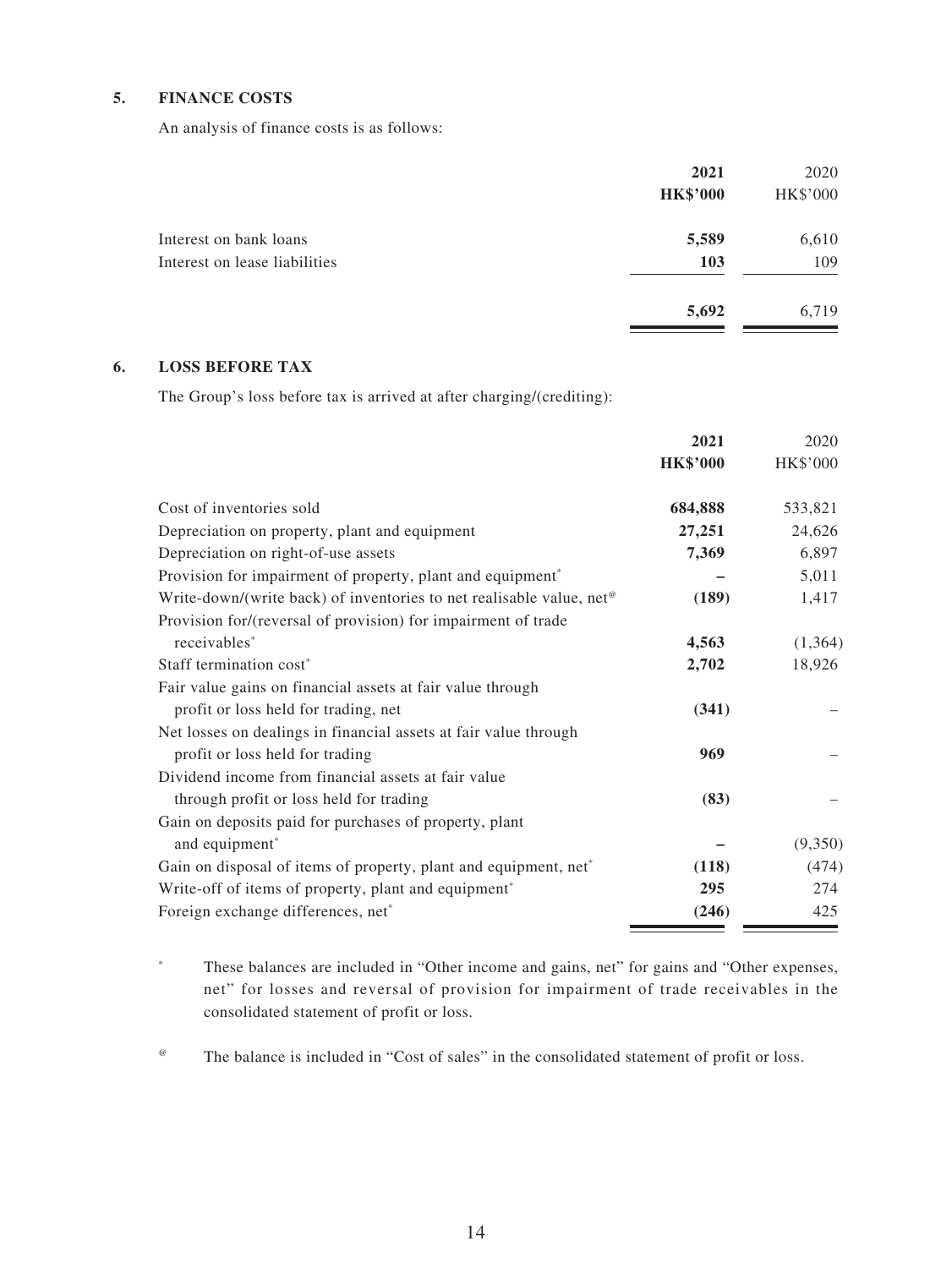#### **7. INCOME TAX**

No provision for Hong Kong profits tax has been made as the Group has sufficient tax losses brought forward to set off against assessable profits for the year ended 31 December 2021 (2020: Nil). Taxes on profits assessable elsewhere have been calculated at the rates of tax prevailing in the jurisdictions in which the Group operates.

All subsidiaries of the Group established in Mainland China are subject to the PRC corporate income tax at a standard rate of 25% (2020: 25%) during the year, except for a subsidiary of the Group which qualified as a PRC High and New Technology Enterprise in Mainland China and a lower PRC corporate income tax rate of 15% (2020: 15%) had been applied during the year.

|                               | 2021            | 2020     |
|-------------------------------|-----------------|----------|
|                               | <b>HK\$'000</b> | HK\$'000 |
| Current - Hong Kong           |                 |          |
| Underprovision in prior years | 10              |          |
| Current - Elsewhere           |                 |          |
| Charge for the year           | 1,067           | 816      |
| Overprovision in prior years  | (6)             | (1,097)  |
| Deferred                      | (169)           | 3,509    |
| Total tax charge for the year | 902             | 3,228    |

The share of tax attributable to an associate amounting to HK\$231,000 (2020: HK\$219,000) is included in "Share of profits and losses of associates, net" in the consolidated statement of profit or loss.

#### **8. LOSS PER SHARE ATTRIBUTABLE TO ORDINARY EQUITY HOLDERS OF THE PARENT**

The calculation of the basic and diluted loss per share amounts is based on the loss for the year attributable to ordinary equity holders of the parent of HK\$20,633,000 (2020: HK\$94,242,000), and the weighted average number of ordinary shares of 1,903,685,690 (2020: 1,903,685,690) in issue during the year.

The Group had no potentially dilutive ordinary shares in issue during the years ended 31 December 2021 and 2020.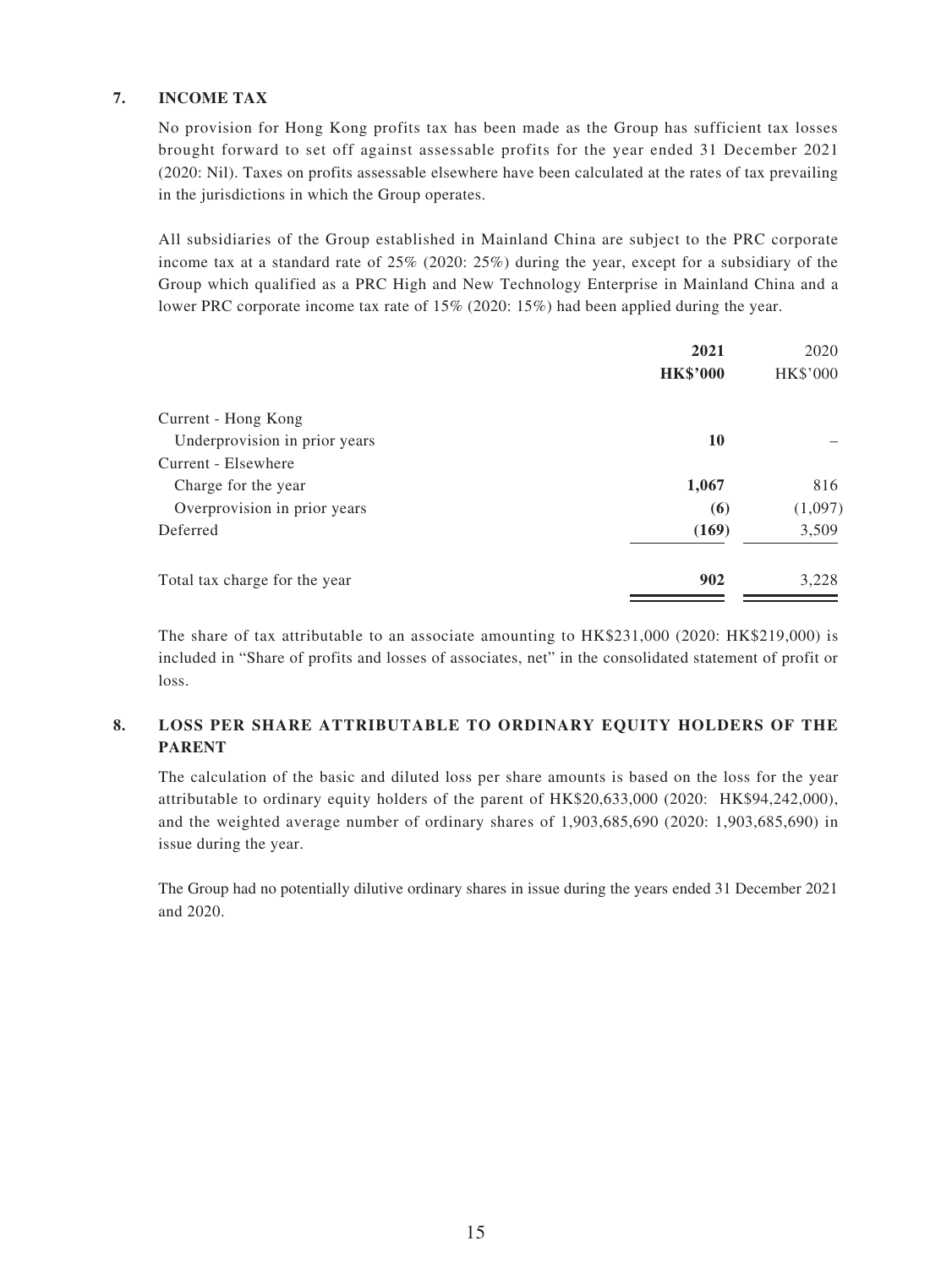#### **9. DIVIDEND**

|                                          | 2021            | 2020            |
|------------------------------------------|-----------------|-----------------|
|                                          | <b>HK\$'000</b> | <b>HK\$'000</b> |
| Proposed final - HK2.0 cents             |                 |                 |
| $(2020:HK2.0;$ cents) per ordinary share | 38,074          | 38,074          |

The proposed final dividend for the year is subject to the approval of the Company's shareholders at the forthcoming annual general meeting. The actual amount will be accounted for as an appropriation of the distributable reserves in the year ending 31 December 2022.

At the annual general meeting held on 26 May 2021, the Company's shareholders approved the distribution of the final dividend for the year ended 31 December 2020 of HK2.0 cents per share which amounted to approximately HK\$38,074,000.

#### **10. PROPERTY, PLANT AND EQUIPMENT**

For the year ended 31 December 2021, the Group acquired items of property, plant and equipment at costs of HK\$11,665,000 (31 December 2020: HK\$24,414,000) and transferred a hotel property from investment properties at fair value at 1 December 2021 of HK\$261,500,000 (31 December 2020: Nil).

#### **11. INVESTMENT PROPERTIES**

|                                                   | 2021            | 2020      |
|---------------------------------------------------|-----------------|-----------|
|                                                   | <b>HK\$'000</b> | HK\$'000  |
| Carrying amount at 1 January                      | 840,182         | 851,339   |
| Additions                                         |                 | 3,648     |
| Fair value gain/(loss), net                       | 15,378          | (93, 876) |
| Transfer from deposits for purchases of property, |                 |           |
| plant and equipment                               |                 | 937       |
| Transfer from/(to) owner-occupied properties      | (261, 500)      | 33,765    |
| Transfer from leasehold land                      |                 | 27,575    |
| Exchange realignment                              | 7,318           | 16,794    |
| Carrying amount at 31 December                    | 601,378         | 840,182   |

The Group's investment properties consist of residential, commercial, serviced apartment and industrial properties in Hong Kong and the PRC. The directors of the Company have determined that the investment properties consist of five classes of asset, i.e. commercial and serviced apartment in Hong Kong and residential, commercial and industrial in the PRC during the year, based on the nature, characteristics and risks of each property. The Group's investment properties were revalued on 31 December 2021 based on valuations performed by BMI Appraisals Limited, an independent professional qualified valuer. The Group's finance department reports directly to the senior management selects an external valuer to be responsible for the external valuations of the Group's properties based on market knowledge, reputation and independence of the external valuer, and whether professional standards are maintained by the external valuer. Fair values of the Group's investment properties are generally derived by using the income capitalisation method or market comparison approach. The Group's finance department has discussions with the external valuers on the valuation assumptions and valuation results when the valuation is performed for interim and annual financial reporting.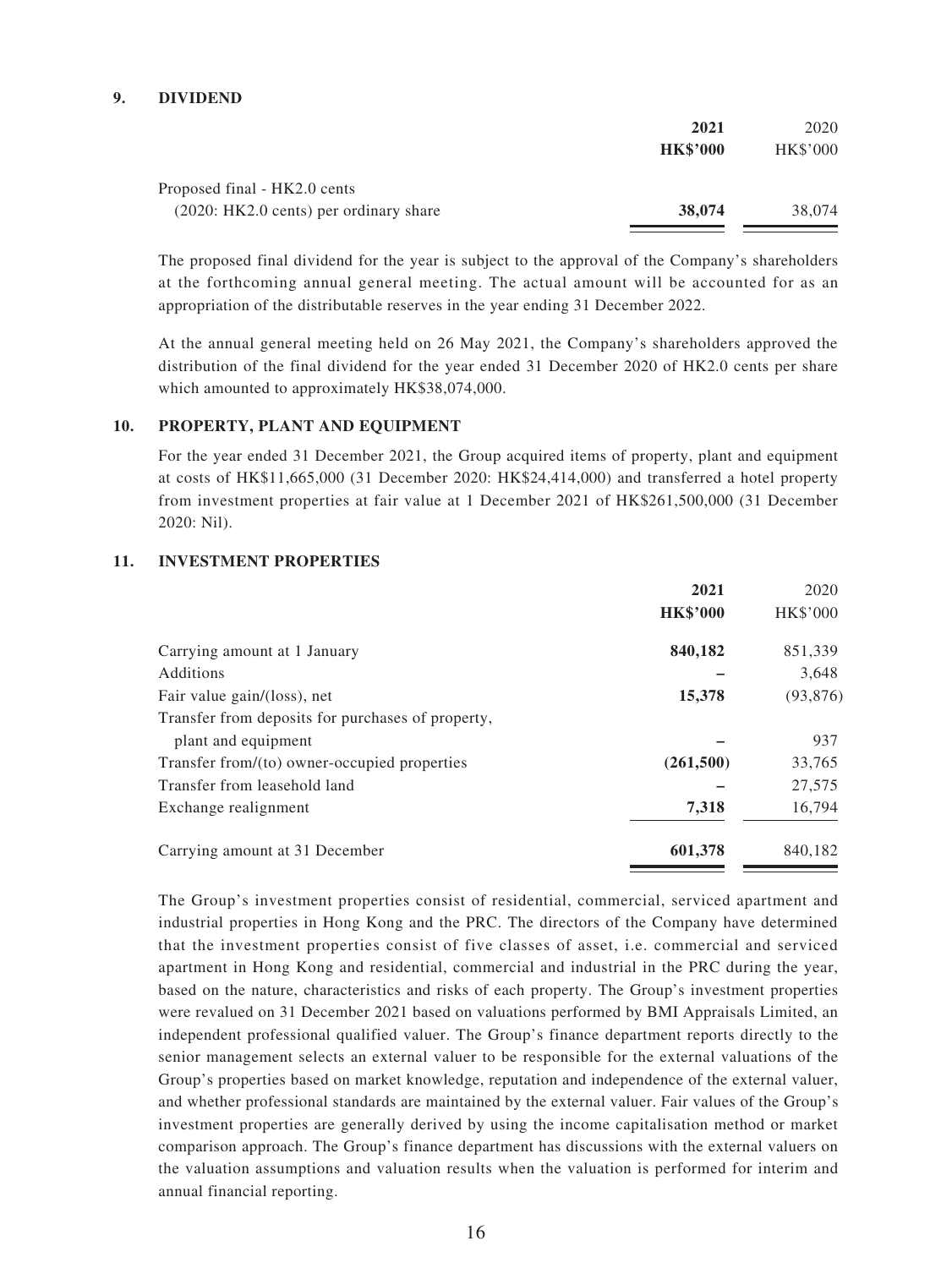During the year, the Group has transferred a hotel to property, plant and equipment at fair value at 1 December 2021 of HK\$261,500,000. For the year ended 31 December 2020, an industrial property in Mainland China which was revalued on 1 September 2020 at HK\$61,340,000 was transferred to investment property from land and building.

#### **12. TRADE AND BILLS RECEIVABLES**

The Group's trading terms with its customers are mainly on credit, except for new customers, where payment in advance may be required. The Group maintains a defined credit policy and credit periods ranging from one to three months are usually granted to normal customers. The Group seeks to maintain strict control over its receivables to minimise credit risk. Overdue balances are reviewed regularly by senior management. In view of the aforementioned and the fact that the Group's trade and bills receivables are related to a large number of diversified customers, there is no significant concentration of credit risk. The Group does not hold any collateral or other credit enhancements over its trade and bills receivables except for receivables arising from leasing of investment properties where security deposits are required from the relevant tenants. Trade and bills receivables are non-interest-bearing.

An ageing analysis of the trade and bills receivables as at the end of the reporting period, based on the invoice date and net of loss allowance, is as follows:

|                                         | 2021            | 2020            |
|-----------------------------------------|-----------------|-----------------|
|                                         | <b>HK\$'000</b> | <b>HK\$'000</b> |
| Within three months                     | 201,986         | 236,349         |
| Over three months and within six months | 125,489         | 85,498          |
| Over six months                         | 124,638         | 70,703          |
|                                         | 452,113         | 392,550         |

#### **13. TRADE AND BILLS PAYABLES**

An ageing analysis of the trade and bills payables as at the end of the reporting period, based on the invoice date, is as follows:

|                                         | 2021            | 2020            |
|-----------------------------------------|-----------------|-----------------|
|                                         | <b>HK\$'000</b> | <b>HK\$'000</b> |
| Within three months                     | 328,097         | 213,935         |
| Over three months and within six months | 24,265          | 19,878          |
| Over six months                         | 42              | 254             |
|                                         | 352,404         | 234,067         |

The trade payables are unsecured, non-interest-bearing and normally settled within two months. As at 31 December 2021, bills payable with an aggregate carrying amount of HK\$136,543,000 (2020: HK\$8,600,000) were secured by time deposits of HK\$40,963,000 (2020: HK\$2,580,000).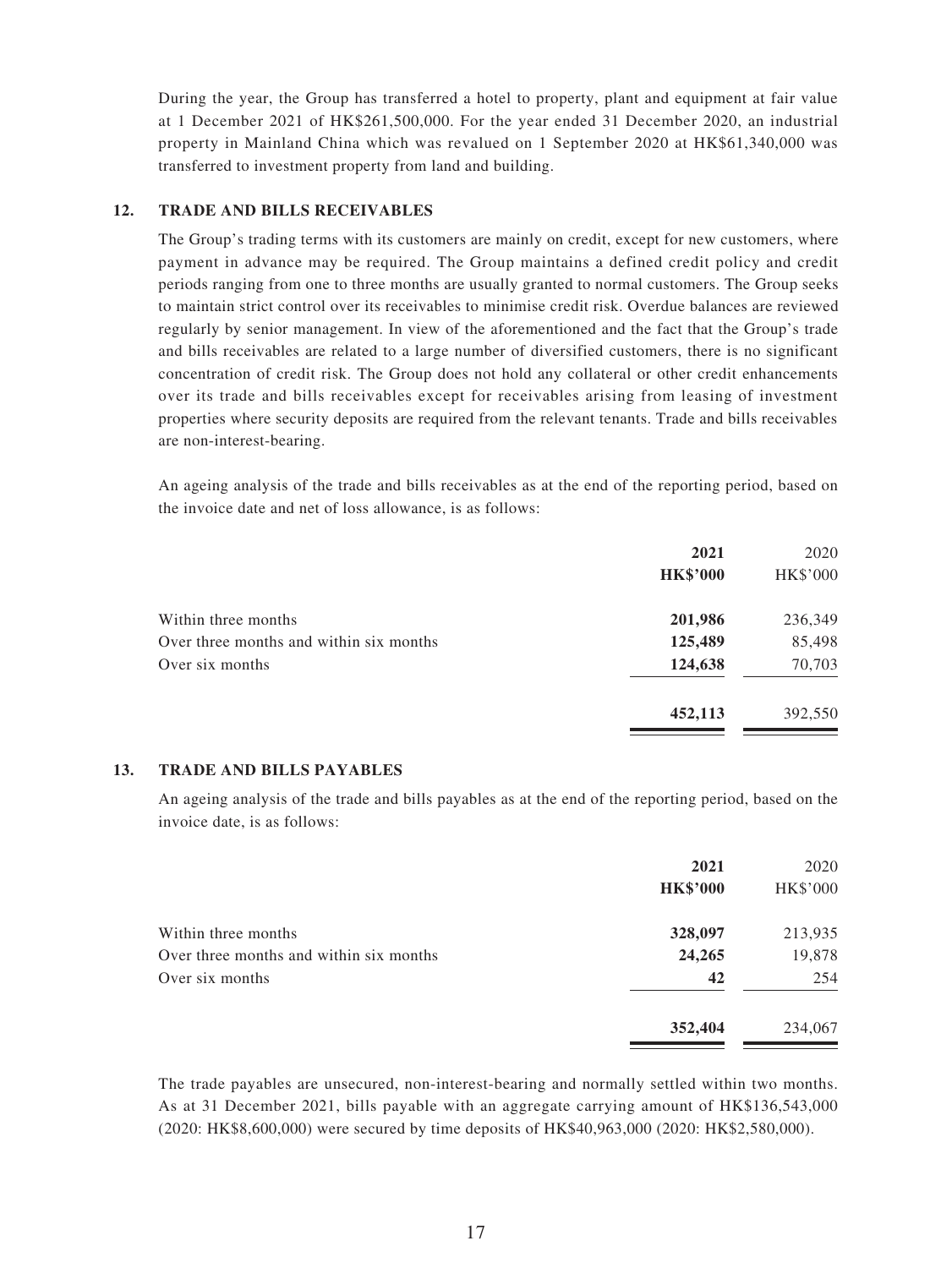# **DIVIDEND**

The directors of the Company have resolved to recommend to the shareholders of the Company the payment of a final dividend of HK2.0 cents per share for the year ended 31 December 2021 (2020: HK2.0 cents) amounting to approximately HK\$38,074,000 (2020: approximately HK\$38,074,000). The final dividend, if approved by the shareholders of the Company at the forthcoming annual general meeting, will be paid on Friday, 24 June 2022 to the shareholders of the Company whose names appear on the Company's register of members on Friday, 10 June 2022.

# **CLOSURE OF REGISTER OF MEMBERS**

For the purpose of determining shareholders' eligibility to attend and vote at the forthcoming annual general meeting of the Company, the register of members of the Company will be closed from Monday, 30 May 2022 to Thursday, 2 June 2022, both days inclusive, during the period no transfer of shares will be effected. In order to be entitled to attend and vote at the forthcoming annual general meeting of the Company, all transfers accompanied by the relevant share certificates must be lodged for registration with the Company's share registrar in Hong Kong, Tricor Tengis Limited at Level 54, Hopewell Centre, 183 Queen's Road East, Hong Kong not later than 4:30 p.m. on Friday, 27 May 2022.

For the purpose of determining shareholders' entitlement to the proposed final dividend, the register of members of the Company will be closed from Thursday, 9 June 2022 to Friday, 10 June 2022, both days inclusive, during the period no transfer of shares will be effected. In order to qualify for the proposed final dividend, all transfers accompanied by the relevant share certificates must be lodged for registration with the Company's share registrar in Hong Kong, Tricor Tengis Limited at Level 54, Hopewell Centre, 183 Queen's Road East, Hong Kong not later than 4:30 p.m. on Wednesday, 8 June 2022.

# **CHAIRMAN'S STATEMENT OVERVIEW**

In 2021, the business of the Group was categorised under four principal segments. The largest business segment of the Group continued to be the paint and coating business operated by CPM Group Limited ("CPM" and together with CPM's subsidiaries, the "CPM Group"), in which the Company holds 75% of its issued share capital. The Group is also active in enriching its investment property portfolio for the purposes of increasing the rental income as well as value appreciation. In addition, the Group was engaged in the iron and steel trading business. Since the end of 2021, the Group has started the hotel business. Such business segment was still at its preliminary stage and hence, there was no revenue generated from it. Overall, during the year ended 31 December 2021, the Group's revenue from the paint and coating business increased and the return on the investment property portfolio of the Group could also achieve a similar level as compared to the year ended 31 December 2020. The iron and steel trading business recorded a decrease in revenue. Apart from the four business segments, the Group also invested in certain equity investments for investment purpose.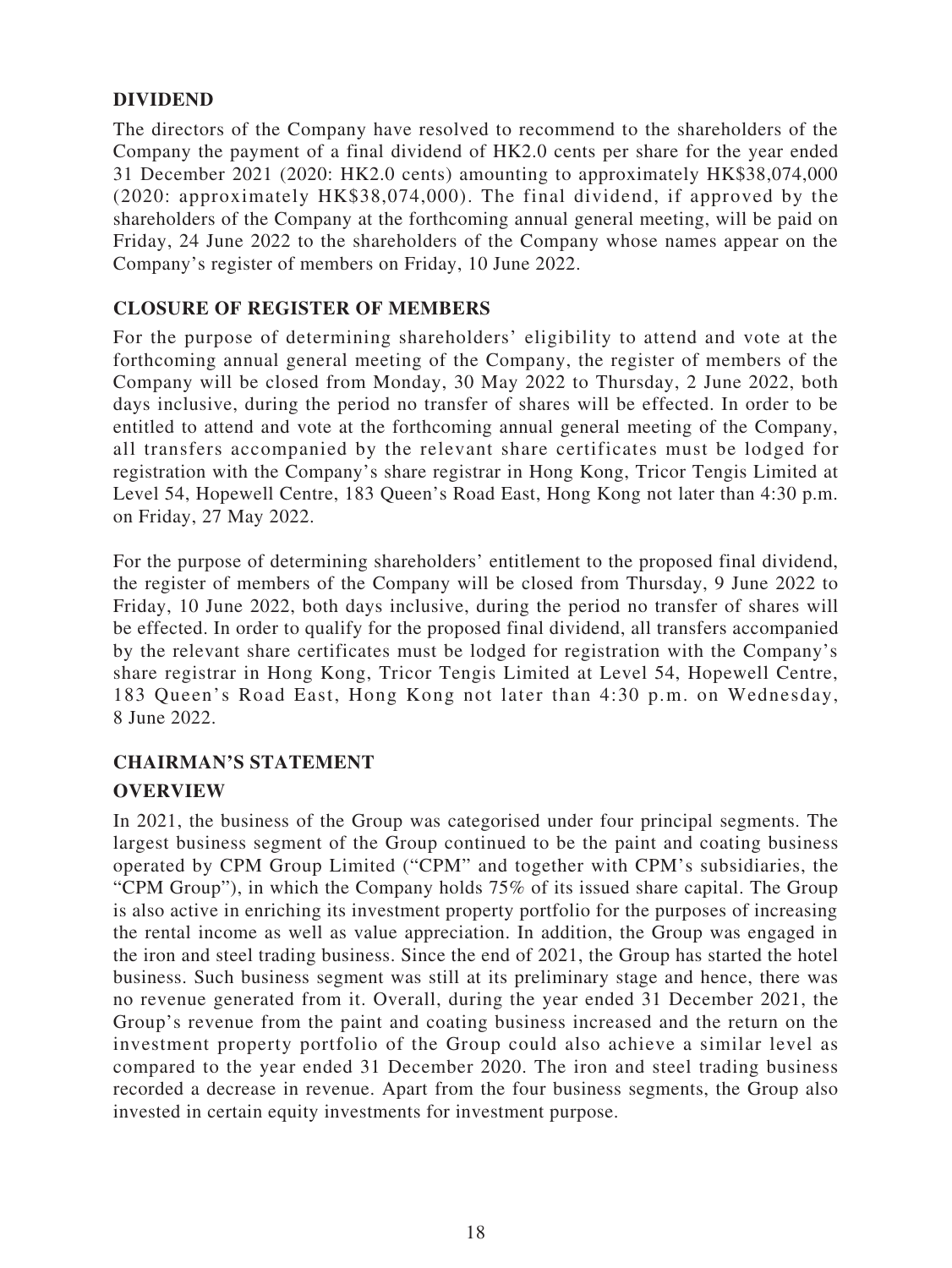In 2021, the economy in Hong Kong and the PRC continued to be adversely affected by the COVID-19 pandemic. The new variants, Delta and Omicron, continued to affect the social lives and various industries. Stringent precautionary measures continued to be implemented by the governments. The economy and the society faced different levels of disruption in almost all aspects, from the supply of medical services to the food supply and then to public transportation. According to the International Monetary Fund (the "IMF"), the continued tightening of the real estate sector and the weak recovery in private consumption in the PRC have slowed down the global economic recovery. The IMF has recently adjusted downward the global economic growth to 4.4%, which was 0.5 percentage points lower than its previous estimate.

The gross domestic product ("GDP") growth rate in Hong Kong in 2021 was 6.4%, as compared to -6.1% in 2020. The economic growth in 2021 was primarily due to the worst performance in 2020. The property and construction sector in Hong Kong continued to be adversely affected by the COVID-19 pandemic. Furthermore, the stringent precautionary measures on the COVID-19 (including the shut-down of a number of businesses, social distancing and the work from home arrangements) undermined the demand for commercial properties. According to the public information, considering the support from the stimulating measures implemented by the Hong Kong government, Hong Kong's economy is expected to grow only by 2% to 3.5% in 2022.

Notwithstanding the challenges caused by the COVID-19 pandemic and the global economic downturn, the revenue of the CPM Group recorded an increase of 17.6% in 2021 to approximately HK\$838.07 million, as compared to approximately HK\$712.89 million in 2020. The gross profit of the CPM Group in 2021, however, was only approximately HK\$166.27 million, representing a decrease of 23.0%, as compared to approximately HK\$215.95 million in 2020.

Revenue generated from the investment property business of the Group in 2021 decreased by 6.4% to approximately HK\$29.55 million, as compared to approximately HK\$31.57 million in 2020. Nevertheless, the net fair value gains of the investment property portfolio of the Group amounted to approximately HK\$15.38 million in 2021 as compared to the net fair value losses of approximately HK\$93.88 million in 2020, primarily due to the general improvements in the market conditions of the property market in Hong Kong.

On the other hand, the revenue from the iron and steel trading business decreased by 63.8% in 2021 as compared to 2020, due to the downsizing of the iron and steel trading business.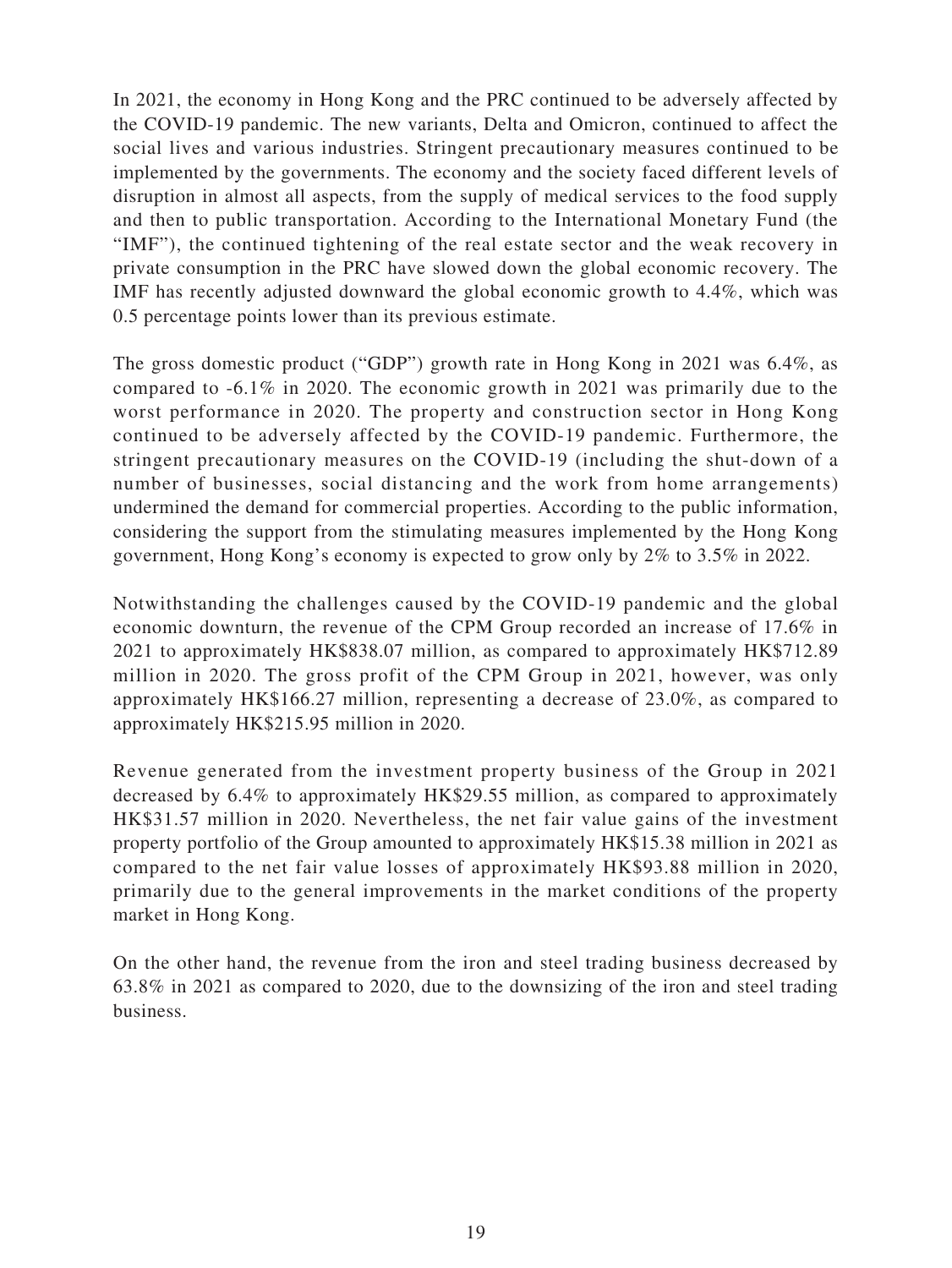In light of the foregoing, the Group's revenue for the year ended 31 December 2021 amounted to HK\$881.02 million, representing an increase of 12.7%, as compared to the revenue in 2020. Gross profit decreased by HK\$51.56 million, representing a significant decrease of 20.8%, as compared to the gross profit in 2020. Loss attributable to the shareholders of the Company for the year ended 31 December 2021 was significantly reduced to HK\$20.63 million, as compared to the loss attributable to the shareholders of the Company of HK\$94.24 million in 2020.

## **PROSPECTS**

The global economic growth continues to be challenged by the new wave of the COVID-19 pandemic, labour shortage, supply-chain disruption and the rising inflationary pressures. The growth in the global output is expected to slow to only 4% in 2022 and to 3.5% in 2023. In addition, changes in the government policies in major countries and the geopolitical condition may also have impacts on the economic development.

Besides the ongoing tensions between China and the United States, the Russia-Ukraine conflict and western sanctions on Russia are affecting the global economy. Furthermore, the international crude oil price has surged to approximately US\$130 per barrel in March 2022, as compared to the price of US\$75 per barrel as at 31 December 2021. The market has expected that prices of some crude oil by-products will stay at a high level in 2022. Therefore, the prices of raw materials used in manufacturing of paint and coating products will stay at a high level in 2022. Therefore, the price of raw materials used in the manufacture of paint and coating products will be unanticipated. Since the events have been incurred, the change in economic conditions and political development will be shown by instabilities, uncertainties and imbalances. Amid the tough business environment, the CPM Group will continue to keep pace with the development of the paint and coating industry in Mainland China and will implement various business initiatives cautiously in response to the surge in the crude oil prices and the shortage of crude oil by-products in the global markets.

With developers facing the liquidity issues, the property market in the PRC is expected to remain sluggish in the first half of 2022. The World Bank lowered the forecast of the economic growth of the PRC in 2022 from 5.4% to 5.1%, being the second slowest rate since 1990. Moreover, the Chinese government announced its economic policy for 2022 at the annual Central Economic Work Conference that it will implement a proactive fiscal policy and a prudent monetary policy to stabilise the economy. The State Council of the PRC also announced measures to ease the economic conditions, which include extending the loan support policies for small and micro-sized enterprises until June 2023 and financing agricultural and small businesses through microcredit loans.

The Hong Kong's property market has recovered in 2021, and it is expected that the market would have a mild recovery in 2022 following the control of the COVID-19 pandemic. As rents appeared to have bottomed out, the commercial property market is expected to rebound in leasing activities and capital values in 2022. In 2021, the overall Hong Kong Grade A office's rental value decreased by 5.2% when compared with the rental value in 2020. The overall office rental levels are expected to increase by 5% in 2022. On the other hand, the U.S. Federal Reserve is expected to raise interest rates six times in 2022 for a total of 150 basis points to combat inflation. The increase in the interest rates may suppress the increase in the market value of investment properties. The decrease would be offset by the strong investors' demand. It is expected that investments will move towards income-resilient assets and properties with repurposing potential.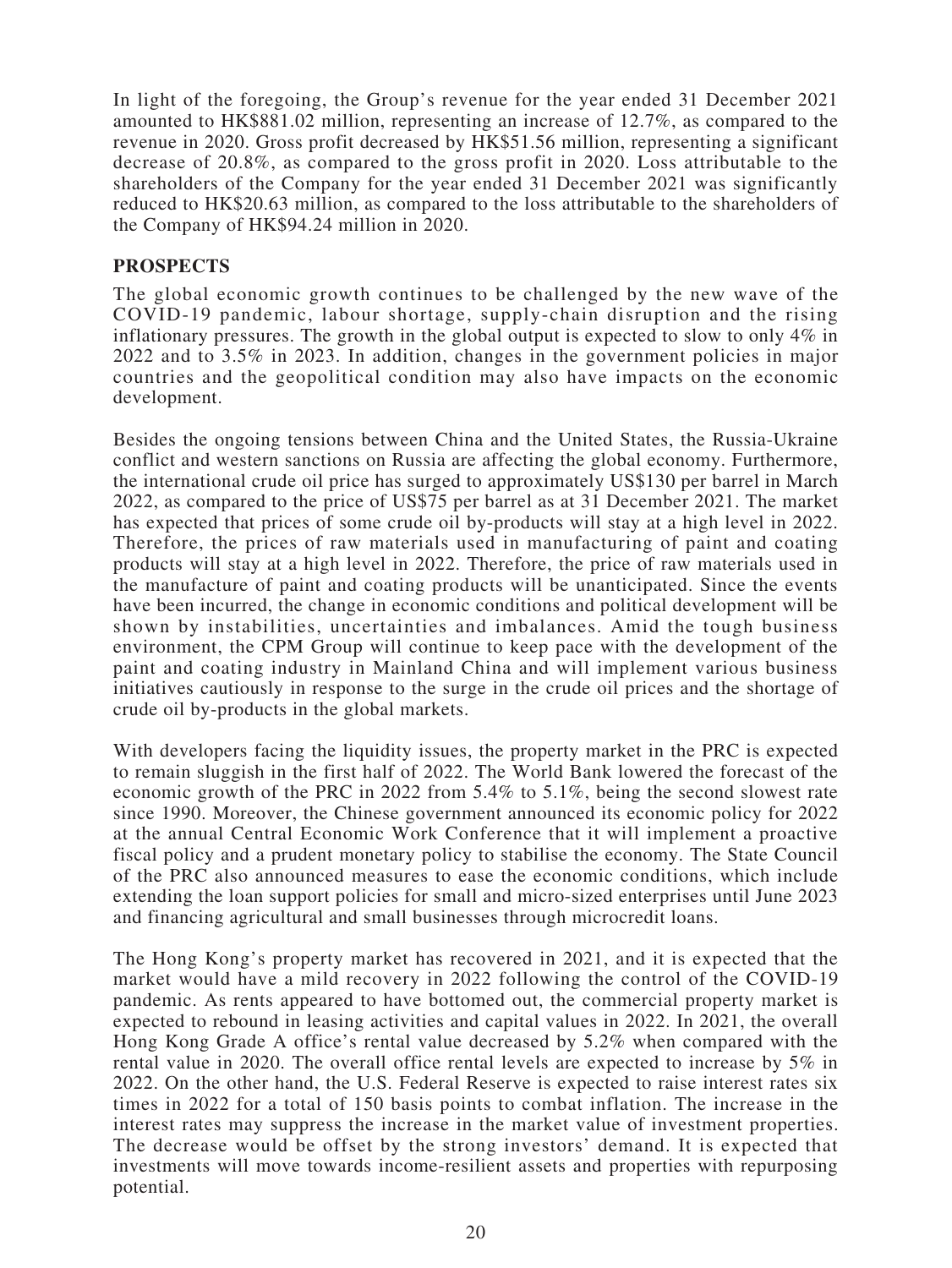While maintaining its existing core paint and coating business operation through the CPM Group, the directors of the Company will constantly review the Group's investment property portfolio and act prudently in evaluating opportunities on investment properties for the purpose of increasing the recurring income and the cash flow for investment purposes and exploring other new business opportunities to drive the continuous business developments of the Group.

# **MANAGEMENT DISCUSSION AND ANALYSIS**

## **BUSINESS REVIEW**

In 2021, the business of the Group was categorised under four principal segments. The largest business segment of the Group continued to be the paint and coating business, which was operated by the CPM Group. The other business segments of the Group included property investment and iron and steel trading business. A new hotel business segment has started by the end of 2021. The Group also holds certain equity investments for investment purpose. The following information on the paint and coating business is extracted from the results announcement of CPM for the year ended 31 December 2021.

# **PAINT AND COATING PRODUCTS**

# **General Industry Background**

The CPM Group's products can be broadly divided into industrial paint and coating products, architectural paint and coating products, and general paint and coating and ancillary products. Industrial paint and coating products are used in a wide range of applications, such as furniture painting, manufacturing and surface finishing for different kinds of materials, and are used by manufacturers, renovation contractors for property and infrastructure projects and household users. Architectural paint and coating products are used for wall, floor and exterior parts of buildings. The CPM Group's architectural paint and coating products focus primarily on the construction and maintenance markets of the commercial and residential properties. General paint and coating and ancillary products, such as thinner, enamels and anti-mold agents and solvent agents, can be used for both architectural and industrial purposes.

Industrial paint and coating products, architectural paint and coating products, and general paint and coating and ancillary products accounted for approximately 35.9% (2020: 38.6%), 48.3% (2020: 44.4%) and 15.8% (2020: 17.0%) of the total revenue of paint and coating business in 2021 respectively. The CPM Group continues to focus on the Mainland China market which contributed to approximately 92.0% (2020: 90.5%) of the total revenue of the CPM Group in 2021.

According to the information published by the National Bureau of Statistics of China (the "NBSC"), in terms of the tertiary industry classification, the paint and coating industry is integrated into the manufacturing industry sector of the secondary industry. The nominal GDP of the secondary industry and the nominal GDP of the manufacturing industry sector increased by 17.6% and 19.1% respectively, in 2021 as compared to the same in 2020.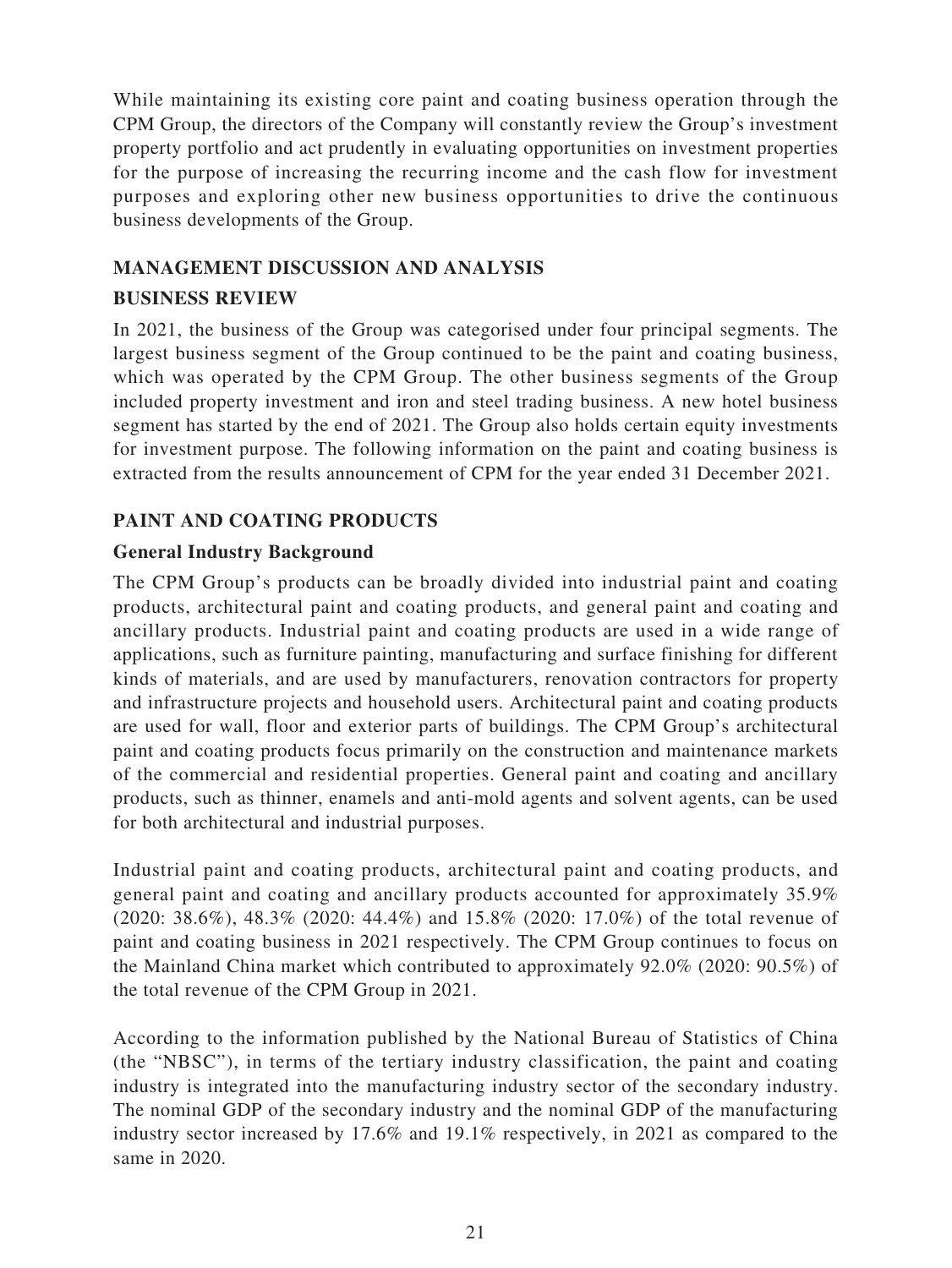The cumulative construction area of construction-in-progress in the real estate industry in Mainland China increased by 5.2% in 2021, as compared to an increase of 3.7% in 2020, while the cumulative completion area increased by 11.2% in 2021, as compared to a 4.9% decrease in 2020. The CPM Group's revenue generated from the customers in the construction industry and from property and infrastructure projects in Mainland China significantly increased by 29.0%, which was outperformed the industry performance.

The nominal GDP of the wholesale and retail trade sector in Mainland China in 2021 increased by 15.0%, according to the information published by the NBSC, as compared to the corresponding year in 2020. Retail sales of furniture goods (including the paint and coating products for furniture manufacturing purpose) increased by 4.3% in 2021 as compared to a decrease of 18.9% in 2020, while the retail sales of the construction and decorative paint and coating products increased by 12.5% in 2021, as compared to the decrease of 15.1% in 2020. The CPM Group's revenue generated from the wholesale distributors and retail distributors (the "Distributors") in Mainland China increased by 9.1% in 2021 as compared to 2020, which was within the range of the industries' performance.

On the other hand, the paint and coating industry in Mainland China suffered, which was primarily due to the surging prices of raw materials for the manufacturing of paint and coating products throughout 2021, as a result of the spiralling international crude oil prices and the adverse effect of other developments, such as the significant increases in the electricity prices and the shipping transportation rates and the disruption in the global supply chains. As compared to 2020, the average international crude oil prices increased by 72% throughout 2021. The percentage of the cost of sales to revenue of the CPM Group increased to 80.2% in 2021 from 69.7% in 2020. Such general increases affect the profitability of the CPM Group.

## **Growing Revenue with Recovering Economic Activities from the COVID-19 Pandemic**

Total revenue of the CPM Group in 2021 significantly increased by approximately 17.6%, as compared to a 0.1% decrease in 2020. For the year ended 31 December 2021, the amount of revenue generated from the sales of architectural paint and coating products significantly increased by approximately 28.0% or approximately HK\$88.61 million, which was primarily due to (i) the continued expansion of the customer base in construction and renovation contractors for property; (ii) the effective promotion strategies of these products to the Distributors; and (iii) several upward adjustments on the CPM Group's selling price of paint and coating products. In addition, the amount of revenue generated from the sales of industrial paint and coating products increased by approximately 9.3%, as compared to the decrease of 5.8% in 2020, mainly due to the strong demands from customers in the machinery and equipment industry, the manufacturing-metal industry and the toy manufacturing industry in Mainland China. On the other hand, the amount of revenue generated from the general paint and coating and ancillary products increased by approximately 8.9%, as compared to the decrease of 9.8% in 2020, which showed a similar recovery level in 2019.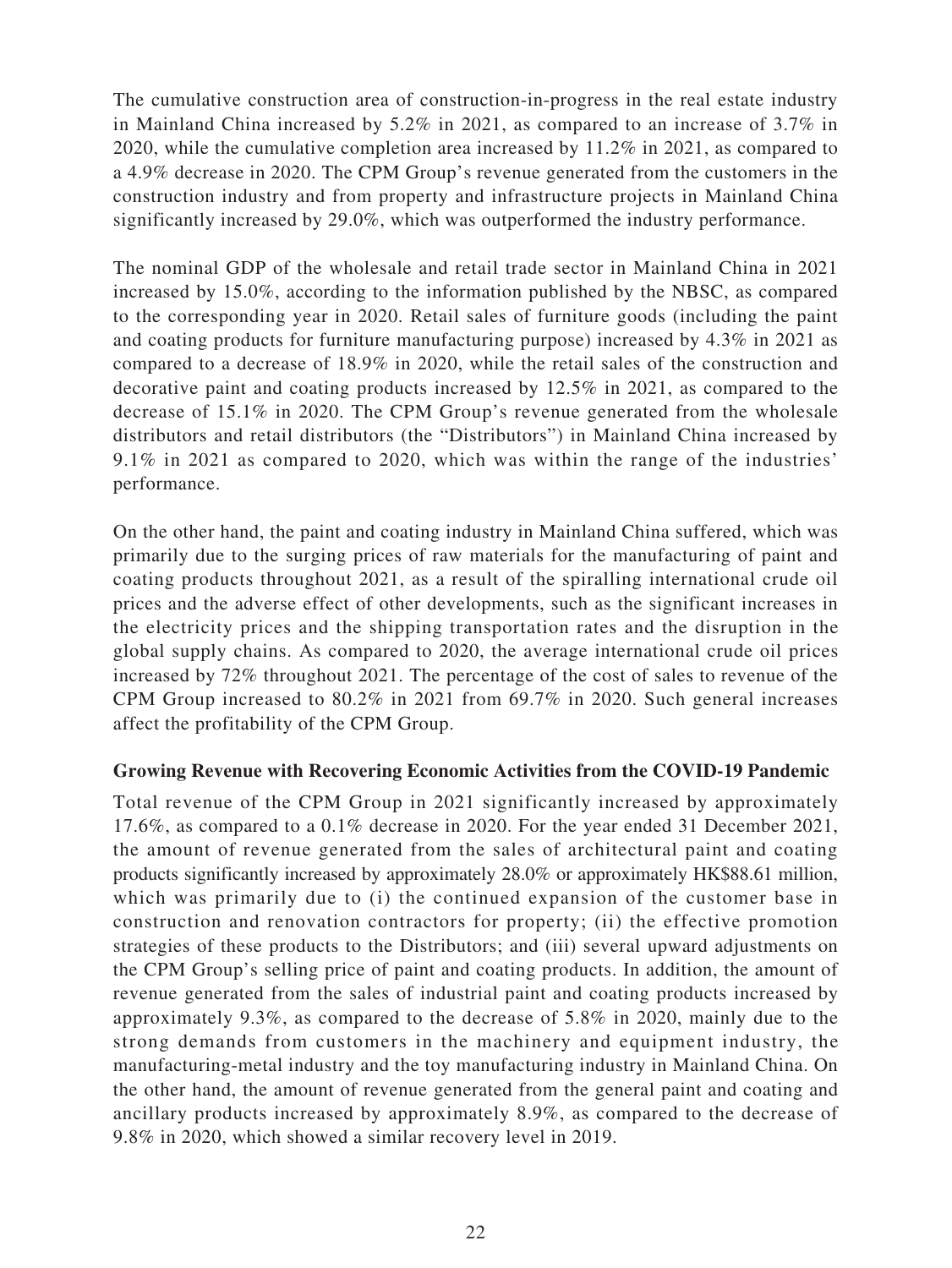#### **Significant Increase in the Sales of the Water-based Paint and Coating Products**

For the year ended 31 December 2021, the sales volume of the water-based paint and coating products of the CPM Group increased by approximately 28.6%, as compared to the increase of 16.9% in 2020. The contribution from the water-based paint and coating products to the CPM Group's total revenue increased by approximately 9.2% to 47.5% for the year ended 31 December 2021, as compared to the contribution of 43.5% for the year ended 31 December 2020. Such significant increase was primarily due to the ongoing endeavour of the CPM Group to ensure customer satisfaction by continuing to communicate with their needs for the paint and coating products, as well as a continued expansion of its customer base in construction and renovation contractors for property and infrastructure projects.

# **Significant Increase in the Sales to Construction and Renovation Contractors for Property and Infrastructure Projects**

The CPM Group's revenue generated from solvent-based and water-based paint and coating products sold to the construction and renovation contractors for property and infrastructure projects in Mainland China increased by 29.0% to approximately HK\$365.57 million for the year ended 31 December 2021, as compared to a 21.7% increase in 2020. Such increase was primarily due to the CPM Group's continued market penetration into the property and construction industry in Mainland China, ahead of the growth of the building and construction industry sector in Mainland China.

## **Geographical Analysis of Revenue**

Geographically, for the year ended 31 December 2021, the CPM Group's revenue generated from Mainland China and Hong Kong accounted for approximately 92.0% and 8.0% respectively, as compared to approximately 90.5% and 9.5% respectively for the year ended 31 December 2020. The majority of its revenue was generated from the Southern China, the Central China and the Eastern China. Revenue generated from these regions, in aggregate, accounted for approximately 83.8% of its total revenue for the year ended 31 December 2021, as compared to approximately 83.0% for the year ended 31 December 2020.

# **Significant Increase in the Sales to Construction and Renovation Contractors for Property and Infrastructure Projects in the Southern China, the Eastern China and the Central China**

For the year ended 31 December 2021, the CPM Group's sales to construction and renovation contractors for property and infrastructure projects in the Southern China, the Eastern China and the Central China increased by 34.9% to approximately HK\$95.92 million, 61.0% to approximately HK\$92.81 million and 9.4% to approximately HK\$135.23 million, respectively. These growths were mainly due to the CPM Group's continued cooperation with well-known property developers in Mainland China, as well as its sustainable status as one of the registered suppliers to these property developers.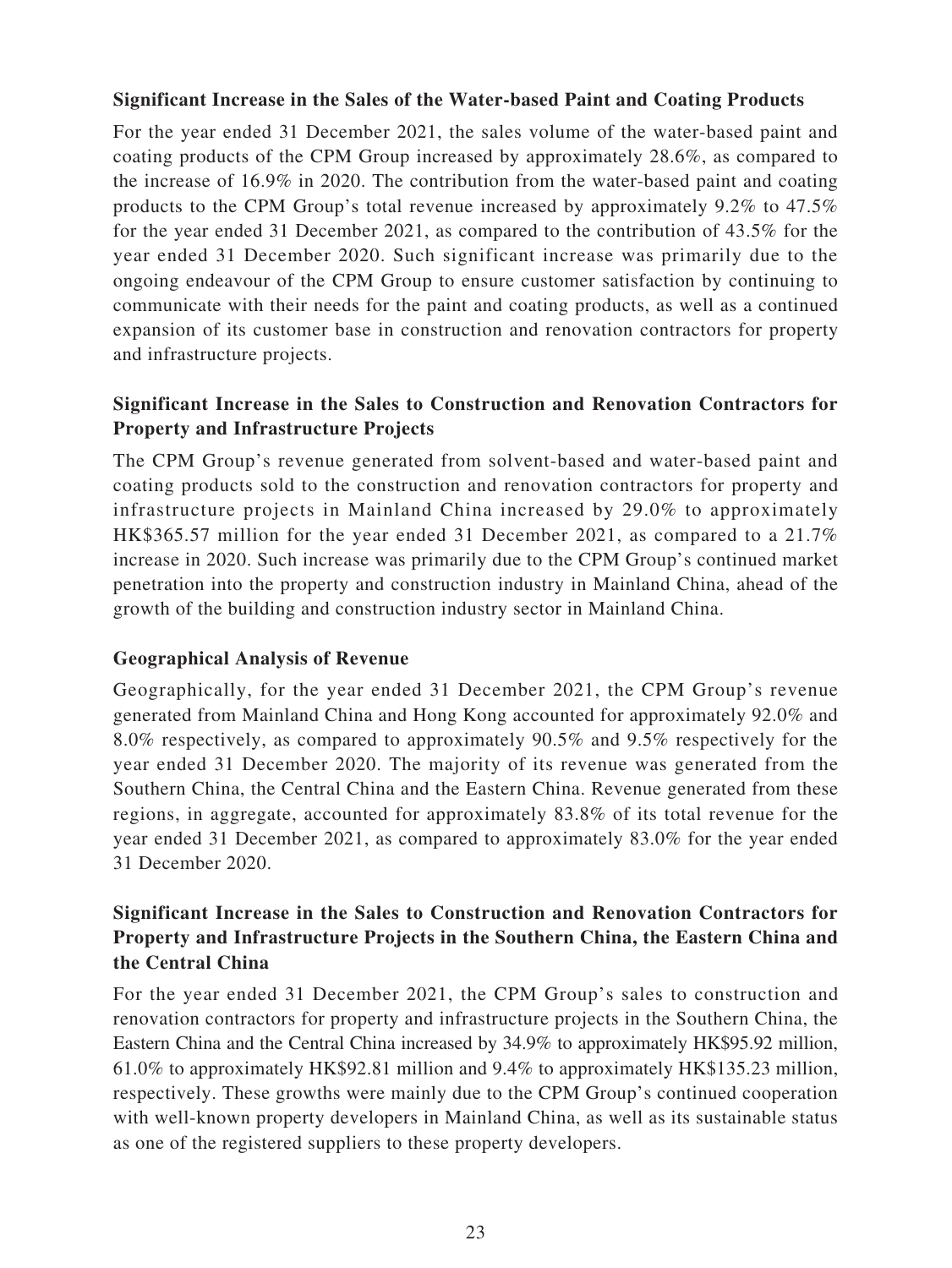#### **Decrease in Sales in Hong Kong due to the Temporary Deferral on Certain Projects**

For the year ended 31 December 2021, the CPM Group's revenue in Hong Kong decreased by approximately 1.5%, as compared to the decrease of 9.4% in 2020. Among which, the CPM Group's revenue generated from the sales to the contractors in the building and construction sector in Hong Kong decreased by approximately 17.2% in 2021, as compared to the decrease of 32.0% in 2020. The decrease in revenue in Hong Kong was primarily due to the temporary deferral on certain projects, which the CPM Group has been awarded to supply the paint and coating products. These projects include building maintenance works and other infrastructure projects.

## **Cost of Raw Materials**

Raw materials used by the CPM Group include resins, solvents and other materials, of which resins and solvents accounted for significant portions of the total cost of raw materials. Crude oil prices directly or indirectly impact the prices of such raw materials. In 2021, the overall crude oil prices increased significantly, possibly leading to a price surge of raw materials used for paint and coating products. Furthermore, the average international crude oil prices increased by 72% throughout 2021, as compared to the year of 2020. The international crude oil prices in 2021 had reached the price of US\$84 per barrel, the highest level since October 2014, it even rose to US\$130 per barrel in March 2022. Due to the strong recovery in various industries, there were a shortage in raw materials and delay in delivery, which resulted in surging prices in raw materials. According to the available information from other paint and coating manufacturers, purchasing prices of titanium dioxide, solvent, resin and emulsion, which are the major raw materials used in the manufacturing of paint and coating products, have increased in the range between 39% and 51%, 45% and 50%, 20% and 36% and 41% and 45%, respectively, for the first three quarters of 2021 as compared to 2020. Despite the effective implementation of the annual rotation of refined oil products stored by the China on 31 October 2021 by the National Food and Strategic Reserves Administration, the ratio of cost of sales to revenue of the CPM Group increased by approximately 35.2% to 80.2% in 2021 from 69.7% in 2020.

## **Gross Profit Margin and Gross Profit**

For the year ended 31 December 2021, the paint and coating industry has suffered from pressure on high raw materials costs due to high international crude oil prices, a global shortage of raw materials and the disruptions in the global supply chain throughout 2021. Despite the several upward adjustments on the CPM Group's selling price in paint and coating products, the surging cost of raw materials has not been fully transferred to the customers. As a result, the CPM Group's gross profit has decreased by 23.0% to approximately HK\$166.27 million, while the gross profit margin decreased by approximately 34.7% to approximately 19.8% in 2021. The CPM Group's loss attributable to its owners of the parent company increased to approximately HK\$59.53 million in 2021 from approximately HK\$10.80 million in 2020.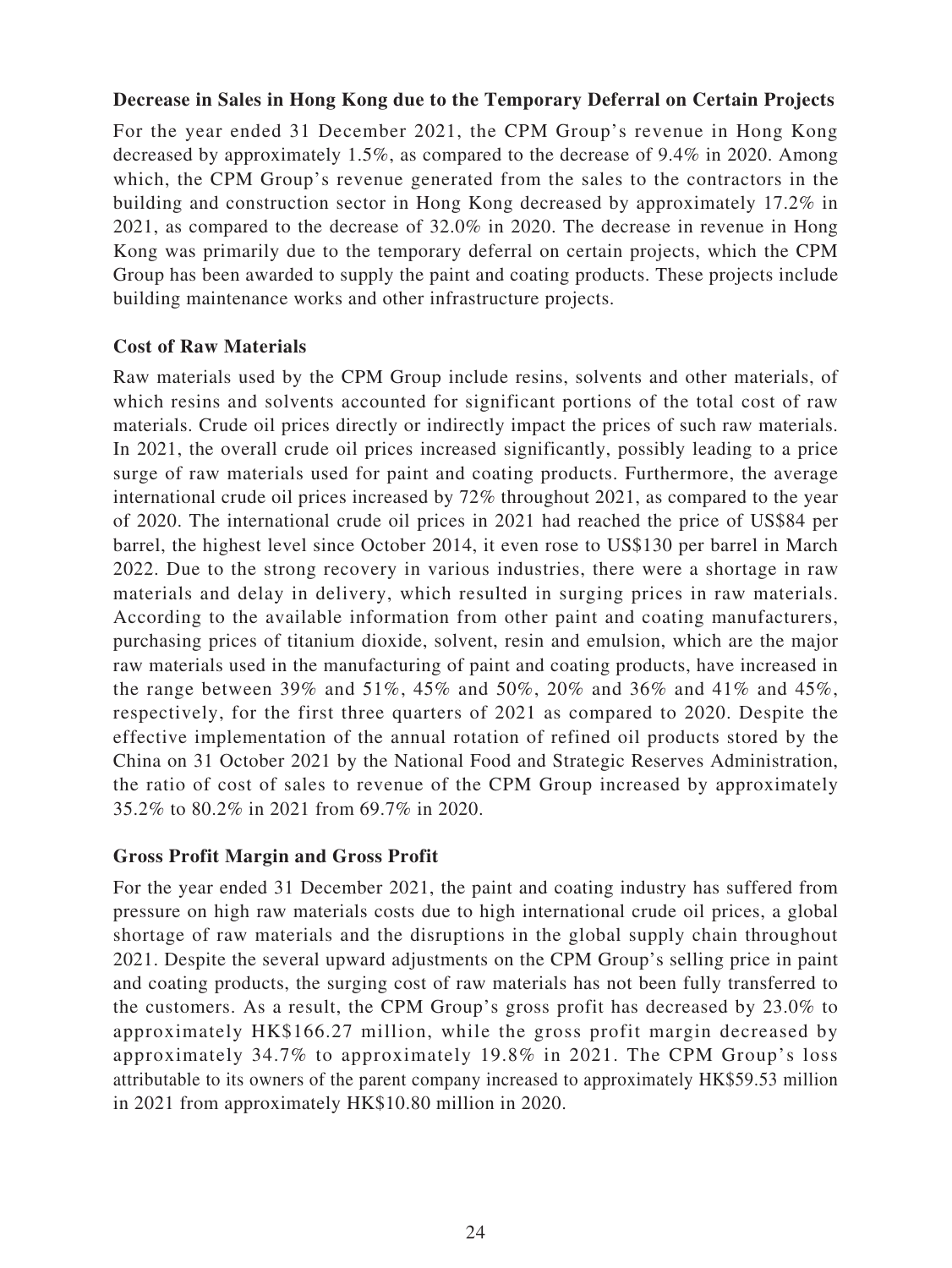## **Profitability Analysis**

Since 2021, Mainland China has resumed normal economic activities as a result of the efficient and effective measures imposed by the Chinese government at earlier stages in preventing and controlling the spread of the COVID-19. Such early resumption was favourable to the strong economic recovery in Mainland China. Taking advantage of these opportunities and implementing the planned business revamp measures and initiatives, the CPM Group had a desirable start with a significant revenue increase in the first quarter of 2021. However, the CPM Group alerted the significant increases in raw materials prices during February to March 2021 and anticipated a decrease in its gross profit margin for the first quarter of 2021. Although the CPM Group promptly responded and adjusted upward the selling prices for all paint and coating products from March 2021. However, the gross profit margin of the CPM Group still dropped significantly during the first three quarters of 2021. Nevertheless, the CPM Group recorded an improvement in its gross profit margin in the last quarter of 2021. In addition, the CPM Group achieved to expand its customer base and resulted in a significant growth in revenue for the year ended 31 December 2021. Furthermore, the CPM Group continued to achieve the reduction of expenses and thus significantly decreased the ratio of several major expenses to revenue for the year ended 31 December 2021.

The implementation of the ongoing business measures and initiatives continued to improve the cost efficiency of the CPM Group. The objective of these business measures and initiatives was to implement strategic plans to realign the strategic directions and priorities and to improve the efficiency of the business operations of the CPM Group.

#### **Latest Progress in the New Product Research and Development Centre in Mainland China**

Due to the spread of new variants of the COVID-19, the CPM Group has yet to identify suitable office premises in Shenzhen for setting up a new product research and development centre (the "New R&D Centre"). The commencement of business operation of the New R&D Centre has been postponed since 2020. Although the COVID-19 pandemic has delayed the progress of setting up the New R&D Centre, such establishment is in line with the strategy of the CPM Group to focus on encouraging and promoting Shenzhen as an important base for high-tech research, development and manufacturing in the Southern China and more importantly, to employ high caliber candidates for the support of further development of paint and coating products in the Southern China. Despite the hurdles in setting up the New R&D Centre, the CPM Group has been conducting research and development on new paint and coating products. During the year, the CPM Group continually invented new paint and coating products as well as new and modified paint and coating formulations. The CPM Group purchased machineries and equipment for the use of product development. As the New R&D Centre is not ready, these machineries and equipment have been temporarily placed in other production facilities of the CPM Group in Mainland China, and will be moved to the New R&D Centre upon its establishment. During the year, these machineries and equipment had been utilised in production. It is expected that the CPM Group will locate suitable office premises and establish the New R&D Centre by 30 June 2022.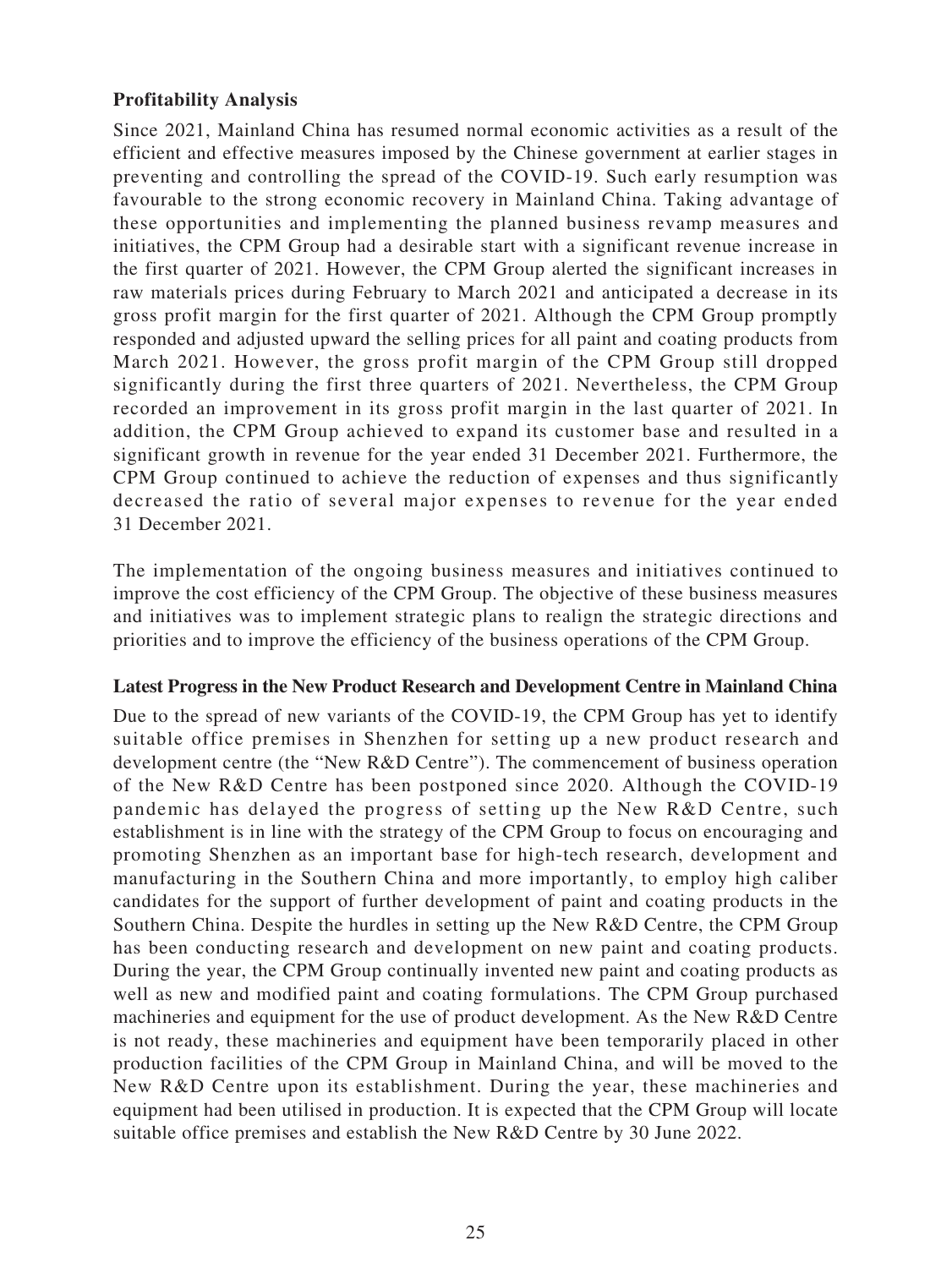Taking into account the current challenges of the deleveraging campaign of the real estate industry in Mainland China as well as the increasing international crude oil price and the shortage of crude oil by-product supply, the directors of the CPM Group take a cautious approach to the business environment of the paint and coating industry in Mainland China.

# **PROPERTY INVESTMENT**

Over the past decades, the Group have acquired certain investment properties, including residential, industrial, commercial premises, hotel and serviced apartment buildings in Hong Kong and Mainland China, with the aim to generate stable recurring income and cash flows for long-term investment purposes.

As at 31 December 2021, the Group held an investment property portfolio consisting of 16 (2020: 16) properties with gross floor area of 313,884 square feet ("sq.ft.") (2020: 337,463 sq.ft.), including investment properties held by the CPM Group. These investment properties included residential, commercial, serviced apartment and industrial properties in Hong Kong and Mainland China for generating stable recurring income and cash flows for long-term investment purposes.

In 2019, the Group entered into a tenancy agreement with Tang's Living Guesthouse (Morrison Hill Road) Limited ("Tang's Living"), an independent third party of the Group, to lease to Tang's Living an investment property currently used as a hotel located in Wan Chai, Hong Kong (the "Wan Chai Hotel") at a monthly rental of approximately HK\$1.33 million for a term of three years from 31 May 2019 to 30 May 2022 with an option to renew the lease for two consecutive terms at the prevailing market rate. Tang's Living has stopped paying the rent of the Wan Chai Hotel since February 2021 and has requested to early terminate the tenancy agreement in June 2021. After several rounds of negotiation, on 8 November 2021, a surrender agreement was signed between the Group and Tang's Living in which Tang's Living committed its payment to the Group of the outstanding rents for the period from 1 January 2021 to 31 May 2022, i.e. the expiry date of the tenancy agreement, with a rent-free period of three months. The Wan Chai Hotel was handed over to the Group on 8 November 2021.

Revenue for the year ended 31 December 2021 amounted to approximately HK\$29.55 million as compared to the same of approximately HK\$31.57 million in 2021. Segment profit amounted to approximately HK\$45.39 million, as compared to the segment loss of approximately HK\$63.37 million in 2020. The change in segment results from a loss in 2020 to a profit in 2021 was primarily due to the net fair value gains of approximately HK\$15.38 million as at 31 December 2021 as compared with the net fair value losses of approximately HK\$93.88 million on the investment properties held by the Group in Hong Kong and Mainland China as at 31 December 2020. The net fair value gains in 2021 were primarily due to the appreciation of the investment properties located in Hong Kong. Such gains were consistent with the overall market conditions of commercial, hotel and serviced apartment in Hong Kong during the year.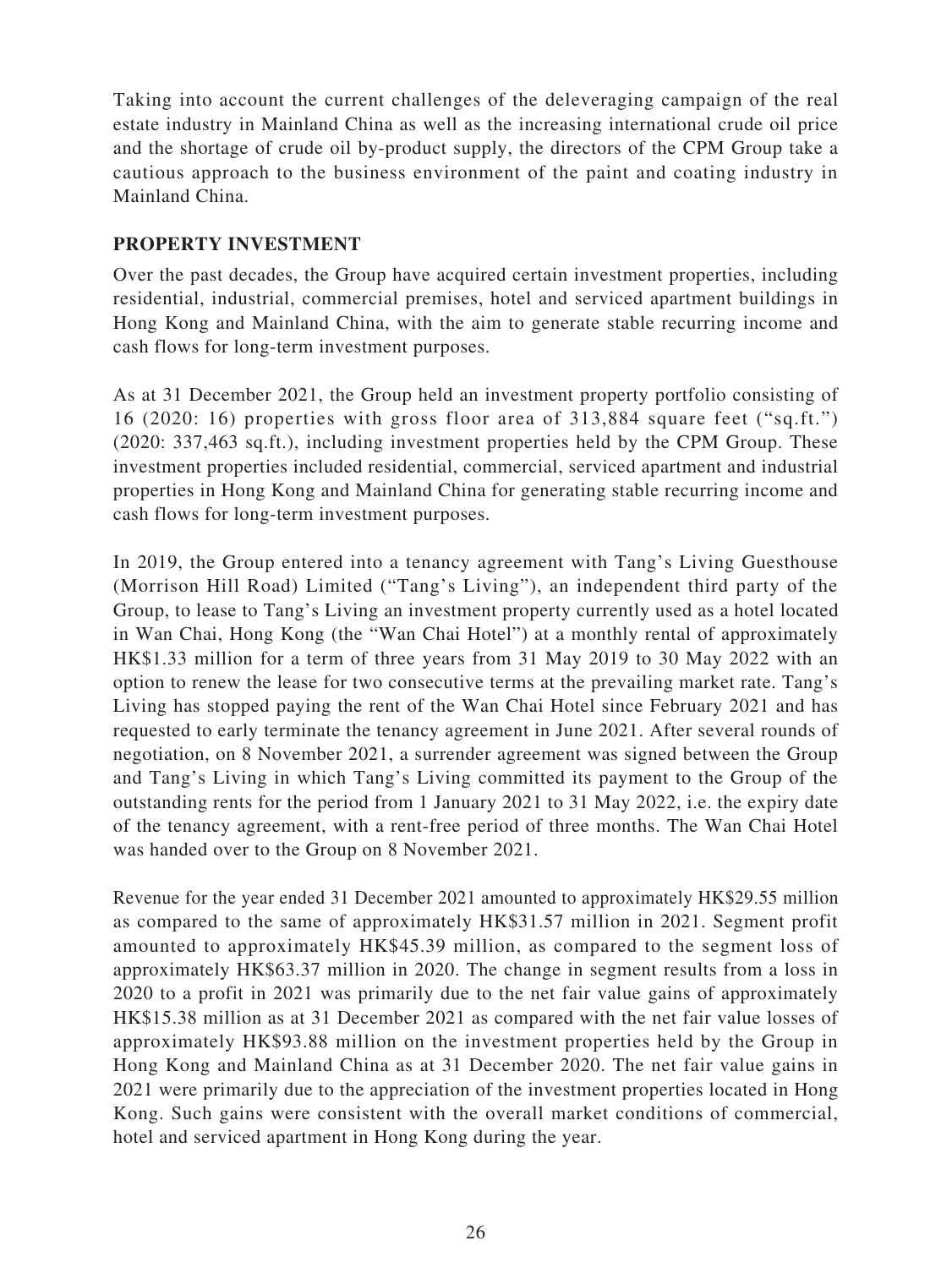As at 31 December 2021, the aggregate market value of investment properties held by the Group amounted to approximately HK\$601.38 million (2020: HK\$840.18 million), including investment properties held by the CPM Group, representing a decrease of 28.4% when compared to the same in 2020. Such decrease was primarily due to the increase in the net fair value gains of the Group's investment property portfolio in 2021 of approximately HK\$15.38 million and the exchange realignment upon the appreciation of Renminbi assets but offset by the reclassification of approximately HK\$261.50 million in relation to the building currently used for the Group's hotel business to property, plant and equipment during the year.

The average occupancy rate in 2021 was maintained at 95.1%, as compared to the same of 95.8% in 2020. The steady average occupancy rate was mainly due to the high retention rate of existing tenants renewing tenancy agreements during the year. The recorded gross rental income (including inter-group rental income) dropped to approximately HK\$34.27 million in 2021 as compared to approximately HK\$36.48 million in 2020.

The business model of the Group is designed to balance short-term capital needs and long-term financial strength. While the Group strategically holds selected properties for investment for stable recurring rental income and capital appreciation, the Group may also sell certain properties for investment to fund its business, operations and expansion plans. This allows the Group to generally fund its operations through cash flows stemming from the rental income while allowing it to benefit from additional capital from the sale of these properties for overall operations. The Group is also able to enjoy potential capital appreciation on its properties for investment over the long-term to take advantage of prime locations of its properties.

## **Property under Development**

Currently, the Group is holding a land located in Au Tau, Yuen Long (the "Au Tau Land"). The Group intends to use the Au Tau Land for heritage preservation and the development of sports or culture including arts, antique gallery and heritage education, and the construction of the Elderly Homes (as defined below). An application under Section 16 of the Town Planning Ordinance (Chapter 131 of the Laws of Hong Kong) was submitted to the Town Planning Board (the "TPB") on 30 September 2021 for permission on (i) the conservation of the historical building Pun Uk (潘屋); (ii) the construction of a place of recreation, sports or cultural centre; and (iii) the construction of a social welfare facility which aims for the provision of residential care homes for the elderlies (the "Elderly Homes") with ancillary eating place (the "Proposed Development"). The Au Tau Land covers a total site area of about 3,663.9 square metres ("sq.m.") and is currently occupied by a Grade 1 historical building built in 1934, Pun Uk. Pun Uk is a traditional Hakka (客家) mansion with Qing vernacular design features and is commonly named "Sze Tsz Uk" or "Mansion of the Lions". The building design and the environmental settings of its two-hall-two-row plan with a half-moon shaped pond in front of the mansion represents a strong cultural and historical identity for local built architecture. The heritage is richly decorated with carvings, wall paintings, plastered mouldings of auspicious motifs of birds, plants, flowers, animals and characters with high heritage value.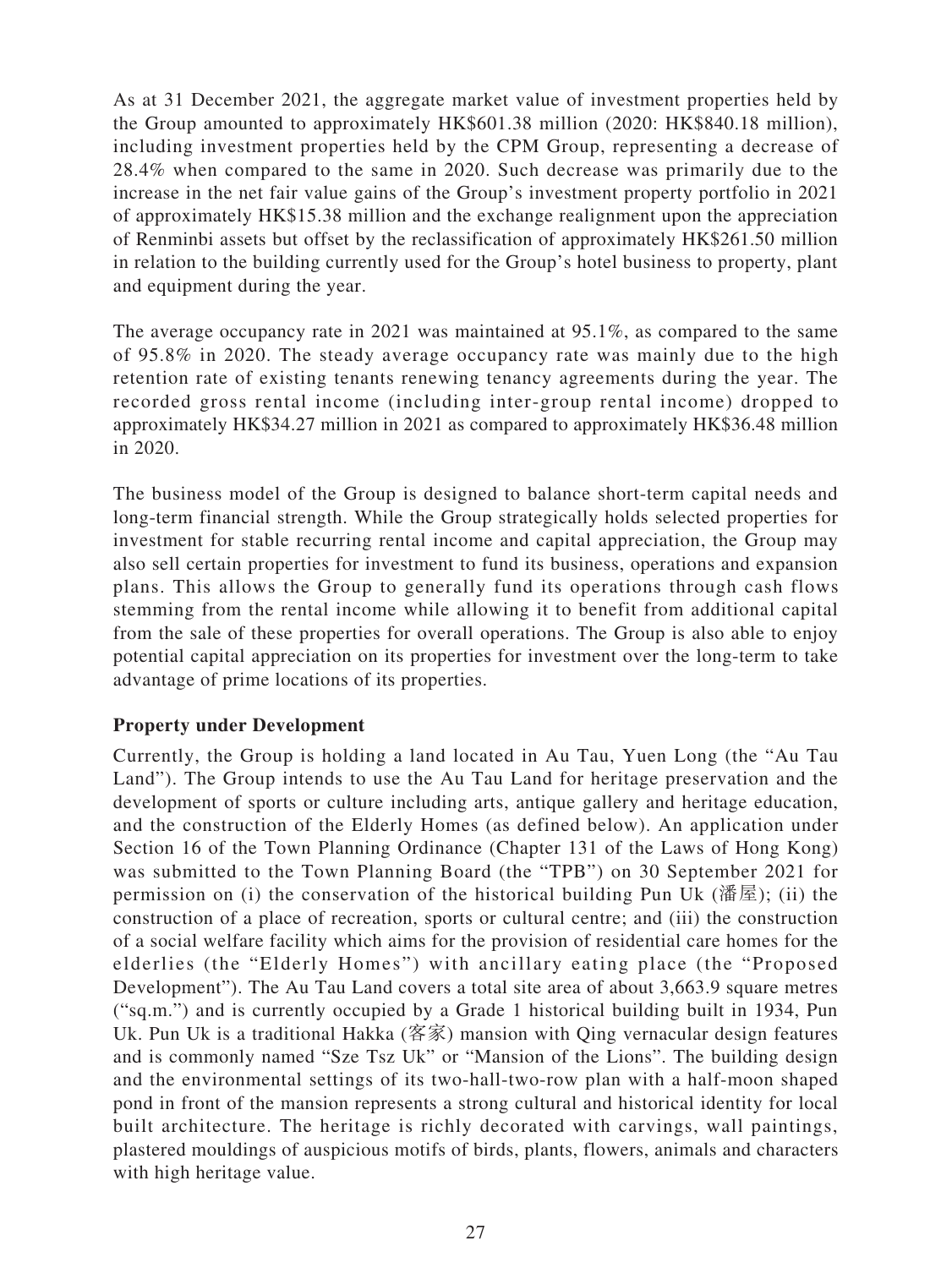Under the Proposed Development, there will be three non-domestic blocks and approximately 530 beds in the Elderly Homes. The northern block of the proposed Elderly Homes would be six storeys comprised of a basement, the first floor to the sixth floor, whereas the southern block will be five storeys comprised of the first floor to the fifth floor. Essential functional areas and rooms, such as administration office, dining area, staff room and other supporting facilities will also be included in the design. In addition, there will be six parking lots including one disabled parking lot. Pun Uk is located near the center of the Au Tau Land. The Au Tau Land is currently categorised as "Undetermined" and "Government, Institution or Community" purposes in its zoning. All uses and developments that may take place in the undetermined zone will require the permission from the TPB.

Since 1997, the Hong Kong government has introduced a strategic policy of "Care for the Elderly" to address the growing ageing population in the city due to decreased fertility and longer life expectancy. Residential care services for the elderly are available from both public and private providers operating the residential care homes for the elderly ("RCHE(s)"). The Hong Kong Government also encourages non-governmental organisations to operate RCHEs. However, there has been a long waiting time for securing a place in a subsidised RCHE. Accordingly, the Hong Kong government introduced the Enhanced Bought Place Scheme (the "EBPS") in 1998 to purchase the places in private RCHEs so as to increase the availability of subsidised places for the elderly. As part of the EBPS, participating private RCHEs would also have to enhance their staffing ratio and per capita space, thus improving their service quality. To ensure that subsidised RCHEs are taken up by elderly with genuine needs, the Social Welfare Department introduced the Standardised Care Need Assessment Mechanism For Elderly Services in 2000 to match the elderly with the appropriate type of RCHEs.

In March 2017, the Social Welfare Department launched the Pilot Scheme on Residential Care Service Voucher ("RCSV"). Adopting the "money-following-the-user" principle, elderly persons can freely choose and switch among RCHEs according to their needs. RCSV also allows the elderly person who can afford less to receive more subsidies from the government, and the co-payment level is determined according to the asset and income of the elderly person on an individual basis. RCSV has been extended for three years from March 2020 to March 2023.

The Hong Kong government is putting in place a series of forward-planning initiatives to meet the challenges brought by the continuous growth in demand for elderly services due to an ageing population, including speeding up the provision and improving the quality of RCHEs. The increase in chronic diseases and physiological deterioration among the elderly are also driving the demand for residential care services in RCHEs in Hong Kong.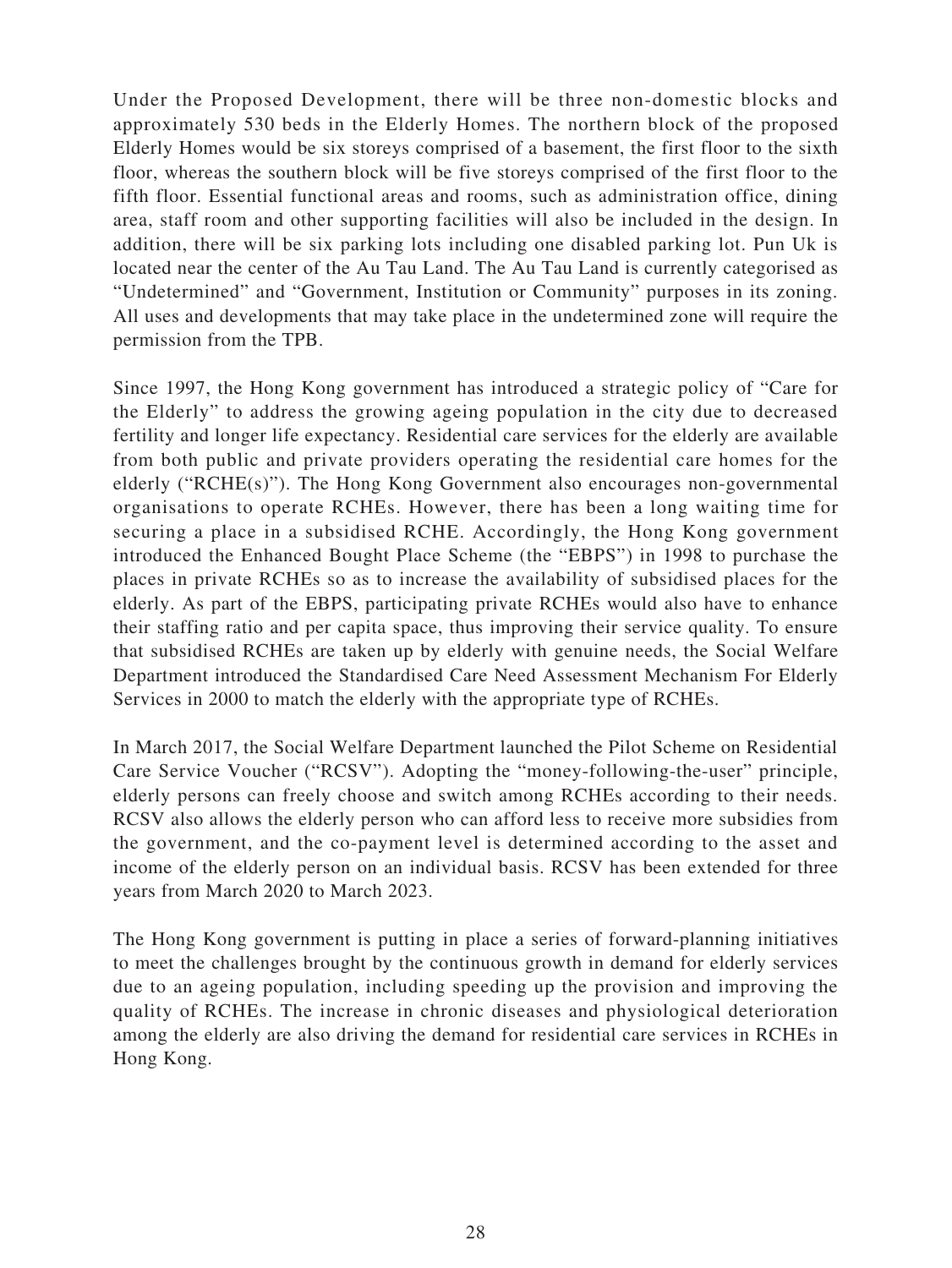The future opportunities to the RCHE market in Hong Kong include:

- rising standards of living will lead to a need for better quality residential care services;
- the Hong Kong government will continue to increase the number of subsidised RCHE places; and
- the extension of RCSV will provide an opportunity for RCHEs with a higher price to intake the participants of the RCSV.

With the anticipated development of RCHE and increasing demand for RCHE, it is perceived that RCHE can bring a significant benefit to the society and the Group.

# **IRON AND STEEL TRADING**

The Group is currently trading in ferrous metals and specialises in tinplate trading.

In view of the severe competition and the sluggish economic conditions in the domestic economy in Mainland China, the sales for tinplate products significantly decreased by 63.8% as compared to last year. The gross profit margin however increased from 0.4% in 2020 to 3.5% in 2021. Because of the insignificant scale of business operation, the Group is considering a downsizing of the iron and steel trading business.

## **HOTEL BUSINESS**

In December 2021, the Group appointed a hotel management company to operate the Wan Chai Hotel. The hotel management company is experienced in operating small to medium-sized hotels. Renovation and redecoration works have been performed on the Wan Chai Hotel, the soft opening of which took place in March 2022. Hence, no revenue was generated from the hotel business of the Group. The target customers of the Wan Chai Hotel include international travelers and Hong Kong residents under the boom of "staycation". Currently, travel restrictions coming to Hong Kong leads to a low demand in room occupancy rate and is causing an adverse impact on the pricing. Furthermore, the hotel operation suffered from a labour shortage of front-line staff which is posing challenges to the operation of the hotel.

# **EQUITY INVESTMENTS**

## **Equity Investments Designated at Fair Value Through Other Comprehensive Income**

The Group has 12.5% equity interest in Profitable Industries Limited (the "PIL"), an investment holding company with a cemetery project (the "Cemetery") situated in Sihui, Guangdong Province, Mainland China as its principal asset. The Cemetery is operated under the name of "Fortune Wealth Memorial Park". Its principal activities are the development, construction, management and operation of a cemetery. The main types of products of the Cemetery are outdoor grave lots, ordinary columbarium niches and luxury columbarium niches.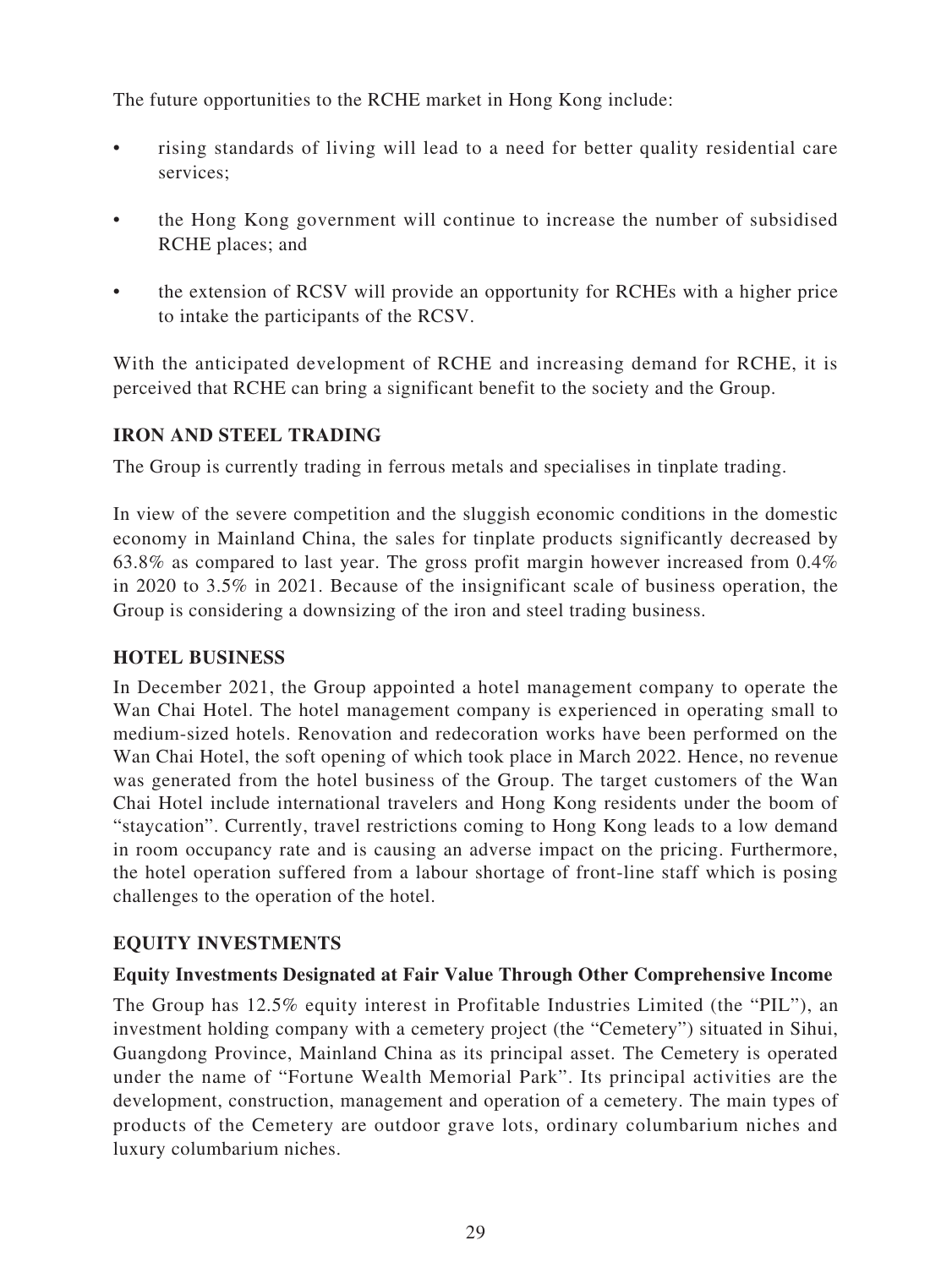As disclosed in the interim report of Chuang's China Investments Limited (stock code: 298) for the six months ended 30 September 2021, the Fortune Wealth Memorial Park operated as a cemetery with a site area of approximately 518 mu. The development of the project is launched in different phases. Phase I of about 100 mu has been completed with 5,485 grave plots, one mausoleum providing 550 niches, as well as an administrative and customer service building. Development of the remaining 418 mu will be divided into Phase II to Phase V. Based on the existing master layout plan of Phase II to Phase V, about 41,815 grave plots will be constructed covering land area of 268 mu and 150 mu of road access and greenbelts. For Phase II to Phase III, land use rights of approximately 143 mu had been obtained, which will accommodate a total of about 22,569 grave plots. For Phase IV to Phase V, land use rights of approximately 5.2 mu had been obtained and additional land quota of about 119.8 mu shall be required, for the construction of a total of about 19,246 grave plots. Fortune Wealth Memorial Park will follow-up with the local authorities for the grant of the remaining land use rights.

The Group has engaged an independent professional appraisal firm to perform a valuation on the fair market value of the PIL as at 31 December 2021 based on "Adjusted Net Asset Value" method which has taken into account, inter alia, property valuation of the Cemetery and a discount for the Group's minority holding in the PIL. The fair market value of this equity investment as at 31 December 2021 was approximately HK\$41.76 million when compared with approximately HK\$40.02 million as at 31 December 2020.

#### **Financial Assets at Fair Value Through Profit or Loss**

In 2021, the Group allocated HK\$10.0 million for the investment in listed securities. The Group appointed an investment fund manager to operate the investment fund so that it can also benefit from professional analysis and risk management on the global financial markets.

In 2021, the Group recorded net losses on dealings in financial asset at fair value through profit or loss held for trading of approximately HK\$0.97 million and net fair value gains on financial assets at fair value through profit or loss held for trading of approximately HK\$0.34 million.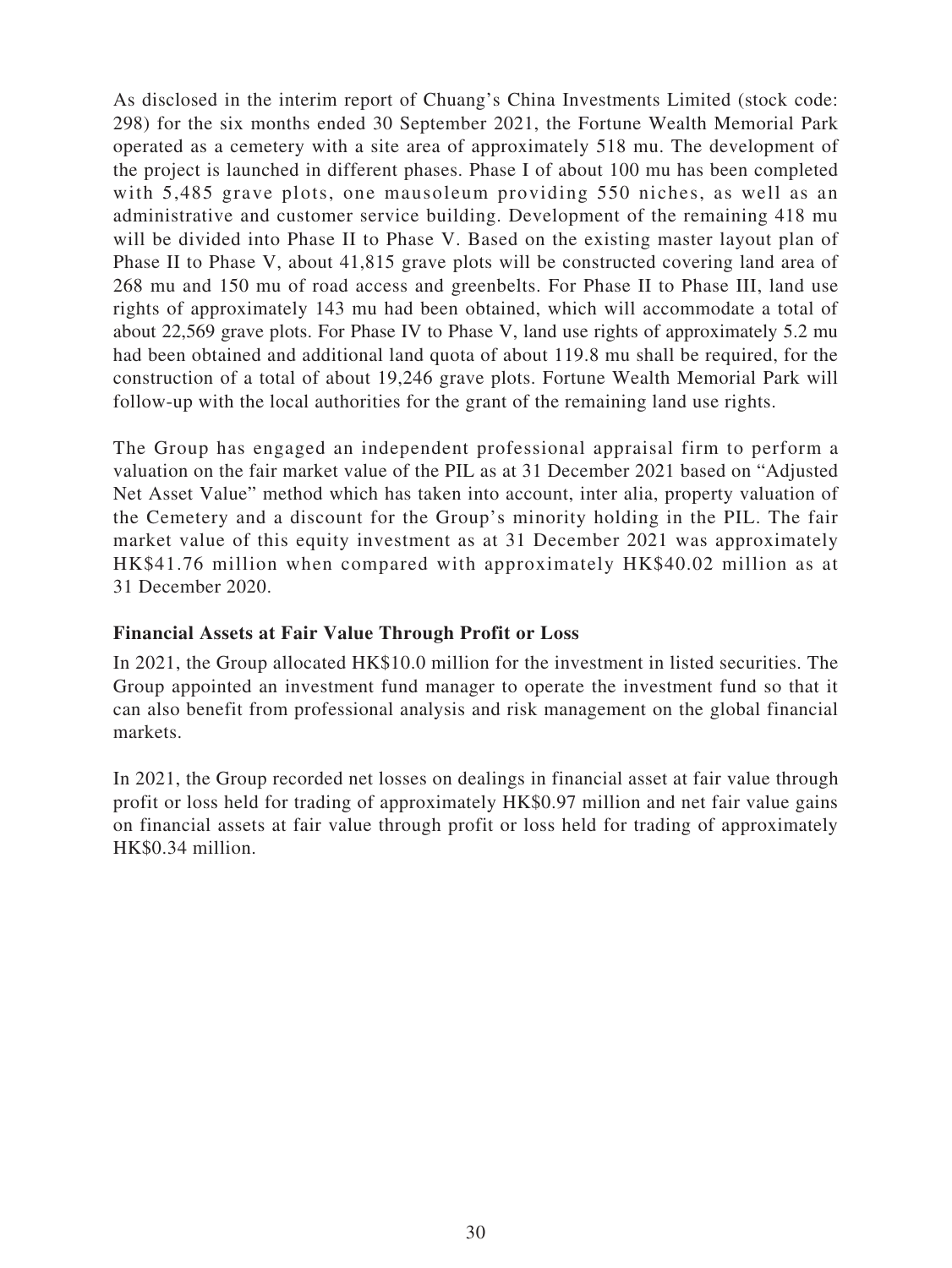# **OUTLOOK**

The COVID-19 pandemic has entered its third year and Hong Kong's society and the economy continued to suffer as a result of the COVID-19 pandemic. The new variants, Delta and Omicron, have worsened the situation. Stringent precautionary measures continue to be implemented by the governments. The society and economy faced different levels of disruption to almost all aspects, from the supply of medical services to the food supply and then to the public transportation.

The economic growth is expected to slow in Mainland China due to the contraction in property sales and the zero-COVID policy causing strict enforcement of strict lockdown measures. Moreover, the Russia-Ukraine conflict has increased the probability of recession, particularly in Europe. Global stock markets are in decline and the dollar is surging against other currencies as investors rush for the safe assets. Commodity prices increases, financial sanctions and the possibility of a ban on energy imports from Russia are destabilising an economy which has already been weakened by the COVID-19 pandemic. The Group has taken various measures and precautions to ensure a safe and healthy working environment, thus preventing the spread of the COVID-19. Group employees have been asked to conduct meetings online and to reduce business travel. Additionally, the Group will do everything possible to prevent the variants (Delta and Omicron), as well as train its employees so that they can operate in a safe manner to sustain its business development.

Mainland China is the principal market of the CPM Group. The CPM group still faces numerous challenges, including the ongoing trade tensions between China and the United States, currency fluctuations, shortage in raw materials supplies and increasingly competitive local markets. Along with those challenges, the CPM Group also suffers from the significant increase in raw material prices as a result of supply chain disruptions in Mainland China and a substantial increase in international crude oil prices because of the Russia-Ukraine conflict. The management of the CPM Group recognises the importance of continual improvement to its business operations and profitability. Therefore, the CPM Group will not only keep its core business initiatives, but also explore OEM (original equipment manufacturers) collaborations with paint and coating manufacturers in Mainland China in order to amplify its market share.

On the other hand, the CPM Group has yet to find suitable office premises in Shenzhen for setting up the New R&D Centre due to the COVID-19 pandemic. However, the CPM Group has continually invented new paint and coating products as well as new and modified paint and coating formulations. The CPM Group has also purchased machineries and equipment for the use of product development and planned to move them into the New R&D Centre upon establishment.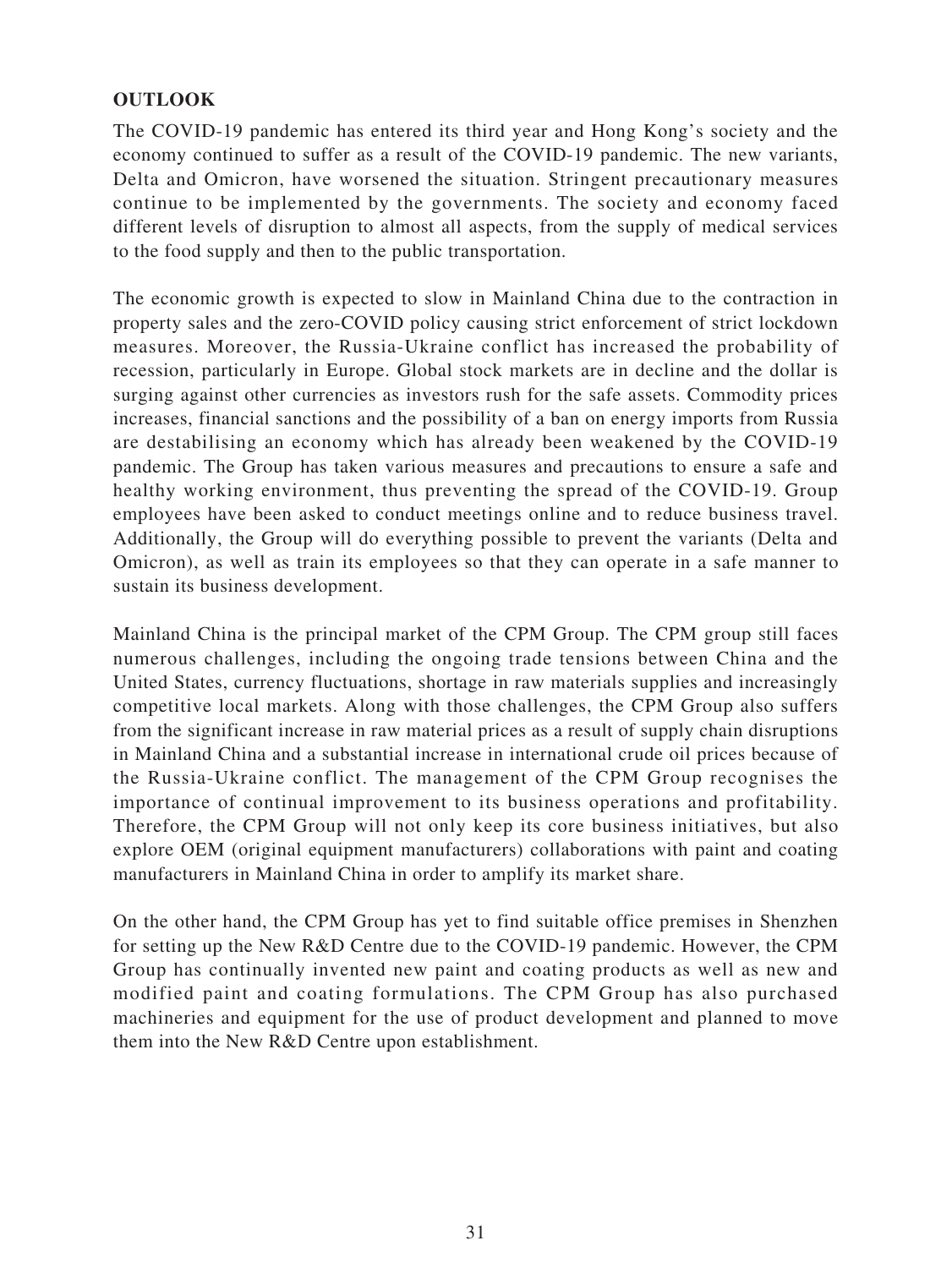The COVID-19 created threats and opportunities which have changed the business environment in which the CPM Group operates. The CPM Group will continue to identify business and acquisition opportunities that could enhance the development of the paint and coating business in Mainland China.

In 2022, the economy in Hong Kong is expected to continue its gradual recovery. However, uncertainties persist in light of the latest development of Omicron, which has led to implementations of stringent preventive measures disrupting economic activities and resulting in the closure of businesses. Nevertheless, Hong Kong is well positioned under the principle of "One Country, Two Systems" and it is expected that it will benefit from the continuous growth of the Greater Bay Area and the recovery of the global economic prospects.

The property market in Hong Kong is expected to gradually recover in 2022 following the gradual economic recovery in 2021. With the possibility of resumption of cross-border travel with Mainland China, retail business in Hong Kong may slowly pick-up. Thus, the gross leasing volume may also be improved in 2022.

Hotel business in Hong Kong is principally impacted by the COVID-19 pandemic and the government's strict quarantine measures. The hotel industry is facing challenges due to the decrease in travelers and the shortage of labour. With the epidemic situation steadily improving in the long run, the strict quarantine restrictions would gradually be relaxed. Once the border reopens, the number of visitors would increase hence bringing a positive impact to the hotel business.

The Chinese government aims to maintain a stable real estate industry. The national policies in Mainland China remain rigorous in emphasising that "house is for accommodation, but not speculation". The COVID-19 pandemic has not derailed the Chinese government's urbanisation plan. The property market in Mainland China is expected to be constantly affected by the government's policy of balancing supply and demand and accelerating the establishment of a long-term stable and healthy development mechanism. The Group remains conservatively optimistic on the steady and healthy growth of the real estate market in Mainland China.

The Group will constantly monitor the investment property markets in Hong Kong and Mainland China and will act prudently in making any decision on the acquisition of new property for investment purpose.

For equity investment, the Group intends to invest the allocated fund to the global securities markets to seek for a higher return than the current income from fixed deposits. The Board believes that this investment is in the interest of the Group and the shareholders of the Company as a whole.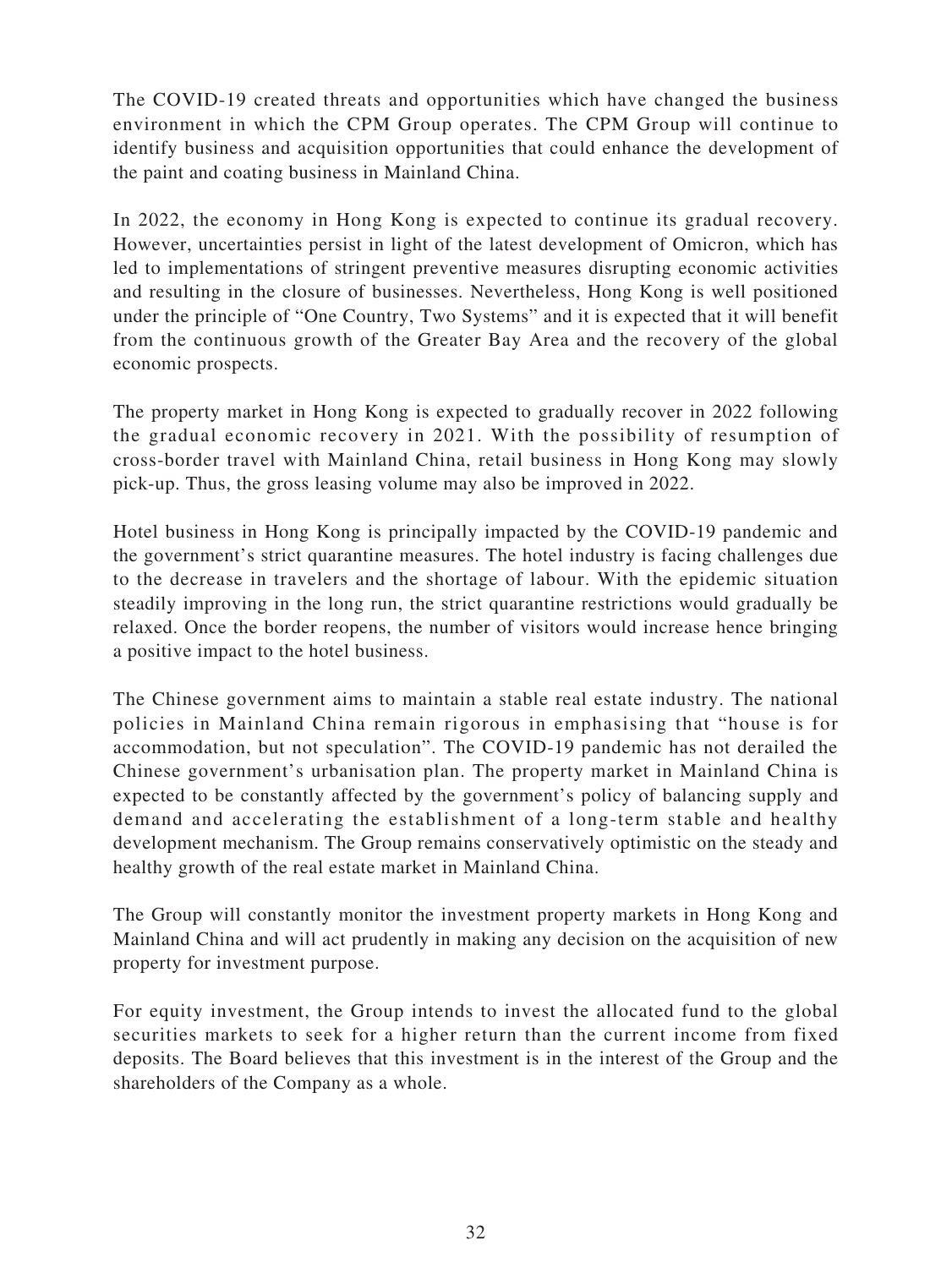## **FINANCIAL REVIEW**

The management of the Group has been provided with key performance indicators ("KPIs") to manage its business, through evaluating, controlling and setting strategies to improve performance. Such KPIs include revenue, gross profit margin, net profit/loss attributable to shareholders, inventory turnover days and trade and bills receivables turnover days.

## **RESULTS**

The Group recorded a loss attributable to the shareholders of the Company of approximately HK\$20.63 million for the year, as compared to a loss attributable to the shareholders of approximately HK\$94.24 million last year. Revenue for the year amounted to approximately HK\$881.02 million, representing an increase of 12.7%, as compared to the same of last year. Gross profit for the year amounted to approximately HK\$196.13 million, representing a decrease of 20.8%, as compared to the same of last year. The gross profit margin decreased by 9.4 percentage point from 31.7% in 2020 to 22.3% in 2021.

## **SEGMENT INFORMATION**

## **Business Segments**

#### **Paint and Coating Products**

Paint operation continued to contribute the largest revenue to the Group with revenue of approximately HK\$838.07 million, accounting for 95.1% of the Group's total revenue. Segment revenue for the year increased by 15.5%, as compared to the same of last year. However, the paint and coating industry is facing difficulty arising from the high raw material cost due to high international crude prices, a global shortage of raw materials and the disruption to the global supply chain throughout 2021. These increases in the production costs could not be compensated by the increases in the selling prices. As a result, the gross profit margin decreased by 10.5 percentage point from 30.3% in 2020 to 19.8% in 2021. Segment loss for the year amounted to approximately HK\$57.40 million, representing a significant increase of 752.7%, as compared to the segment loss of approximately HK\$6.72 million in 2020. The significant increase in segment loss was primarily due to the decrease in gross profit margin.

In consideration of the prevailing market volatilities, the Group will continue to closely monitor market conditions, adopt a prudent approach in the procurement of raw materials and exercise strict control over the overheads in order to maintain the gross profit margin of the paint and coating products.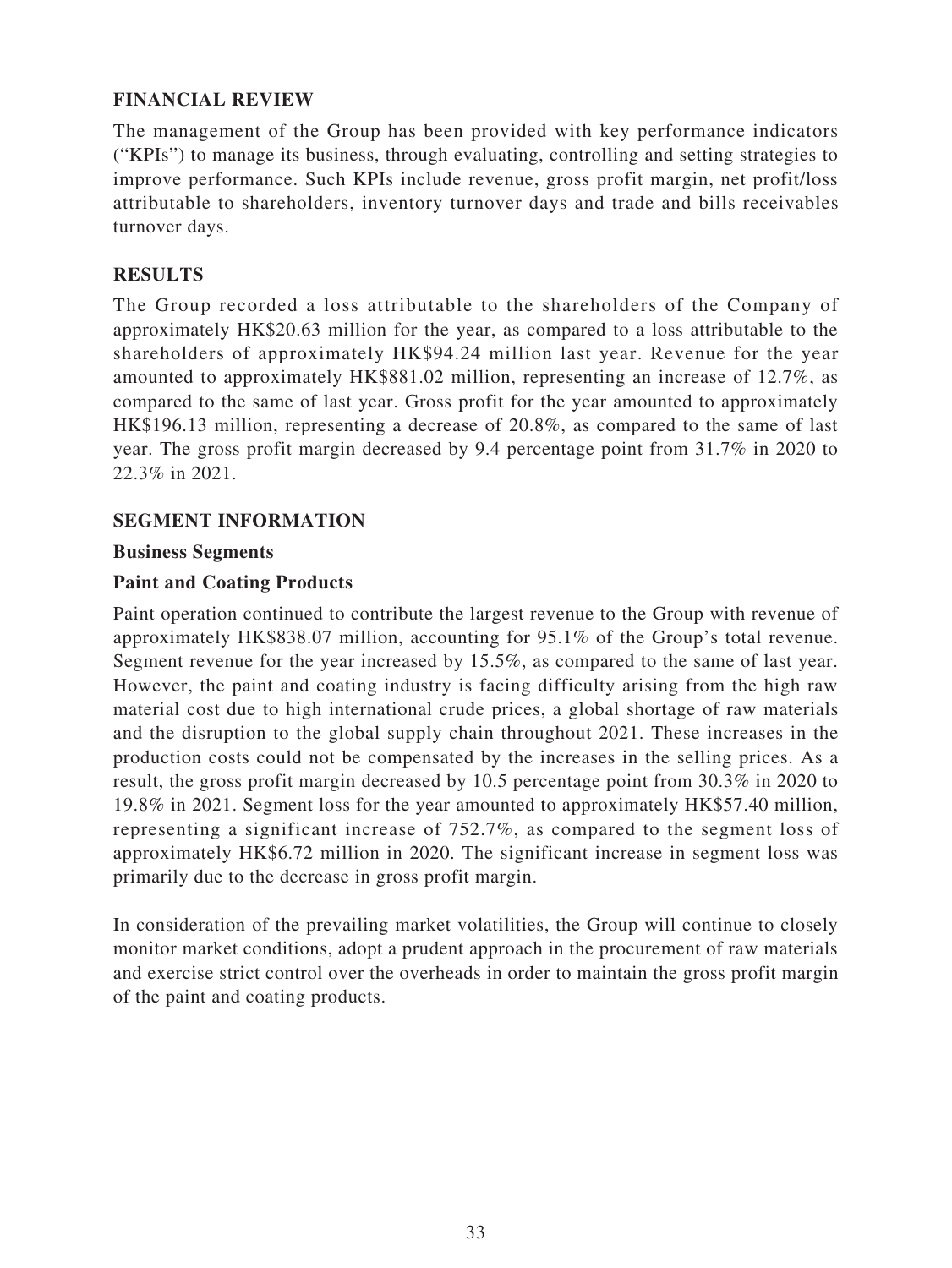# **Property Investment**

Property investment operation reported revenue of approximately HK\$29.55 million, accounting for 3.4% of the Group's total revenue. Segment profit for the year approximately HK\$45.39 million, as compared to the segment loss of approximately HK\$63.37 million last year. The significant increase in segment profit was primarily due to the absence of net fair value losses of the investment properties of approximately HK\$93.88 million in 2020 and the record of net fair value gains of the investment properties of approximately HK\$15.38 million during the year.

# **Iron and Steel Trading**

Iron and steel operation reported revenue of HK\$13.40 million, accounting for 1.5% of the Group's total revenue. Revenue for the year decreased by 63.8%, as compared to the same of last year, as the demand for tin mill black plate in Mainland China decreased significantly during the year, with the severe competition as well as the sluggish economic conditions in Mainland China under the COVID-19 pandemic. Segment profit for the year amounted to approximately HK\$0.75 million, as compared to the same of approximately HK\$0.34 million last year. The gross profit margin increased from 0.4% in 2020 to 3.5% in 2021.

## **Hotel Business**

As the Group commenced the hotel business in the end of 2021, no revenue was generated from this business segment.

## **Geographical Segments**

All of the Group's businesses are mainly operated in Mainland China and Hong Kong. Revenue from operations in Mainland China and Hong Kong amounted to approximately HK\$790.41 million (2020: HK\$687.15 million) and approximately HK\$90.61 million (2020: HK\$94.36 million), respectively.

# **LIQUIDITY AND FINANCIAL INFORMATION**

The Group's business operation was generally financed by its internal funding and bank borrowings. The cash and cash equivalents amounted to approximately HK\$455.16 million as at 31 December 2021, as compared to approximately HK\$502.12 million as at 31 December 2020. The total cash and bank balances, including structured deposits and pledged deposits, amounted to approximately HK\$497.47 million as at 31 December 2021 when compared with approximately HK\$510.66 million as at 31 December 2020. Bank borrowings amounted to approximately HK\$269.21 million as at 31 December 2021, as compared to approximately HK\$269.69 million as at 31 December 2020. The Group's bank borrowings mainly carried interest at floating rates. The Group's total bank borrowings as at 31 December 2021 amounted to approximately HK\$269.21 million (100%) which was payable within one year.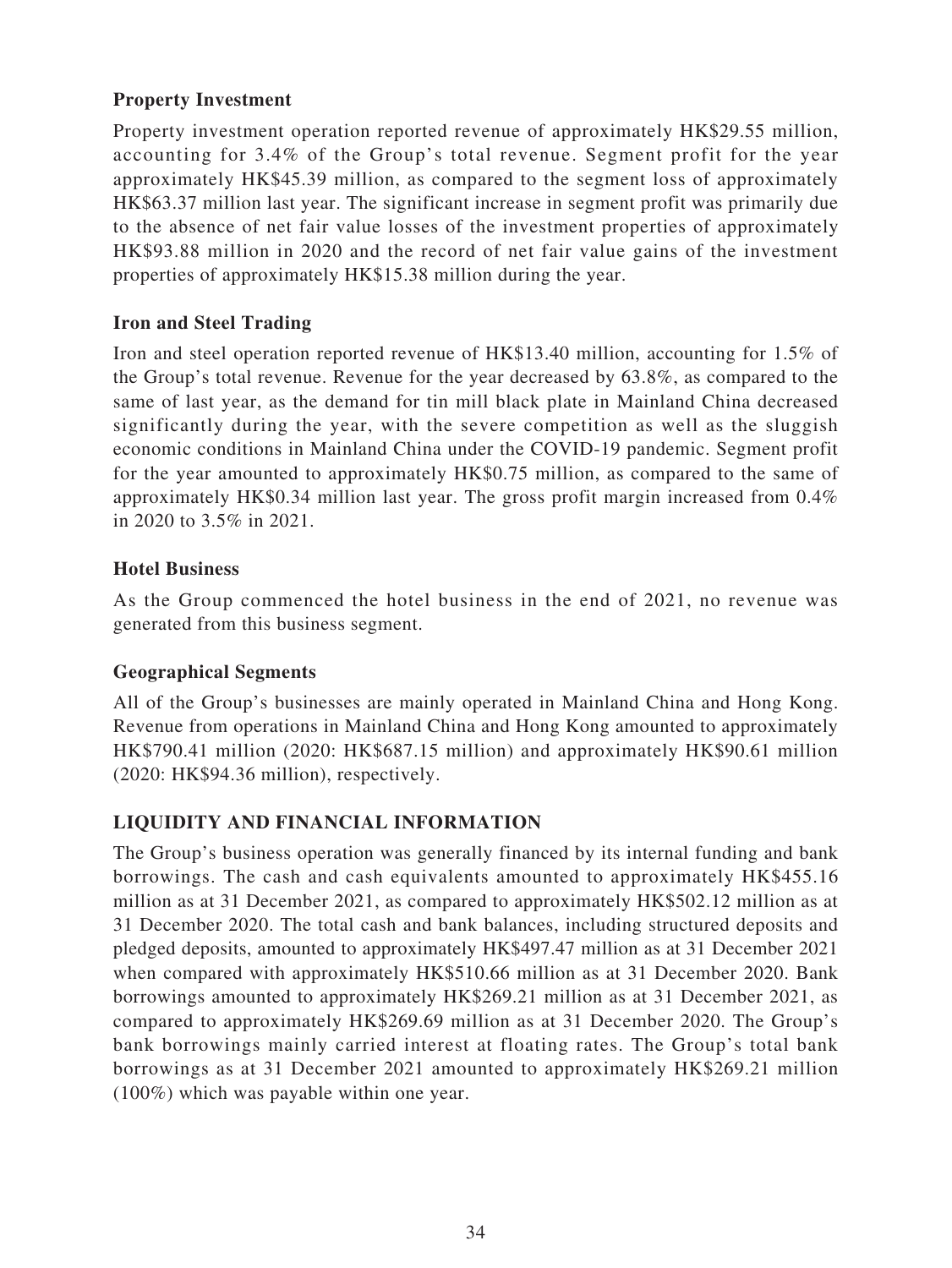Gearing ratio of the Group which was expressed as a percentage of total bank borrowings to shareholders' fund was 17.4% as at 31 December 2021 compared with 17.0% as at 31 December 2020.

Liquidity ratio of the Group which was expressed as a percentage of current assets to current liabilities was 1.55 times as at 31 December 2021 compared with 1.75 times as at 31 December 2020.

For the year ended 31 December 2021, the inventory turnover days<sup>1</sup> were 44 days in 2021 compared with 54 days in 2020. The trade and bills receivables turnover days<sup>2</sup> were increased from 184 days in 2020 to 187 days in 2021.

# **Equity, Net Asset Value and Shareholders' Funds**

Shareholders' funds of the Group as at 31 December 2021 was approximately HK\$1,546.00 million compared with approximately HK\$1,584.67 million as at 31 December 2020. Net assets value per share as at 31 December 2021 was HK\$0.88 compared with HK\$0.91 as at 31 December 2020. Shareholders' funds per share as at 31 December 2021 was HK\$0.81 compared with HK\$0.83 as at 31 December 2020.

# **Contingent Liabilities**

At 31 December 2021, no banking facilities granted to various subsidiaries subject to guarantees given to banks by the Company were utilised compared with approximately HK\$8.60 million as at 31 December 2020.

## **Pledge of Assets**

Certain property, plant and equipment, investment properties and cash deposits with an aggregate net book value of approximately HK\$520.81 million as at 31 December 2021 (31 December 2020: HK\$473.85 million) and the shares of a subsidiary were pledged as collaterals for bank borrowings, performance bonds and bills payable. The total outstanding secured bank borrowings amounted to approximately HK\$189.21 million as at 31 December 2021 (31 December 2020: approximately HK\$219.69 million) and bills payables amounted to approximately HK\$136.50 million as at 31 December 2021 (31 December 2020: HK\$8.60 million).

- <sup>1</sup> The calculation of inventory turnover days is based on the closing balance of inventories divided by the cost of sales and multiplied by 365 days (31 December 2020: 366 days).
- <sup>2</sup> The calculation of trade and bills receivables turnover days is based on the closing balance of trade and bills receivables divided by the revenue and multiplied by 365 days (31 December 2020: 366 days).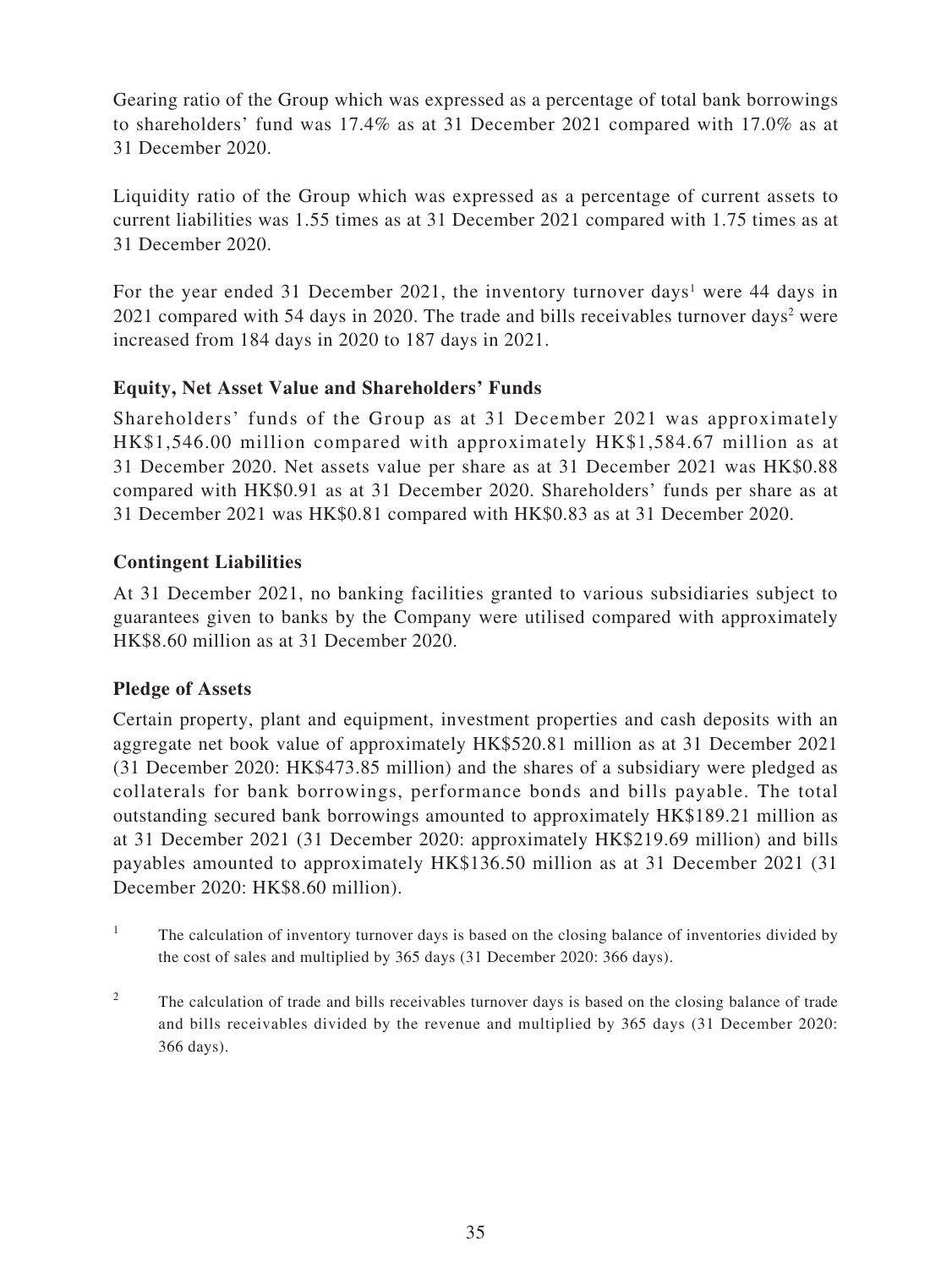# **TREASURY MANAGEMENT**

## **Funding and Treasury Policy**

The Group adopts a prudent approach in its funding and treasury policy, which aims to maintain an optimal financial position for the Group and minimise its financial risks. The Group regularly reviews the funding requirements to ensure there are adequate financial resources to support its business operations and future investments as and when needed.

## **Foreign Currency Exposure**

The Group's cash, bank balances and bank borrowings were mainly denominated in Hong Kong dollars, Renminbi and United States dollars. The Group's results can be affected by movements in the exchange rate between Hong Kong dollars, Renminbi and United States dollars. The Group did not have any hedging instrument to hedge the foreign currency exposure as at 31 December 2021. The Group will continue to monitor its foreign currency exposure and requirements closely and arrange hedging facilities when necessary.

# **Capital Expenditure**

During the year ended 31 December 2021, the Group invested a total sum of approximately HK\$18.32 million (2020: HK\$30.37 million) in the acquisition of property, plant and equipment.

## **HUMAN RESOURCES**

Headcount as at 31 December 2021 was 757 (31 December 2020: 809). Staff costs (excluding directors' emoluments) amounted to approximately HK\$142.45 million for the year as compared to approximately HK\$141.86 million last year. The Group has a comprehensive and competitive staff remuneration and benefits system which is based on the performance of individual employees. In addition, the Group also provides a staff option scheme.

## **PRINCIPAL RISKS AND UNCERTAINTIES FINANCIAL RISKS**

## **Interest Rate Risk**

The Group is exposed to interest rate risk due to changes in interest rates of interest-bearing financial assets and liabilities. Interest-bearing financial assets are mainly deposits with banks which are mostly short-term in nature, whereas interest-bearing financing liabilities are mainly bank borrowings with primarily floating interest rates. The Group is therefore exposed to interest rate risk. The Group's policy is to obtain the most favourable interest rates available.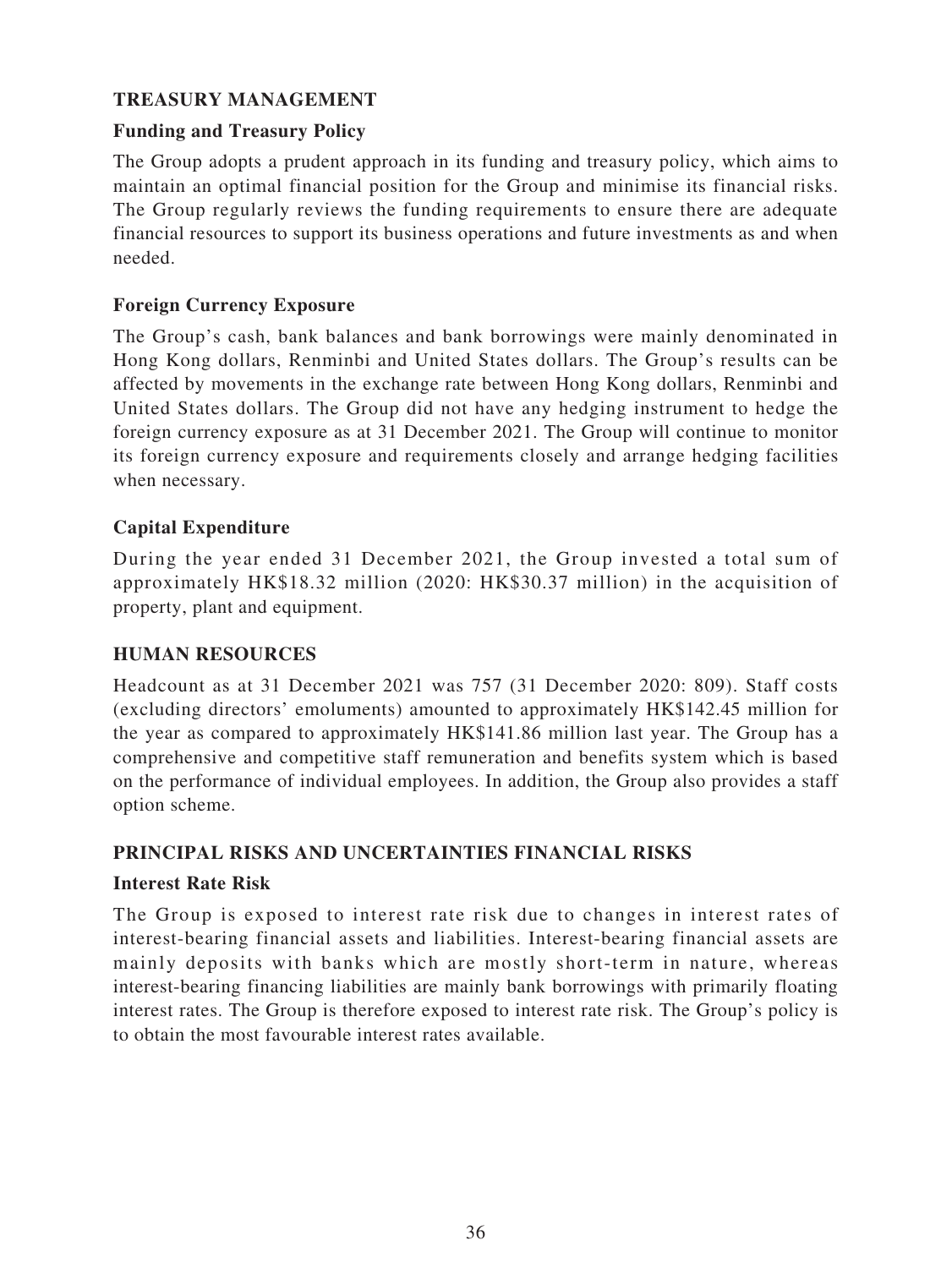# **Currency Rate Risk**

The Group has transactional currency exposures. Those exposures arise from sales or purchases by operating units in currencies other than the units' functional currencies. The Group's main operating subsidiaries are located in Hong Kong and Mainland China and the Group's sales and purchases were mainly conducted in Hong Kong dollars, United States dollars and Renminbi. The Group also has significant investments in Mainland China and its statement of financial position can be affected by movements in the exchange rate between Hong Kong dollars and Renminbi.

# **Credit Risk**

The Group trades only with recognised and creditworthy third parties. It is the Group's policy that all customers who wish to trade on credit terms are subject to credit verification procedures. The Group maintains an allowance for the estimated loss arising from the inability of its debtors to make the required payments. The Group makes its estimates based on the ageing of its receivable balances, debtors' creditworthiness, past payment history and historical write-off experience. If the financial condition of its debtors deteriorates which resulted in the actual impairment loss that might be higher than expected, the Group would be required to revise the basis of making the allowance.

#### **BUSINESS RISKS**

#### **Market Risks**

Loss of market share to competitors is the market risk to the Group. The Group's core markets in Hong Kong and Mainland China are subject to increasing competition. Loss of business to competitors resulting from failure to consider changes in Hong Kong and Mainland China could have an adverse effect on the Group's financial position. The Group has specialised sales and marketing teams and is committed to protect existing business with competitive pricing policies and high-quality green and safe paint and coating products.

## **Operational Risk**

Operational risk is the risk of loss resulting from inadequate or failed internal processes, people and system or from external events. Responsibility for managing operational risks basically rests with every function at divisional and departmental levels. Key functions in the Group are guided by their standard operating procedures, safety standards, limits of authority and reporting framework. The management will identify and assess key operational exposures regularly so that appropriate risk response can be taken.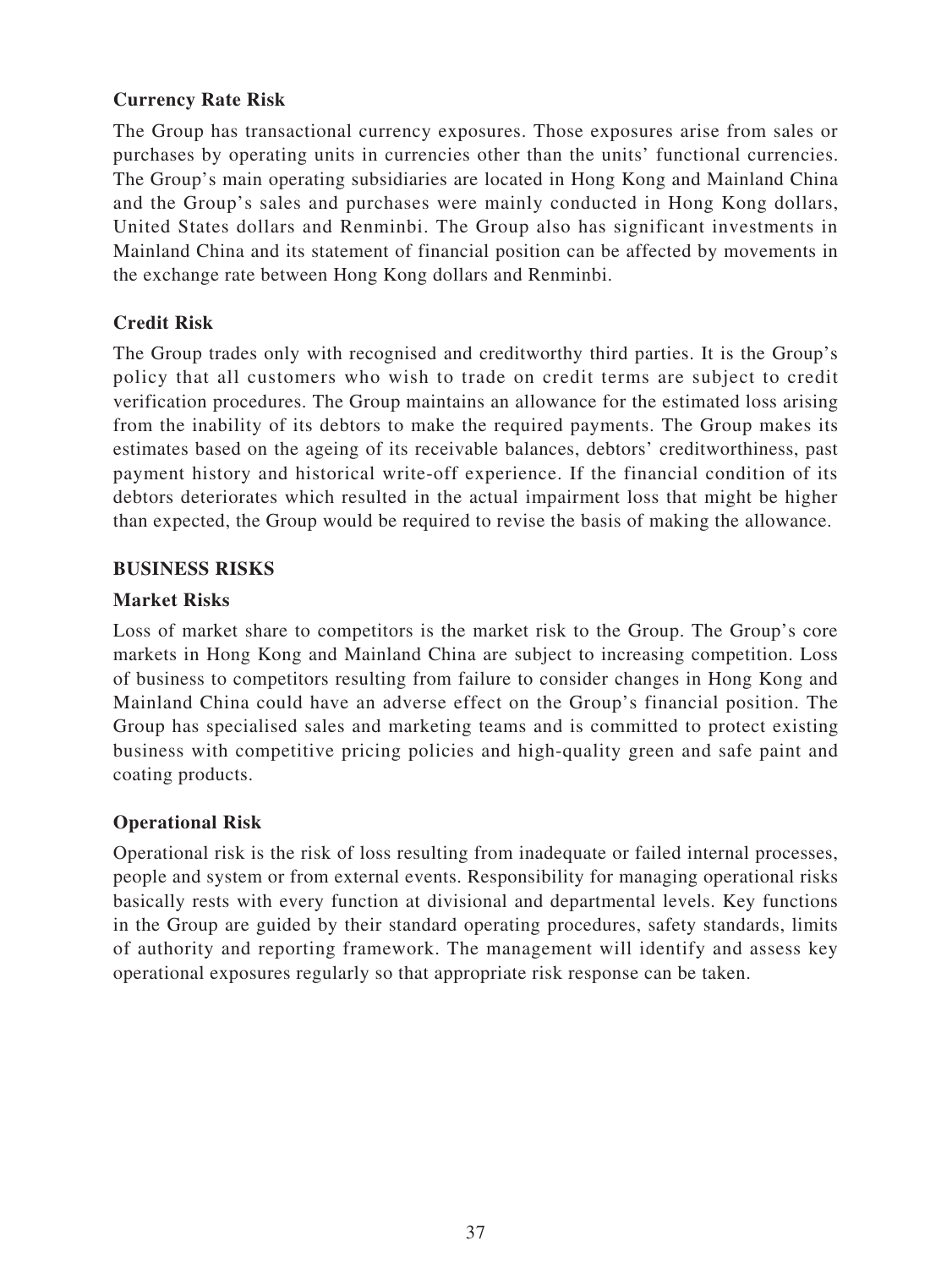# **ENVIRONMENTAL POLICIES AND PERFORMANCE**

During the year, the Group has carried out the following environmental works for the paint and coating business of the Group with the aims of "Prevention First, Protect the Environment, Comply with Laws and Regulations, and Environmental Sustainability":

- (1) effective monitoring on air emission and source of water pollution in accordance with the relevant statutory and regulatory requirements;
- (2) disposal of hazardous solid waste via qualified waste disposal service providers;
- (3) effective use of water and electricity; and
- (4) education to the staff on environmental protection laws and regulations to enhance their awareness on environmental protection.

# **COMPLIANCE WITH RELEVANT LAWS AND REGULATIONS**

During the year, as far as the Group is aware, there was no material breach of or non-compliance with applicable laws and regulations by the Group that has a significant impact on the business and operations of the Group.

# **UPDATE ON DERIVATIVE ACTION**

As at the date of this announcement, the derivative action initiated by Chinaculture.com Limited against certain directors of the Company and the Company is still ongoing. The Company is named as a nominal defendant in such derivative action.

# **SIGNIFICANT INVESTMENTS HELD, MATERIAL ACQUISITIONS AND DISPOSALS OF SUBSIDIARIES, AND FUTURE PLANS FOR MATERIAL INVESTMENTS OR CAPITAL ASSETS**

Save as disclosed above, there was no other significant investment acquired, nor was there any other material acquisitions or disposals of subsidiaries during the year ended 31 December 2021. The Board has not yet authorised any plan for other material investments or additions of capital assets.

## **EVENTS AFTER THE REPORTING DATE**

There is no significant subsequent event after 31 December 2021.

## **PURCHASE, SALE OR REDEMPTION OF THE COMPANY'S SHARES**

Neither the Company, nor any of its subsidiaries purchased, sold or redeemed any of the Company's shares during the year.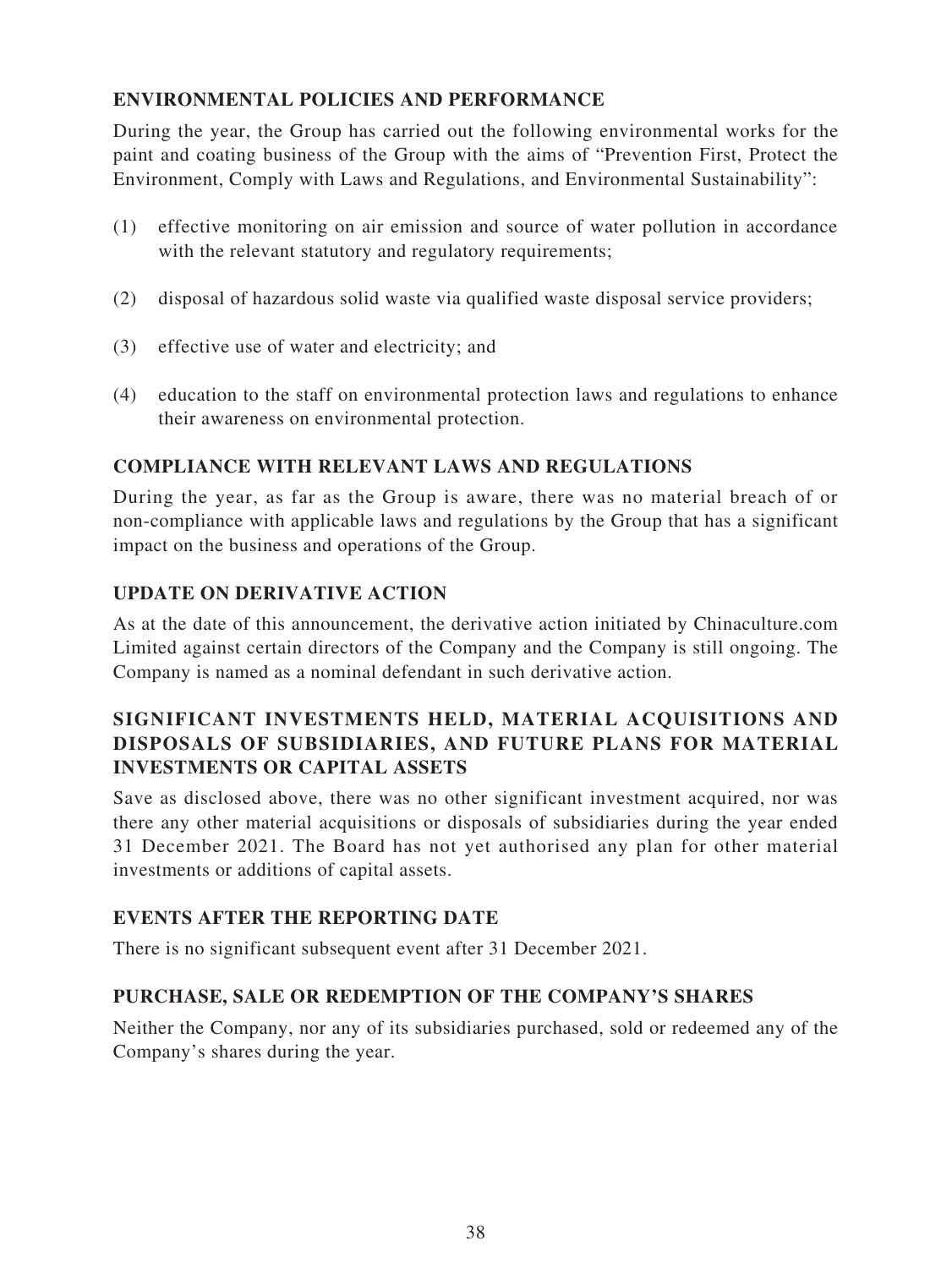# **AUDIT COMMITTEE REVIEW**

The audit committee of the Board has met the external auditors of the Company, Messrs. Ernst and Young ("EY"), and reviewed the Group's annual results for the year ended 31 December 2021.

# **REVIEW OF PRELIMINARY RESULTS ANNOUNCEMENT BY INDEPENDENT AUDITORS**

The figures in respect of the Group's consolidated statement of financial position, consolidated statement of profit or loss, consolidated statement of comprehensive income and the related notes thereto for the year ended 31 December 2021 as set out in the preliminary announcement have been agreed by EY, to the amounts set out in the Group's draft consolidated financial statements for the year. The work performed by EY in this respect did not constitute an assurance engagement in accordance with Hong Kong Standards on Auditing, Hong Kong Standards on Review Engagements or Hong Kong Standards on Assurance Engagements issued by the Hong Kong Institute of Certified Public Accountants and consequently no assurance has been expressed by EY on the preliminary announcement.

## **CORPORATE GOVERNANCE**

For the year ended 31 December 2021, the Company has complied with the code provisions as set out in the Corporate Governance Code contained in Appendix 14 to the Rules Governing the Listing of Securities on The Stock Exchange of Hong Kong Limited (the "Listing Rules"), except that the non-executive directors of the Company and the independent non-executive directors of the Company are not appointed for a specific term. According to the Company's bye-laws, they are subject to the requirement to retire by rotation at least once every three years. The Board considers that the requirement has the same effect of accomplishing the same objective as a specific term of appointment.